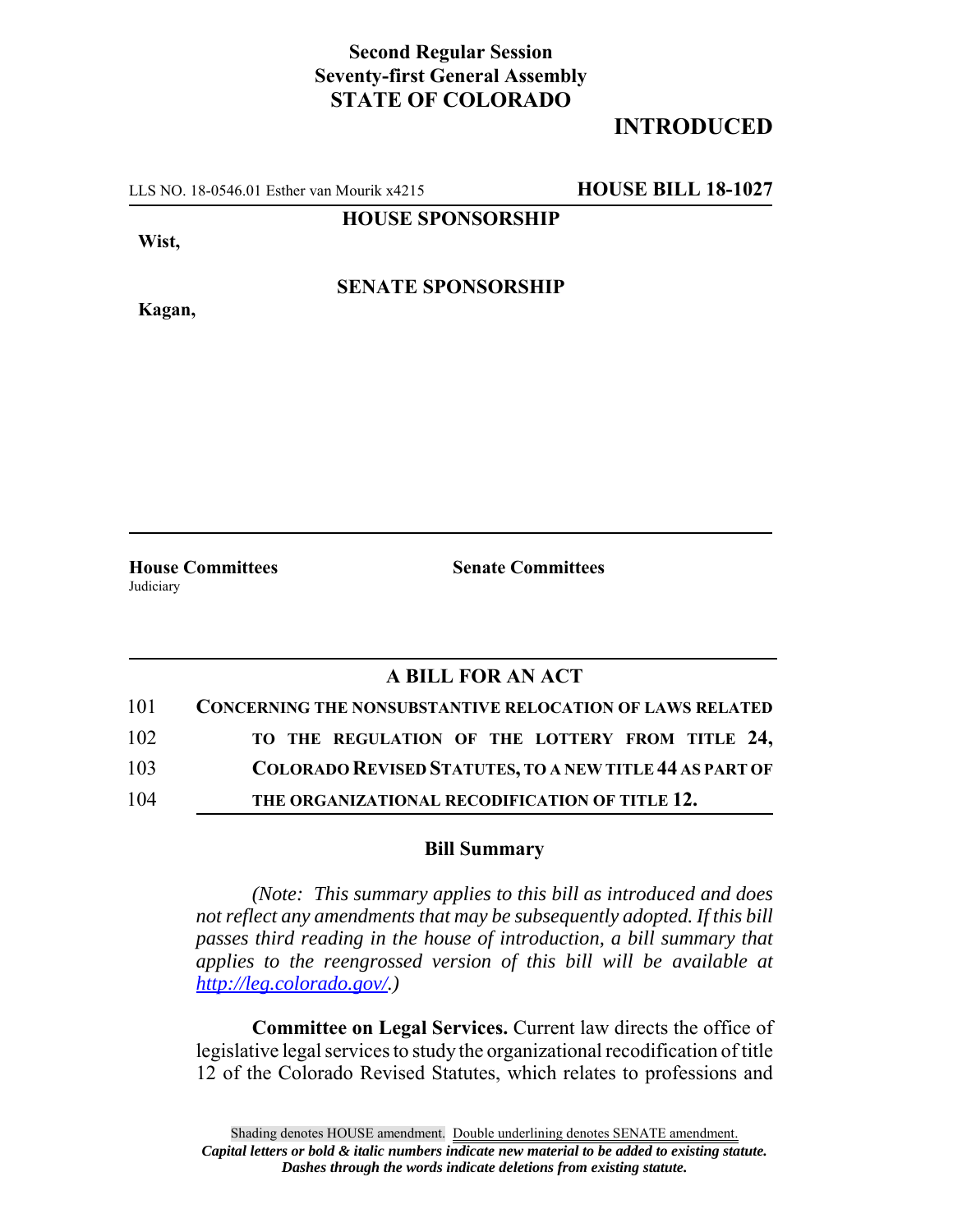occupations. One recommendation of the study is to relocate laws located in title 24 that are administered by the department of revenue to a new title 44, which will consist solely of laws administered by the department of revenue that regulate a variety of activities.

To implement this recommendation, **section 1** of the bill creates title 44 and **section 2** relocates laws related to the regulation of lottery from title 24 to the new title. **Section 3** repeals the relocated laws from their current location. **Sections 4 through 16** make conforming amendments necessitated by the relocation of the laws.

| $\mathbf{1}$   | Be it enacted by the General Assembly of the State of Colorado:    |
|----------------|--------------------------------------------------------------------|
| $\overline{2}$ | <b>SECTION 1.</b> In Colorado Revised Statutes, add title 44 as    |
| $\overline{3}$ | follows:                                                           |
| $\overline{4}$ | <b>TITLE 44</b>                                                    |
| 5              | <b>ACTIVITIES REGULATED BY THE</b>                                 |
| 6              | <b>DEPARTMENT OF REVENUE</b>                                       |
| 7              | <b>ARTICLE 1</b>                                                   |
| 8              | <b>Common Provisions</b>                                           |
| 9              | 44-1-101. Short title. THE SHORT TITLE OF THIS TITLE 44 IS THE     |
| 10             | "DEPARTMENT OF REVENUE ACTIVITIES REGULATION ACT".                 |
| 11             | 44-1-102. Legislative declaration. (1) THE GENERAL ASSEMBLY        |
| 12             | HEREBY FINDS AND DECLARES THAT:                                    |
| 13             | TITLE 44, LAWS<br>(a)<br>BEFORE THE ENACTMENT OF THIS              |
| 14             | ADMINISTERED BY THE DEPARTMENT OF REVENUE THAT REGULATE A          |
| 15             | VARIETY OF ACTIVITIES WERE CODIFIED IN TWO TITLES OF THE COLORADO  |
| 16             | REVISED STATUTES, MOST PROMINENTLY IN TITLE 12, WHICH GOVERNS      |
| 17             | PROFESSIONS AND OCCUPATIONS;                                       |
| 18             | (b) MOST PROFESSIONS AND OCCUPATIONS ARE REGULATED BY              |
| 19             | THE DEPARTMENT OF REGULATORY AGENCIES PURSUANT TO TITLE 12, BUT    |
| 20             | PRIOR TO THE 2017 LEGISLATIVE SESSION, TITLE 12 CONTAINED NUMEROUS |
|                |                                                                    |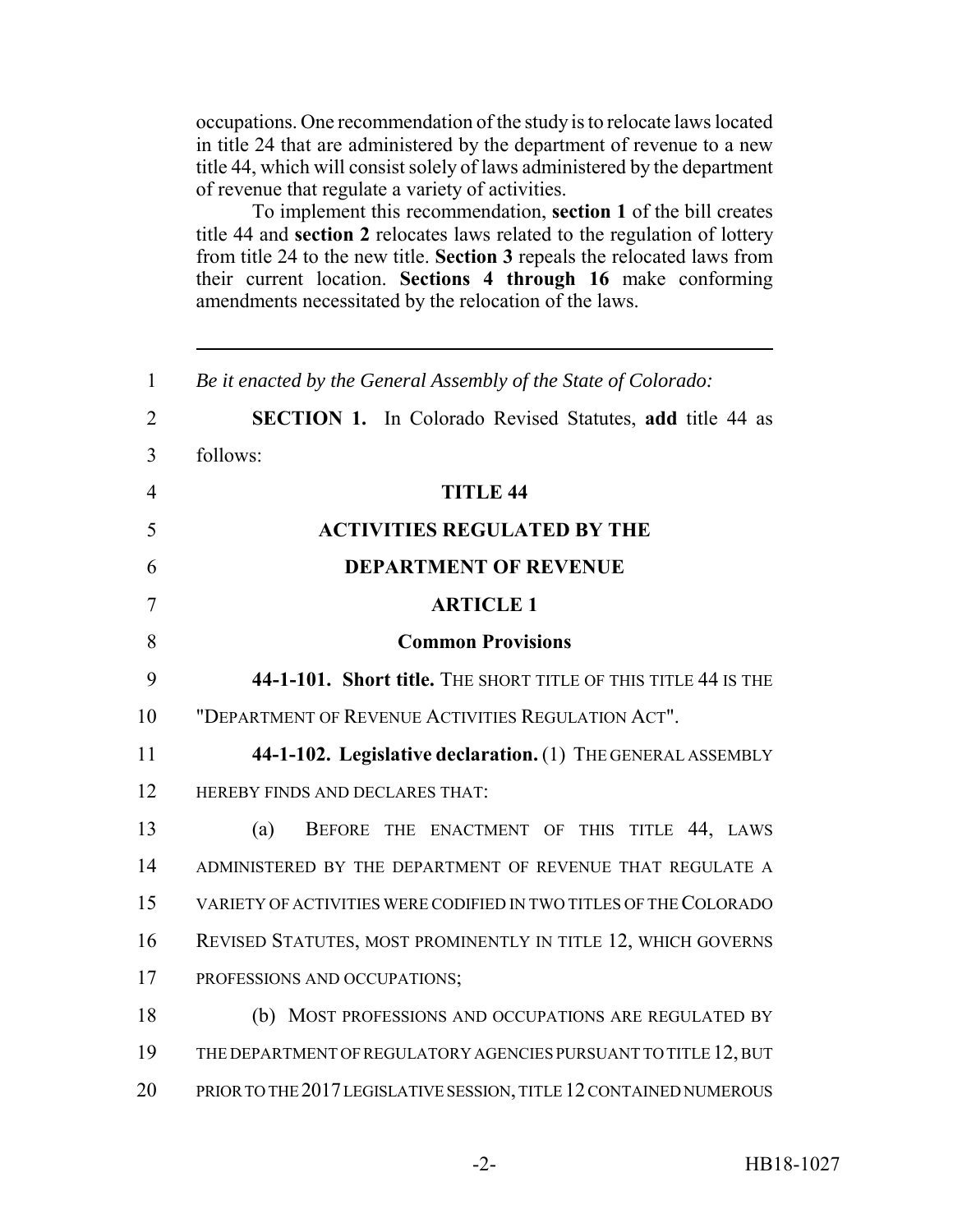LAWS THAT DID NOT PERTAIN TO THE REGULATION OF PROFESSIONS AND OCCUPATIONS AND WERE NOT ADMINISTERED BY THE DEPARTMENT OF REGULATORY AGENCIES;

 (c) WITH THE ENACTMENT OF SECTION 2-3-510 IN 2016, THE GENERAL ASSEMBLY DIRECTED THE OFFICE OF LEGISLATIVE LEGAL SERVICES TO STUDY AN ORGANIZATIONAL RECODIFICATION OF TITLE 12 OF THE COLORADO REVISED STATUTES, INCLUDING RELOCATING LAWS THAT DO NOT PERTAIN TO PROFESSIONS AND OCCUPATIONS AND ARE NOT ADMINISTERED BY THE DEPARTMENT OF REGULATORY AGENCIES;

10 (d) BASED ON RECOMMENDATIONS FROM THE TITLE 12 RECODIFICATION STUDY, THE GENERAL ASSEMBLY ENACTED SEVERAL 12 BILLS IN THE 2017 LEGISLATIVE SESSION TO RELOCATE OUT OF TITLE 12 MANY LAWS THAT ARE ADMINISTERED BY ENTITIES OTHER THAN THE 14 DEPARTMENT OF REGULATORY AGENCIES;

 (e) THE STUDY ALSO RECOMMENDED CREATING A NEW TITLE 44 FOR PURPOSES OF CONSOLIDATING LAWS ADMINISTERED BY THE DEPARTMENT OF REVENUE THAT REGULATE ACTIVITIES INTO A SINGLE TITLE IN ORDER TO FACILITATE BOTH:

 (I) THE PUBLIC'S AND REGULATED ENTITIES' UNDERSTANDING OF 20 THE LAWS THAT APPLY TO THEM; AND

**III)** THE DEPARTMENT OF REVENUE'S ADMINISTRATION OF THESE LAWS; AND

 (f) CREATING A NEW TITLE 44 CONSISTING OF LAWS ADMINISTERED 24 BY THE DEPARTMENT OF REVENUE THAT REGULATE VARIOUS ACTIVITIES IS NECESSARY TO IMPLEMENT THE RECOMMENDATIONS OF THE TITLE 12 RECODIFICATION STUDY AND FACILITATE THE REORGANIZATION OF TITLE 12 PERTAINING TO THE REGULATION OF PROFESSIONS AND OCCUPATIONS.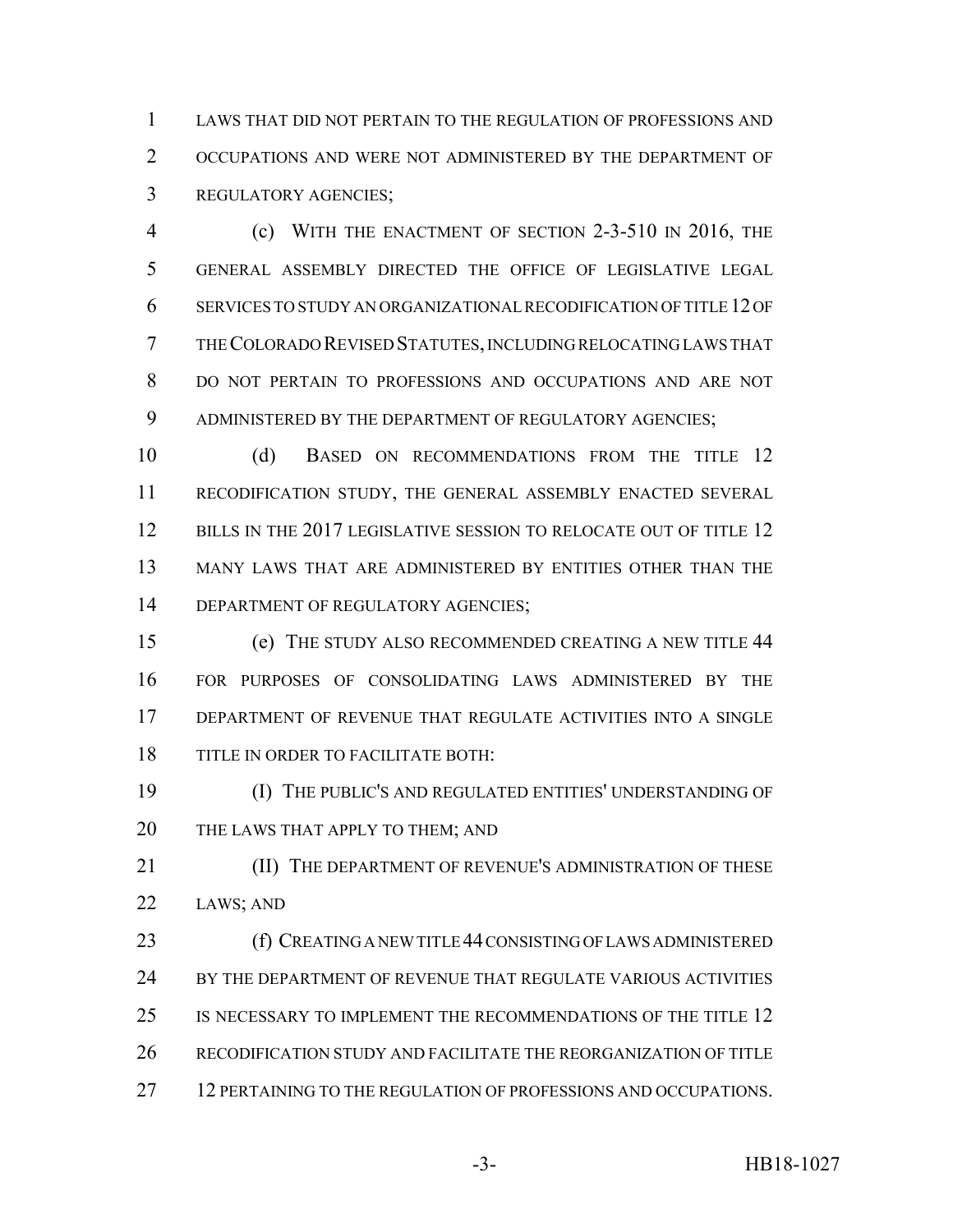| $\mathbf{1}$   | 44-1-103. Definitions. As USED IN THIS TITLE 44, UNLESS THE                   |
|----------------|-------------------------------------------------------------------------------|
| $\overline{2}$ | <b>CONTEXT OTHERWISE REQUIRES:</b>                                            |
| 3              | "DEPARTMENT" MEANS THE DEPARTMENT OF REVENUE<br>(1)                           |
| $\overline{4}$ | CREATED IN SECTION 24-1-117.                                                  |
| 5              | (2) "EXECUTIVE DIRECTOR" MEANS THE EXECUTIVE DIRECTOR OF                      |
| 6              | THE DEPARTMENT.                                                               |
| 7              | <b>SECTION 2.</b> In Colorado Revised Statutes, add with amended              |
| 8              | and relocated provisions article 40 to title 44 as follows:                   |
| 9              | <b>ARTICLE 40</b>                                                             |
| 10             | <b>State Lottery Division</b>                                                 |
| 11             | 44-40-101. [Formerly 24-35-201] Definitions. As used in this part             |
| 12             | $\overline{2}$ ARTICLE 40, unless the context otherwise requires:             |
| 13             | (1) "Cash prize" means any prize paid in cash in its entirety,                |
| 14             | including any expenditures made to fund Colorado or multistate prize          |
| 15             | reserves.                                                                     |
| 16             | $(\frac{1.5}{2})$ (2) "Commission" means the Colorado lottery commission.     |
| 17             | (1.7) "Department" means the department of revenue.                           |
| 18             | $(2)$ (3) "Director" means the director of the state lottery division.        |
| 19             | $\left(\frac{1}{2}\right)$ (4) "Division" means the state lottery division.   |
| 20             | (4) "Executive director" means the executive director of the                  |
| 21             | department of revenue.                                                        |
| 22             | "Lottery" means any and all lotteries created and operated<br>(5)             |
| 23             | pursuant to this $part 2$ ARTICLE 40, including, without limitation, the game |
| 24             | commonly known as lotto, in which prizes are awarded on the basis of          |
| 25             | designated numbers conforming to numbers selected at random,                  |
| 26             | electronically or otherwise, by or at the direction of the commission, and    |
| 27             | any multistate lottery or game that is authorized by a multistate agreement   |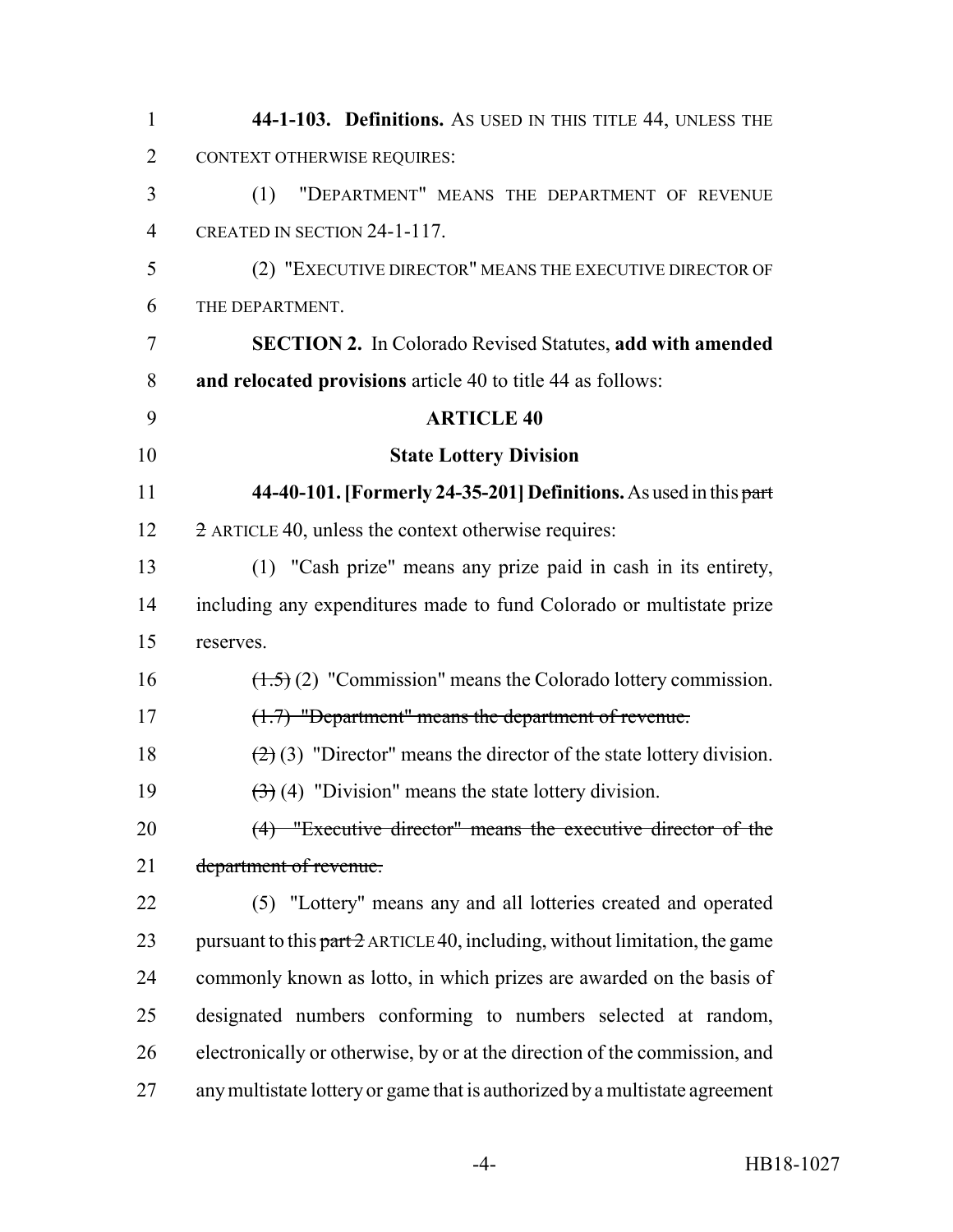to which the division is party. All references in this article to "the lottery" 2 shall be construed to include any or all lotteries within the meaning of this subsection (5). "Lottery" shall not include a promotional drawing as defined in subsection (8) of this section.

 (6) "Multistate agreement" means an agreement entered into by the division and at least one other state's lottery authority that authorizes the division to allow Colorado residents to participate in one or more multistate lotteries pursuant to rules promulgated by the commission.

 (7) "Non-cash prize" means any prize paid in merchandise or a combination of cash and merchandise.

 (8) "Promotional drawing" means a prize promotion involving the conduct of giveaways through the use of free chances, including the use of nonwinning tickets from existing or prior games, for purposes of commercial advertisement of the lottery, the creation of goodwill, the promotion of new lottery products, or the collection of names.

 **44-40-102. [Formerly 24-35-202] State lottery division - creation - location - enterprise status.** (1) (a) There is hereby created, 18 within the department, of revenue, the state lottery division, the head of 19 which shall be IS the director of the state lottery division, who shall be 20 appointed and subject to removal by the executive director of the 21 department of revenue in accordance with section 13 of article XII of the 22 state constitution. The state lottery division shall be headquartered in the city of Pueblo in facilities provided at the expense of the lottery division.

 (b) The state lottery division and the Colorado lottery commission, 25 created in section 24-35-207 SECTION 44-40-108, shall constitute an enterprise for the purposes of section 20 of article X of the state constitution, so long as the commission retains the authority to issue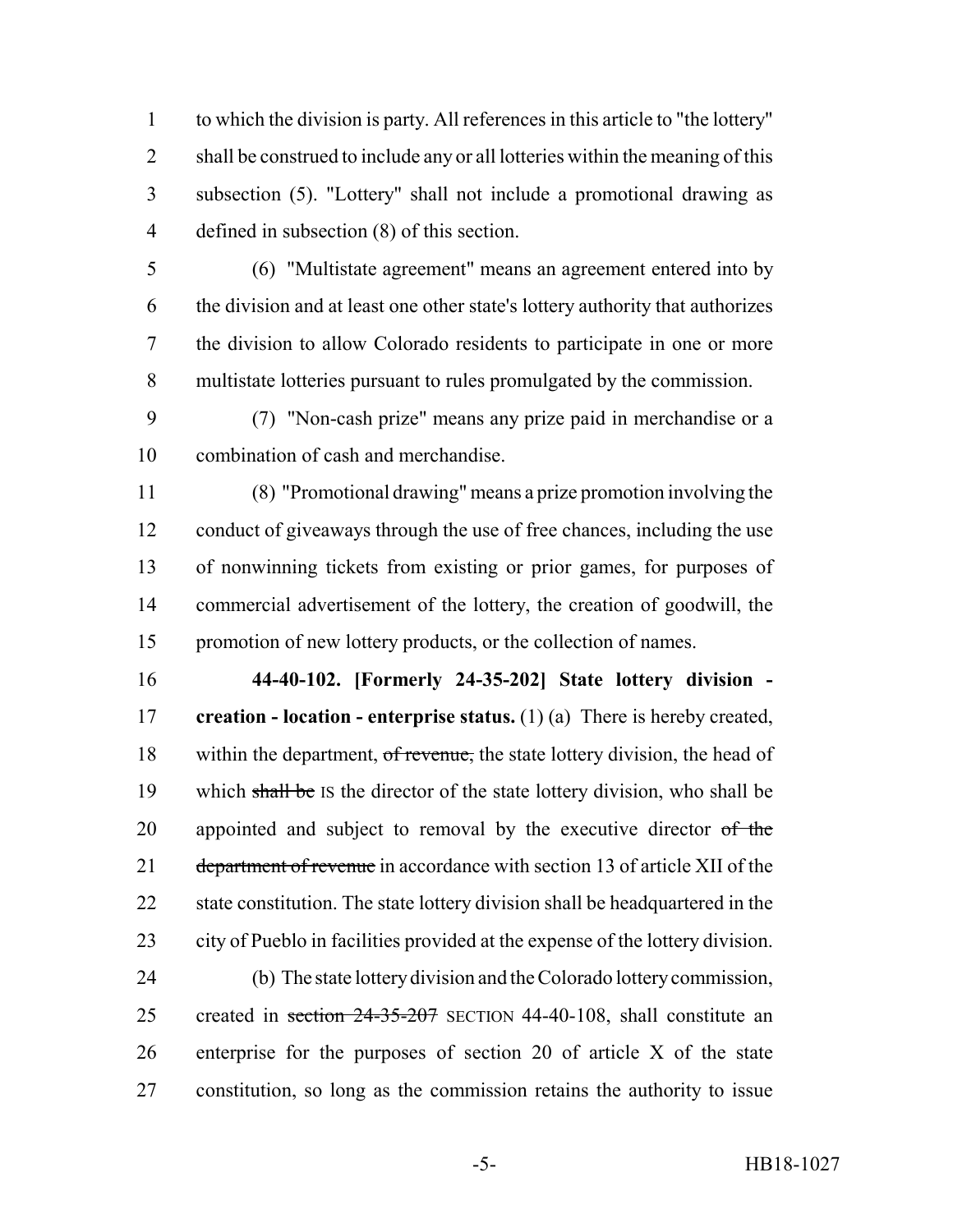revenue bonds and the division receives less than ten percent of its total annual revenues in grants, as defined in section 24-77-102 (7), from all Colorado state and local governments combined. So long as it constitutes an enterprise pursuant to this section, the state lottery division and the Colorado lottery commission shall not be subject to any of the provisions of section 20 of article X of the state constitution.

 (2) The state lottery division, including the Colorado lottery 8 commission created in section 24-35-207 SECTION 44-40-108, and the director of the state lottery division shall exercise their powers and 10 perform their duties and functions specified in this part 2 ARTICLE 40 11 under the department of revenue as if the same were transferred to the department by a **type 2** transfer, as such THAT transfer is defined in the 13 "Administrative Organization Act of 1968", article 1 of this title TITLE 24; except that the commission shall have full and exclusive authority to promulgate rules related to the lottery without any approval by, or delegation of authority from, the department.

 (3) For purposes of part 2 of article 72 of this title TITLE 24, the records of the division and the commission shall be public records, as defined in section 24-72-202 (6), regardless of whether the state lottery division and the Colorado lottery commission constitute an enterprise 21 pursuant to section  $24-35-202$  (1) SUBSECTION (1) OF THIS SECTION.

 **44-40-103. [Formerly 24-35-203] Function of division.** The function of the division is to establish, operate, and supervise the lottery authorized by section 2 of article XVIII of the state constitution, as approved by the electors.

 **44-40-104. [Formerly 24-35-204] Director - qualifications - powers and duties.** (1) The director shall be qualified by training and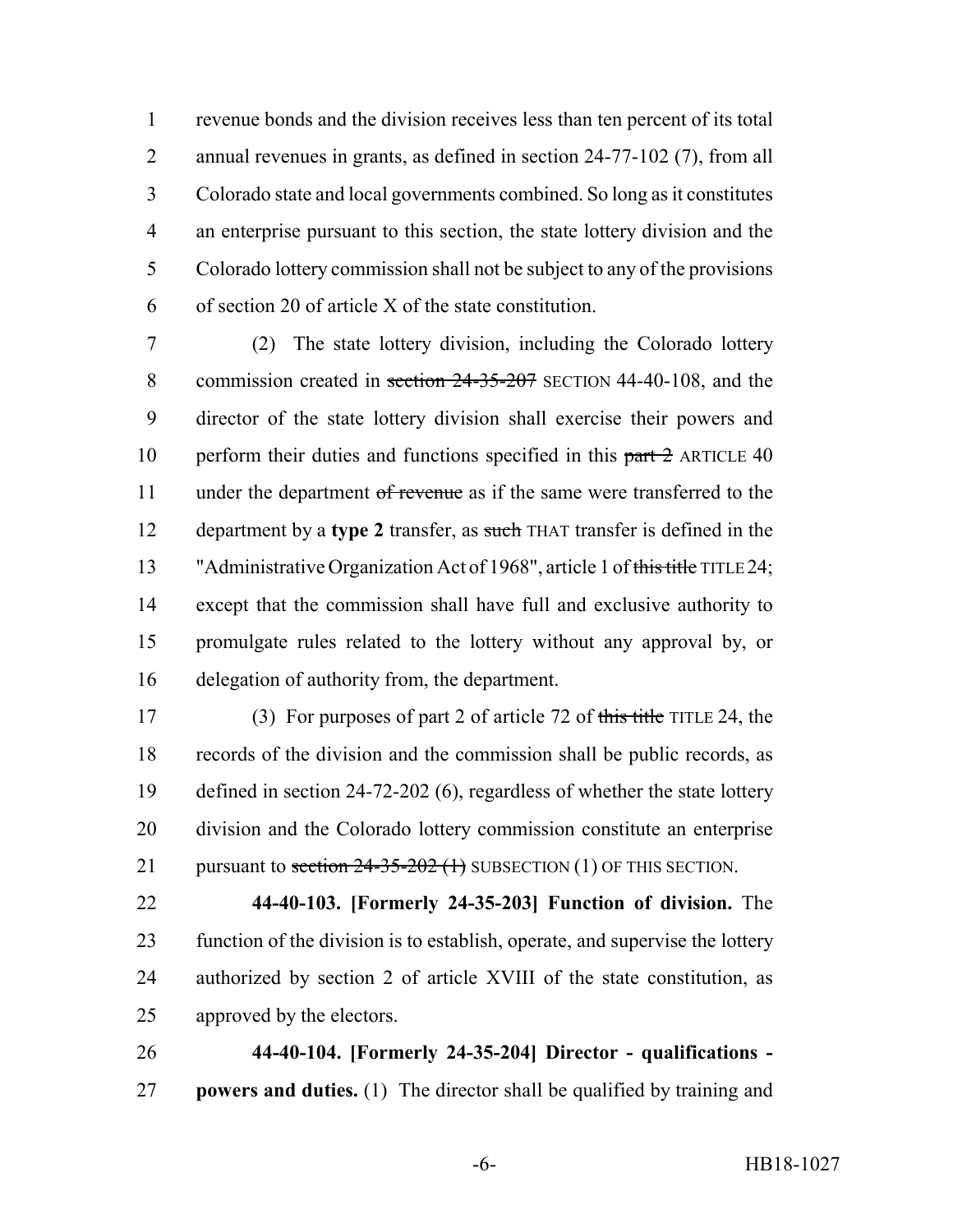experience to direct a lottery and the work of the division; and, notwithstanding the provisions of section 24-5-101, shall be of good character and shall not have been convicted of any felony or gambling-related offense.

 (2) The director shall devote his OR HER entire time and attention to the duties of his OR HER office and shall not be engaged in any other profession or occupation.

8  $(2.5)$  (3) The director may promote the lottery by:

 (a) Establishing promotional drawings. The general assembly hereby finds and declares that promotional drawings shall not be subject 11 to regulation under this  $part 2$  ARTICLE 40. No award of prizes through a promotional drawing shall be deemed a lottery or game of chance.

 (b) Selling memorabilia or other promotional items. Any revenue 14 generated from the sale of such THE items shall be transmitted to the state 15 treasurer to be credited to the lottery fund created in section 24-35-210(1) SECTION 44-40-111 (1).

 $(3)$  (4) The director, as administrative head of the division, shall direct and supervise all its administrative and technical activities. In 19 addition to the duties imposed upon the director elsewhere in this  $part 2$ ARTICLE 40, it shall be the director's duty:

 (a) To supervise and administer the operation of the lottery in 22 accordance with the provisions of this  $part 2$  ARTICLE 40 and the rules of the commission, state fiscal rules, state personnel rules, and state procurement rules, to perform all duties and obligations pursuant to and administer any multistate agreements, and to provide for all expenses 26 incurred in connection with any such multistate agreements unless such 27 THE expenses are otherwise provided for in such THE multistate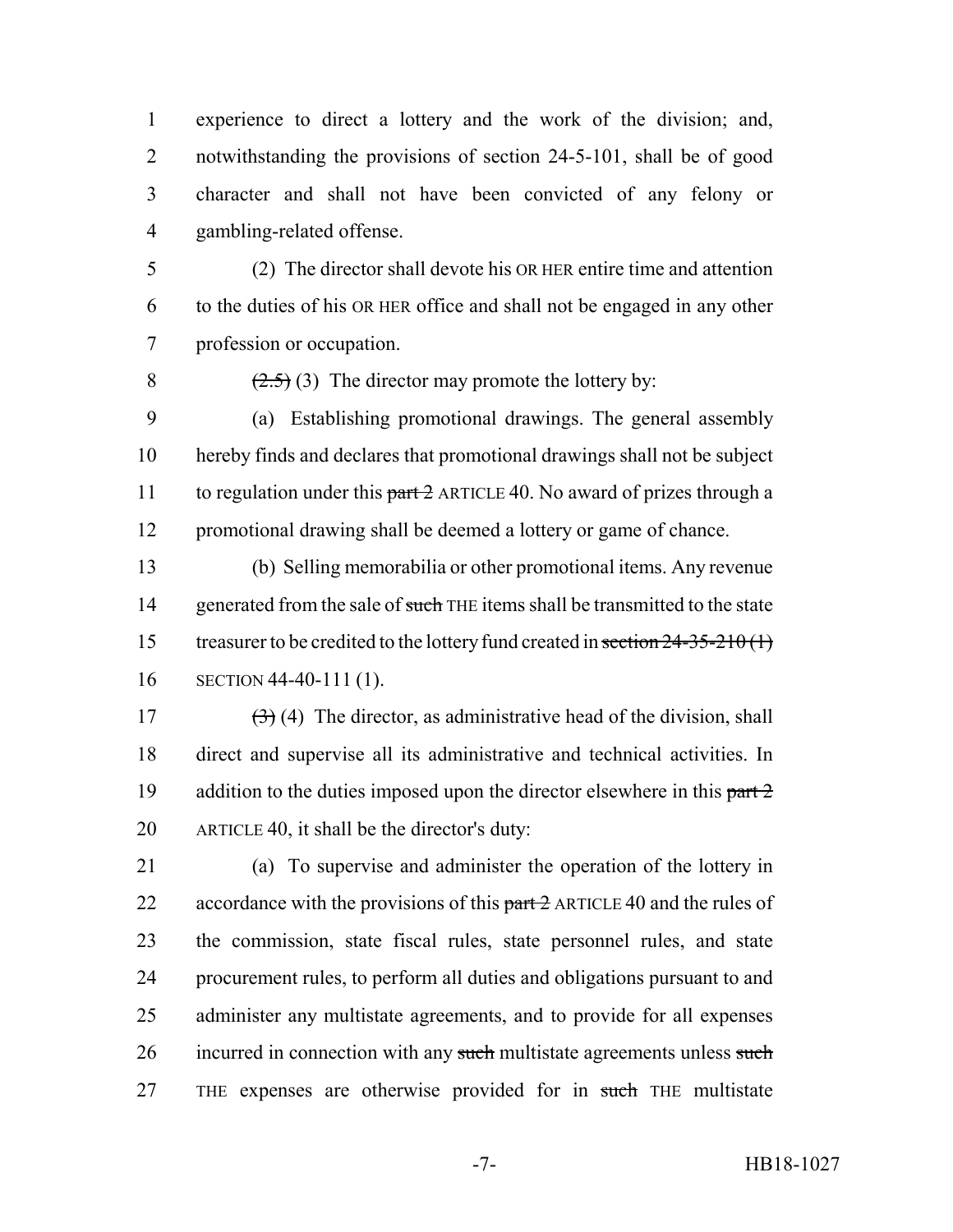agreements;

 (b) To attend meetings of the commission or to appoint a designee to attend in his OR HER place;

4 (c) To employ and direct such THE personnel as may be necessary 5 to carry out the purposes of this  $part 2$  ARTICLE 40, but no person shall be employed who has been convicted of a felony or gambling-related offense, notwithstanding the provisions of section 24-5-101. The director 8 by agreement may secure and, pursuant to section  $24-35-210(2)$  SECTION 9 44-40-111 (2), provide payment for such ANY services as THAT the director may deem necessary from any department, agency, or unit of the 11 state government and may employ and compensate such consultants and technical assistants as may be required and as otherwise permitted by law. The director shall ensure that the division conducts full criminal background investigations of vendors, officers of licensed sales agents, members of the commission, and division employees as are necessary to ensure the security and integrity of the operation of the state lottery. The 17 executive director may request the division of gaming to perform such THE investigations on members of the commission, division employees, and vendors.

20 (d) To license, in accordance with the provisions of section 21  $24-35-206$  SECTION 44-40-107 and the rules and regulations of the 22 commission, as agents to sell lottery tickets such persons as THAT in his OR HER opinion will best serve the public convenience and promote the sale of tickets or shares;

 (e) To deny, suspend, or revoke any lottery license subject to the provisions of section 24-4-104. The director may designate an 27 administrative law judge, pursuant to part 10 of article 30 of this title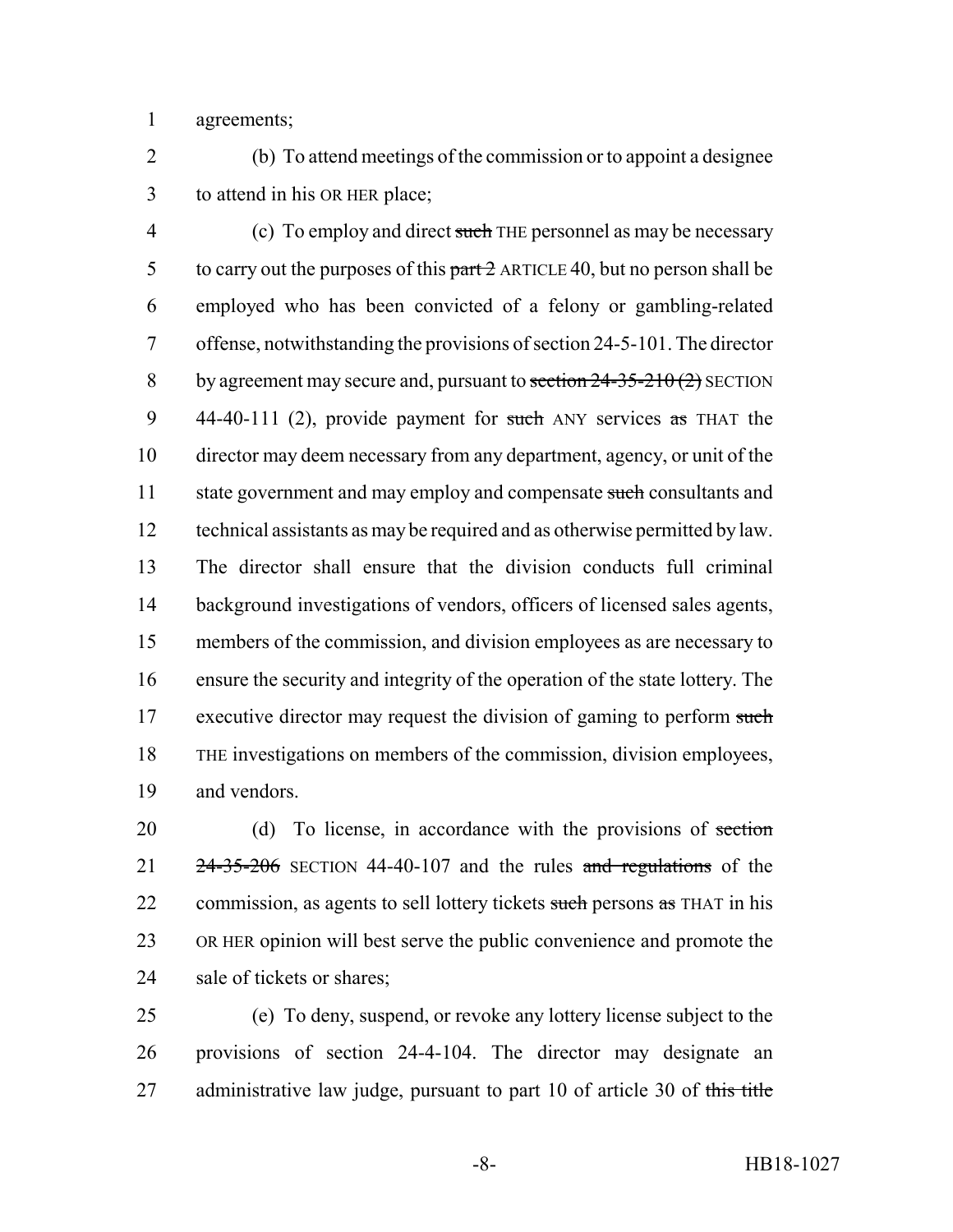1 TITLE 24, to take evidence and to make findings and report them to the 2 director.

3 (f) To confer, as necessary or desirable and not less than once 4 each month, with the commission on the operation of the lottery;

5 (g) To make available for inspection by the commission or any 6 member of the commission, upon request, all books, records, files, and 7 other information and documents of his OR HER office;

8 (h) To advise the commission and recommend such rules and 9 regulations and such other matters as he OR SHE deems necessary and 10 advisable to improve the operation of the lottery;

11 (i) (Deleted by amendment, L. 2009, (HB 09-1002), ch. 31, p. 12 130, § 2, effective March 20, 2009.)

13  $(i)$  To make a continuous study and investigation of the 14 operation and the administration of similar laws which THAT may be in 15 effect in other states or countries, any literature on the subject which 16 THAT from time to time may be published or available, and any federal 17 laws which THAT may affect the operation of the lottery, and the reaction 18 of Colorado citizens to existing and potential features of the lottery with 19 a view to recommending or effecting changes that will tend to serve the 20 purposes of this  $part 2$  ARTICLE 40;

- 21 (k) Repealed.
- 

- 22 (a) (Deleted by amendment, L. 2009, (HB 09-1002), ch. 31, p.
- 23 130, § 2, effective March 20, 2009.)

24  $(m)$  (j) To take such ANY action as THAT may be necessary to 25 protect the security and integrity of the lottery games;

 $26$  (n) (k) To determine the manner of payment of prizes to the 27 holders of winning tickets or shares, which determination shall include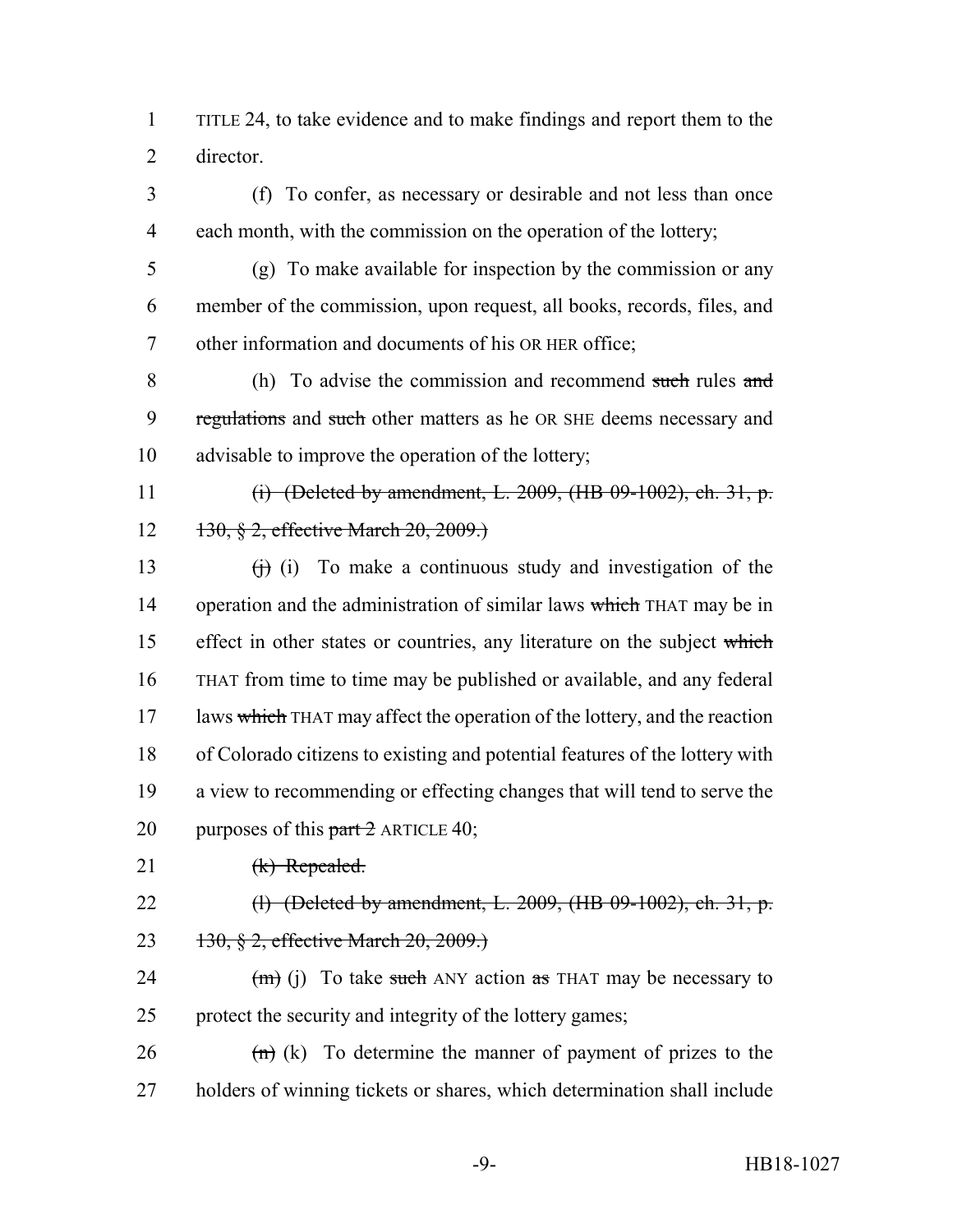consideration of whether a prize should be awarded as a lump sum or as an amortized annuity in light of the "Internal Revenue Code of 1986", as 3 amended, and the rules and regulations promulgated pursuant thereto;

 $\phi$  (d) To determine such ANY other matters as THAT ARE necessary or desirable for the efficient and economical operation and administration of the lottery; and

 $7 \left( p \right)$  (m) To perform any other lawful acts which THAT he OR SHE and the commission may consider necessary or desirable to carry out the 9 purposes and provisions of this  $part 2$  ARTICLE 40.

 **44-40-105. [Formerly 24-35-204.5] Executive director - duties.** (1) It shall be the executive director's duty:

 (a) To enter into contracts for materials, equipment, and supplies to be used in the operation of the lottery, for the design and installation of games or lotteries, and for promotion of the lottery. No contract shall be legal or enforceable that provides for the management of the lottery or 16 for the entire operation of its games by any private person, firm, or corporation, because management of the lottery and control over the operation of its games shall remain with the state; except that management of and control over the operation of a multistate lottery shall be determined by the terms of a multistate agreement. Except for advertising and promotional contracts, when a contract other than a multistate agreement is awarded, a performance bond satisfactory to the executive director, executed by a surety company authorized to do business in this state or otherwise secured in a manner satisfactory to the state, in an amount set annually by the executive director shall be delivered to the state and shall become binding on the parties upon execution of the contract.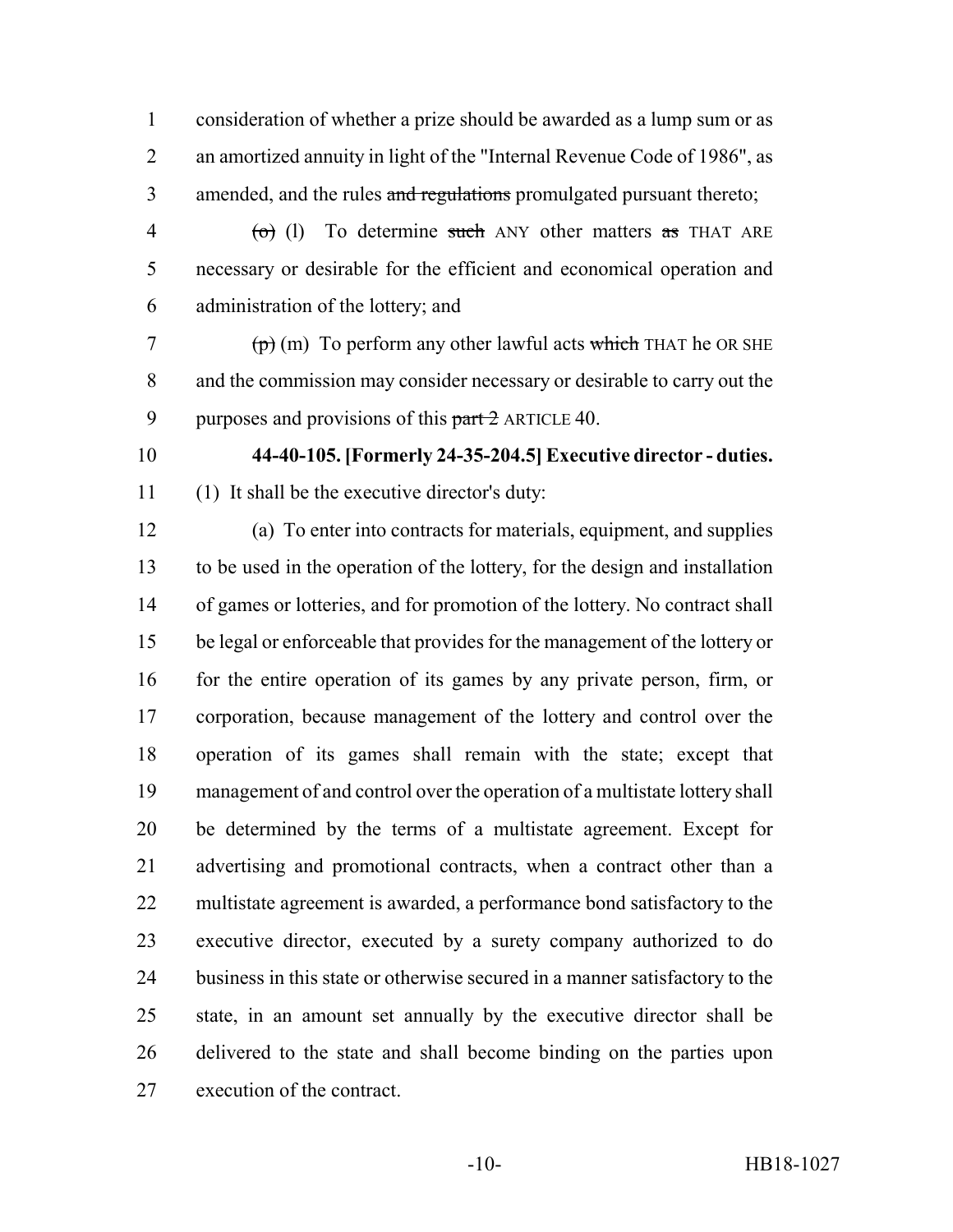(b) To annually prepare and submit to the commission a proposed 2 budget for the ensuing fiscal year, which THAT budget shall present a complete financial plan setting forth all proposed expenditures and anticipated revenues of the division. The fiscal year of the division shall commence on July 1 and end on June 30 of each year.

 **44-40-106. [Formerly 24-35-205] Contractors supplying services, equipment, or materials - gaming equipment - disclosures - definitions.** (1) Any person, firm, association, or corporation, referred to in this section as "supplier", that enters into a contract to supply services, equipment, or materials or gaming materials or equipment for use in the operation of the state lottery shall first disclose to the division:

 (a) In addition to the supplier's business name and address, the names and addresses of the following:

 (I) If the supplier is a partnership, all of the general and limited partners;

16  $(H.5)$  (II) If the supplier is a limited liability company, all of the members;

18 (III) If the supplier is a trust, the trustee and all persons entitled to receive income or benefit from the trust;

20 (HH) (IV) If the supplier is an association, the members, officers, 21 and directors:

22  $(HV)(V)$  If the supplier is a corporation, the officers, directors, and each owner or holder, directly or indirectly, of any equity security or other 24 evidence of ownership of any interest in such THE corporation; except 25 that, in the case of owners or holders of publicly held equity securities of a publicly traded corporation, only the names and addresses of those 27 owning or holding five percent or more of such THE publicly held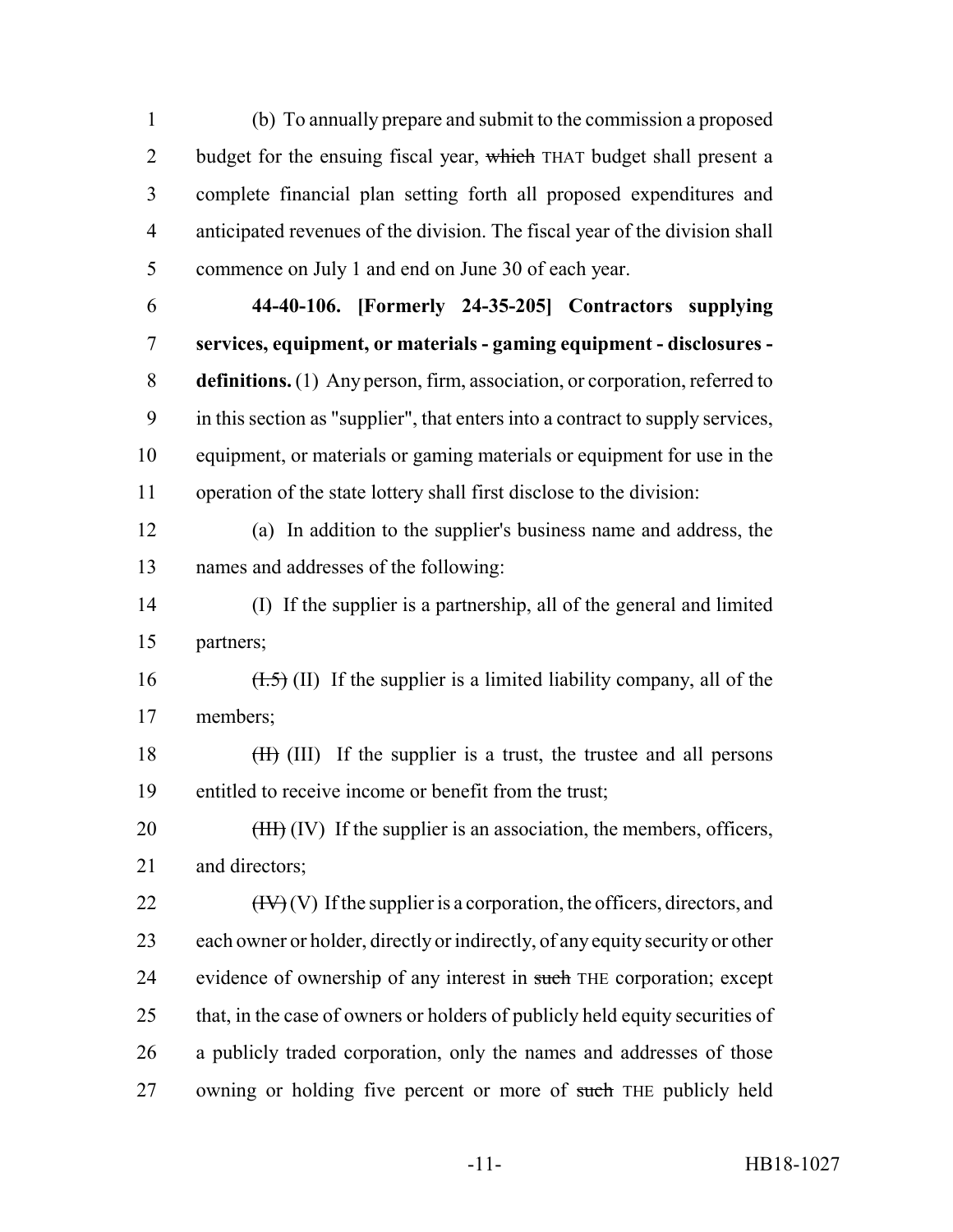securities need be disclosed;

 $(V)$  (VI) If the supplier is a subsidiary or intermediary company, the intermediary company, holding company, or parent company involved therewith, and the officers, directors, and stockholders of each; except that, in the case of owners or holders of publicly held securities of an intermediary company or holding company that is a publicly traded corporation, only the names and addresses of those owning or holding five percent or more of such THE publicly held securities need be disclosed;

 (b) If the supplier is a corporation, all the states in which the 11 supplier is incorporated to do business, and the nature of that business;

 (c) Other jurisdictions in which the supplier has contracts to supply gaming materials or equipment;

 (d) The details of any criminal conviction, state or federal, of the 15 supplier or any person whose name and address are required by paragraph 16 (a) of this subsection  $(1)$  SUBSECTION  $(1)(a)$  OF THIS SECTION. This 17 paragraph (d) SUBSECTION (1)(d) applies irrespective of any of the laws of the state to the contrary regarding expungement or sealed records.

 (e) The details of any disciplinary action taken by any state against the supplier or any person whose name and address are required by 21 paragraph (a) of this subsection  $(1)$  SUBSECTION  $(1)(a)$  OF THIS SECTION regarding any matter related to the selling, leasing, offering for sale or lease, buying, or servicing of gaming materials or equipment;

 (f) A statement of the gross receipts realized in the preceding year from the sale, lease, or distribution of gaming materials or equipment to states operating lotteries and to private persons licensed to conduct gambling, which statement shall differentiate that portion of the gross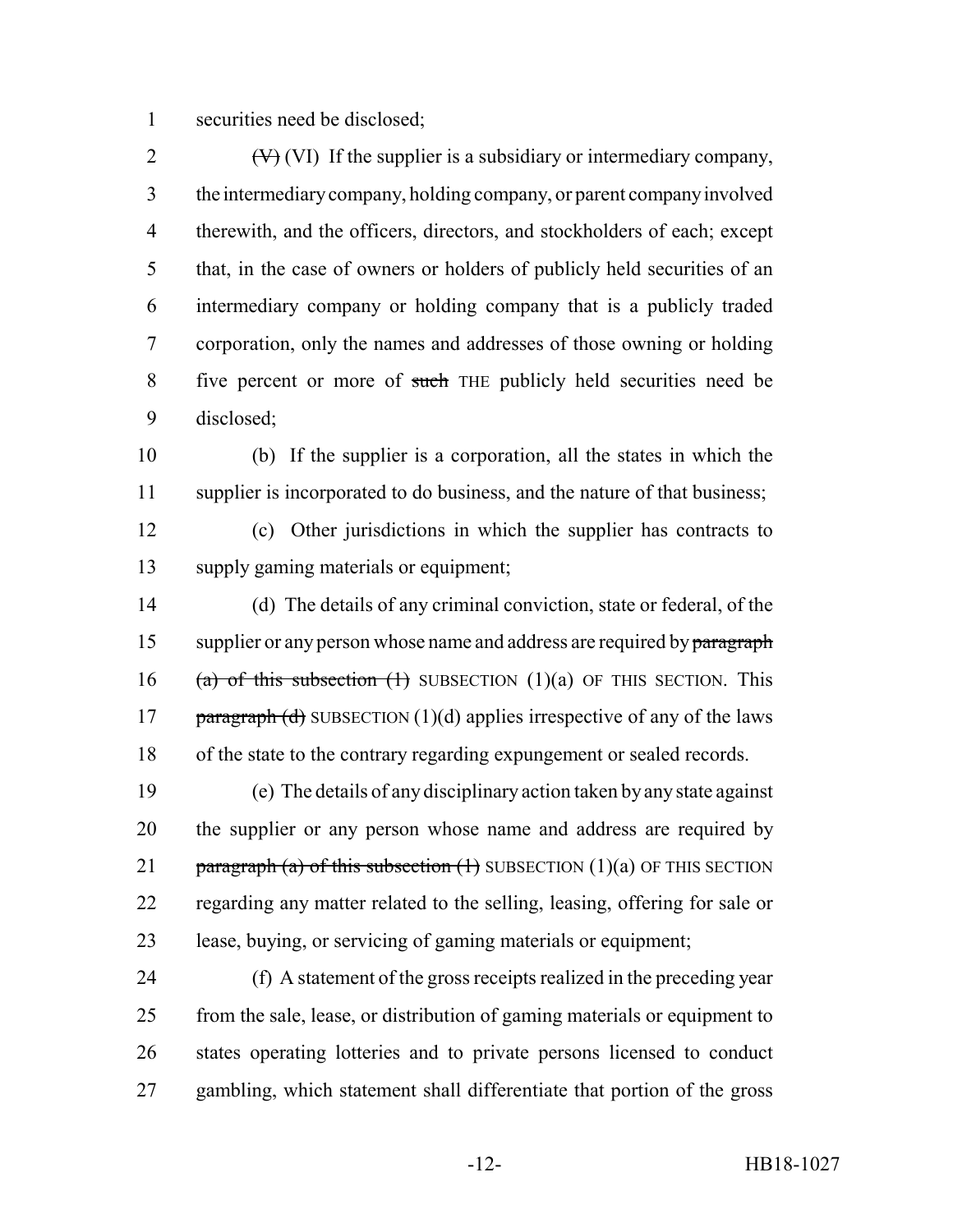receipts attributable to transactions with states operating lotteries from 2 that portion of the gross receipts attributable to transactions with private persons licensed to conduct gambling;

 (g) The name and address of any source of gaming materials or equipment for the supplier;

 (h) The number of years the supplier has been in the business of supplying gaming materials or equipment;

8 (i) Such ANY other information, accompanied by such ANY 9 documents, as THAT the commission, by rule, or regulation, may require as being necessary or appropriate in the public interest to accomplish the 11 purposes of this part 2 ARTICLE 40.

 (2) If the supplier is a subsidiary or intermediary company, the intermediary company, holding company, or parent company involved therewith shall supply the same information required by this section of the supplier.

 (3) The costs of any investigation into the background of the apparent successful bidder shall be assessed against the bidder and shall 18 be paid by the bidder at the time of billing by the state. Such THE investigation may be conducted by the department or the attorney general, and no contract may be signed until the investigation is completed. Investigators shall have peace officer authority during the period of investigation.

 (4) No person, firm, association, or corporation contracting to supply services, equipment, or materials or gaming equipment or materials to the state for use in the operation of the state lottery shall be directly or indirectly connected with any person, firm, association, or 27 corporation licensed as a sales agent under this  $part 2$  ARTICLE 40, any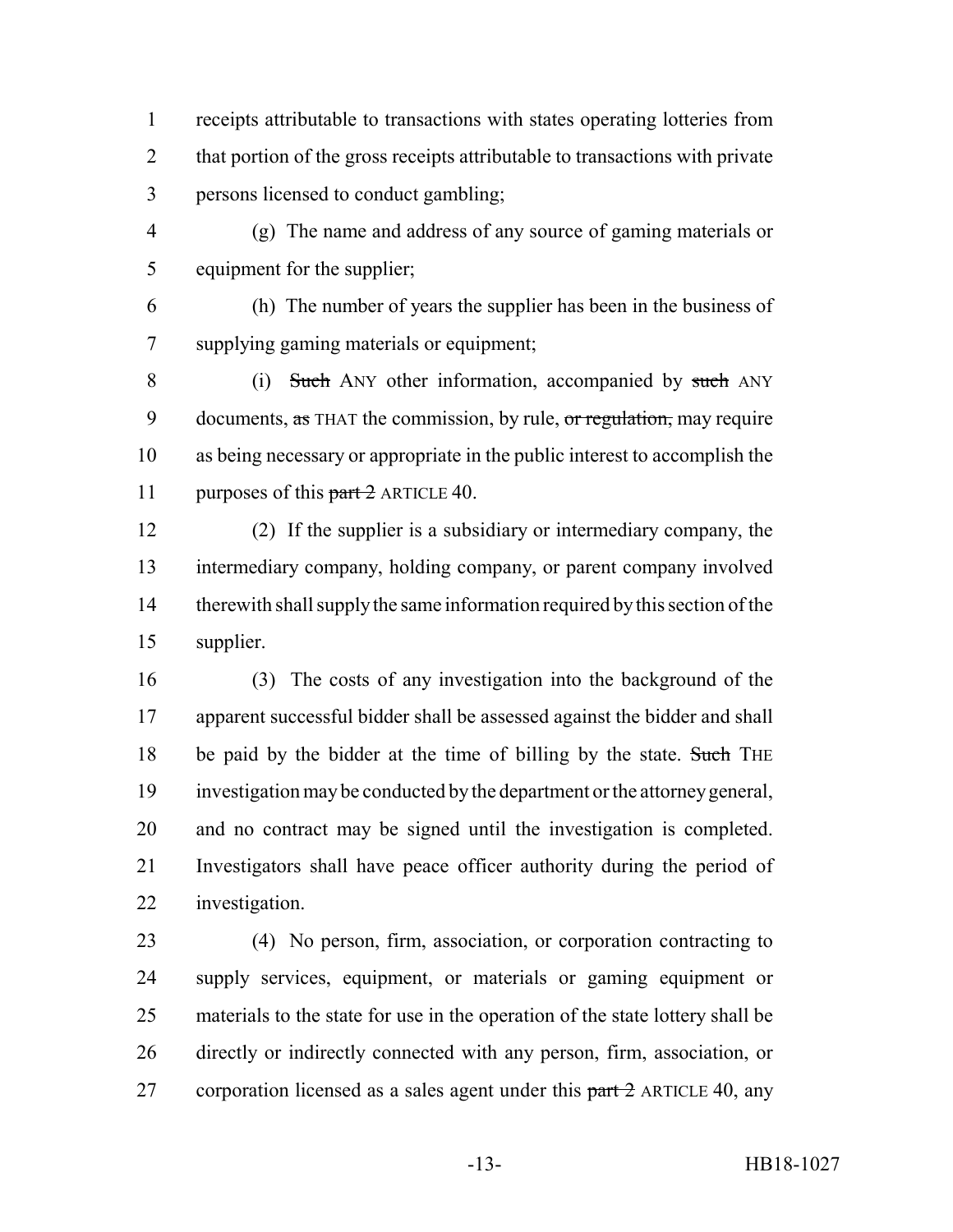1 employee of the department, of revenue, the director, or the members of the commission.

(5) No contract shall be formed with any supplier if:

4 (a) A person disclosed pursuant to paragraph (a) or  $(g)$  of 5 subsection (1) SUBSECTION (1)(a) OR (1)(g) of this section is a person who has been convicted of a felony or gambling-related offense, who has engaged in any form of illegal gambling, who is not of good character and reputation relevant to the secure and efficient operation of the lottery, or who has been convicted of a crime involving fraud or misrepresentation. However, when a felony conviction, other than a gambling-related offense, is an issue in the formation of a contract with a supplier, the director may determine that the supplier is otherwise of good character and reputation. The director's determination shall be submitted to a 14 three-member panel who shall approve or reject such THE determination. The panel's decision shall constitute final agency action for purposes of section 24-4-106. The panel shall be composed of the chairman of the 17 lottery commission, the executive director, of the department of revenue, 18 and the secretary of state. Upon such THE determination and approval, the director may enter into a contract with the supplier.

20 (b) A disciplinary action disclosed pursuant to paragraph  $(e)$  of 21 subsection  $(1)$  SUBSECTION  $(1)(e)$  of this section was resolved adversely to the supplier.

 (6) No contract for the supply of services, equipment, or materials or gaming materials or equipment for use in the operation of the state lottery shall be enforceable against the state if the provisions of this section are not complied with.

(7) In the case of any procurement for a contract for lottery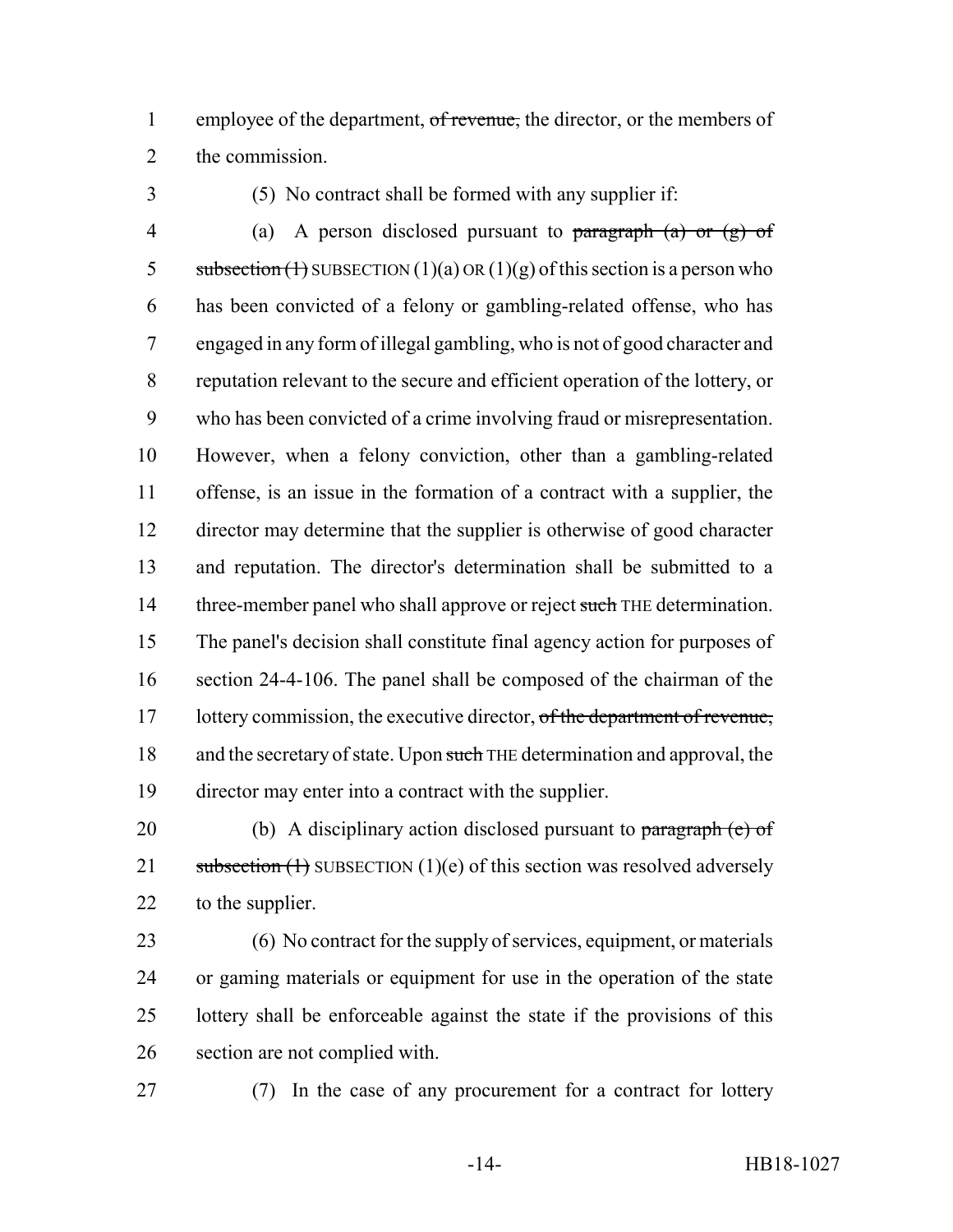tickets, lottery consulting services, or lottery terminals or equipment having a value of one hundred thousand dollars or more, or in the case of procurement for a contract for drawing equipment regardless of value, each prospective corporate supplier shall, prior to entering into a contract, provide a verified affidavit as to ownership, if any, of any interest, direct or indirect, in any operator of a casino, jai alai fronton, racetrack, or other gaming establishment, a current personal financial statement, and individual federal and state income tax returns from the past three years for each of its officers and each of the directors. The executive director of the department of revenue shall determine, depending upon the 11 organization of each company, by rule, or regulation, which officers of any parent, intermediary, and holding companies, and which directors of the supplier or of a parent, intermediary, or holding company, are affiliated with the lottery and are required to file a current personal financial statement and individual federal and state income tax returns from the past three years. The provision of said affidavit, financial statement, and tax returns shall not be required at the time of submission of the prospective corporate supplier's bid or proposal.

 (8) (a) Any contractor that has entered into a contract to supply gaming materials or equipment to the lottery shall report to the division any change in, addition to, or deletion from the information disclosed to 22 the division in accordance with the provisions of subsections  $(1)(a)$ , 23 (1)(d), (1)(e), (2), and (7) of this section. Such THE report shall be written and addressed to the division and shall be mailed or delivered to the 25 division within thirty days of the date such THE change in, addition to, or deletion from the information takes place or becomes effective.

(b) Any costs associated with an investigation regarding the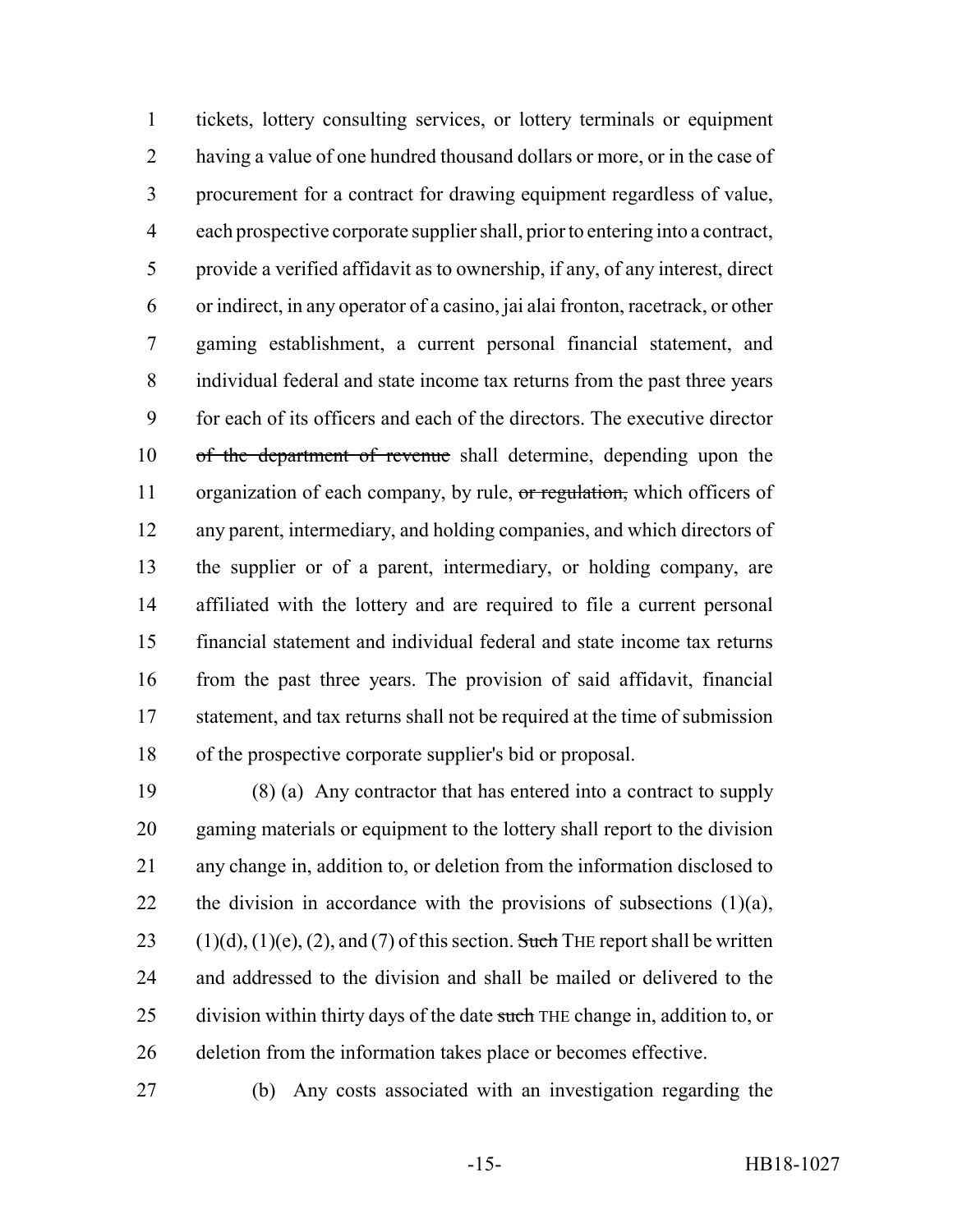1 information disclosed in such THE report shall be paid by the contractor 2 who shall remit such THE costs within thirty days of billing by the division.

 (c) (I) If such THE report contains any information, or if the division receives any information from any source other than the contractor, which information would have prohibited the director from awarding the contract to the contractor if the information had been provided or had been effective before the director awarded the contract, the director may terminate the contract following an investigation.

10 (II) If such THE report contains any information, or if any information is discovered by the division from any source other than the contractor, which information would have given the director discretion to refuse to enter the contract had the information been provided or been effective before the director awarded the contract, the director, following an investigation, may terminate the contract.

- (III) Any termination shall be accomplished in accordance with the termination provisions of the contract.
- (9) Every contract for the supply of gaming equipment or material shall provide the following:
- (a) The director shall exclude from lottery facilities an employee of a contractor who has been convicted of a felony.
- (b) The director shall also exclude employees of a contractor from participating in activities involving the gaming materials or equipment supplied pursuant to the contract.
- (10) (a) Each supplier, prior to entering into a contract to supply gaming materials or equipment, shall submit a set of fingerprints to the 27 division. The division shall forward such THE fingerprints to the Colorado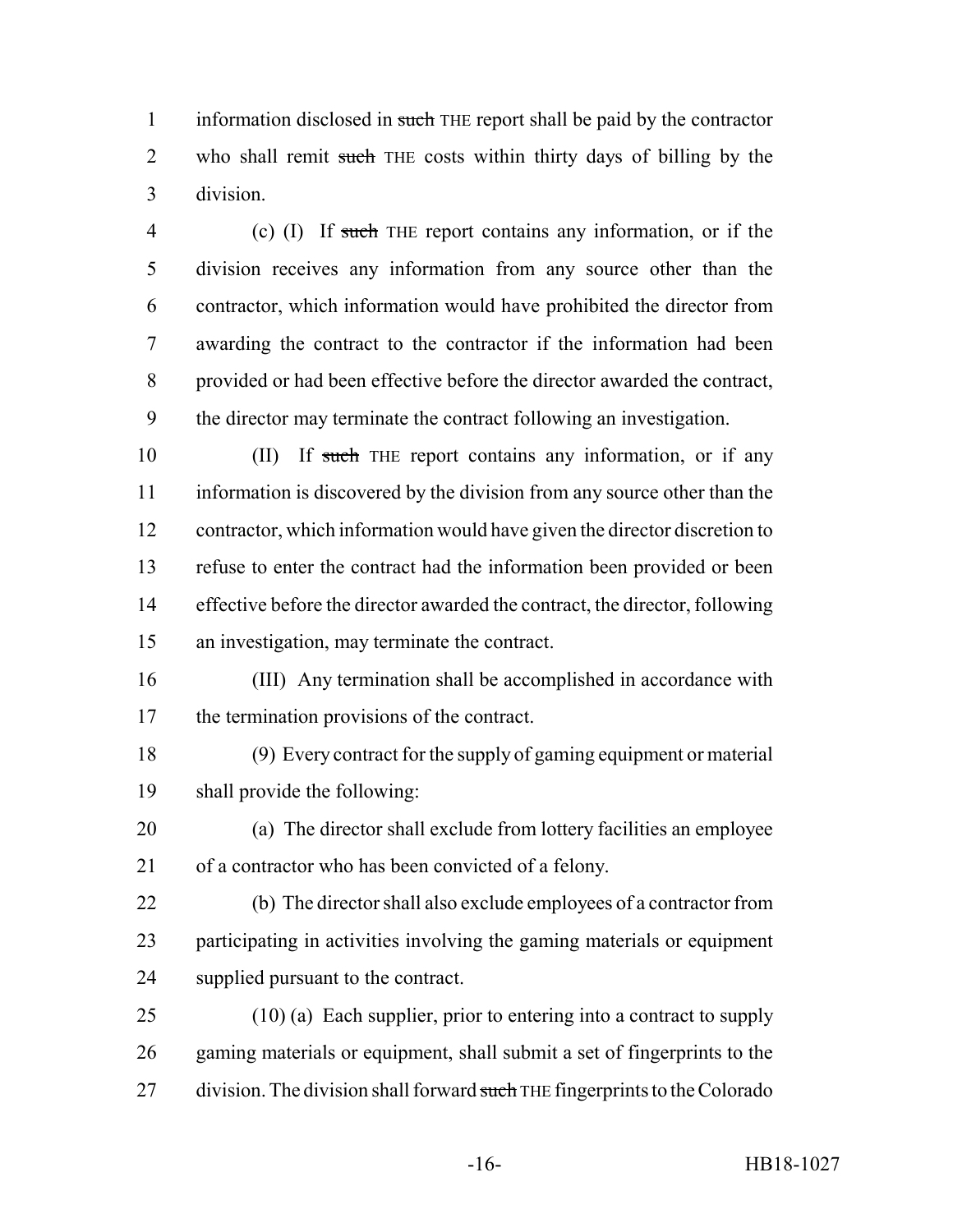bureau of investigation for the purpose of conducting a state and national fingerprint-based criminal history record check utilizing records of the Colorado bureau of investigation and the federal bureau of investigation. 4 Only the actual costs of such THE record check shall be borne by the supplier. Nothing in this subsection (10) shall preclude the division from making further inquiries into the background of the supplier.

 (b) Notwithstanding any other provision of this section to the contrary, for purposes of this subsection (10), "supplier" means an 9 individual or any person described in paragraph  $(a)$  or  $(g)$  of subsection  $(\text{+)}$  SUBSECTION (1)(a) OR (1)(g) of this section.

 (11) The requirements of the procurement code, articles 101 to 12 112 of this title TITLE 24, shall apply to all contracts entered into by the lottery. The executive director shall ensure that any competitive 14 solicitation process conducted by the lottery is designed to encourage broad vendor competition.

 (12) The evaluation team for any bid for a contract for services, equipment, or materials or for the purchase or lease of gaming equipment and materials, the amount of which bid is in excess of one million dollars, shall include an individual who is neither employed by nor affiliated with the division and who possesses specific expertise in the procurement of the services, equipment, or materials or in the purchase or lease of the 22 gaming equipment or materials that are the subject of the bid. Such THE individual shall be selected by the executive director in accordance with 24 the requirements of this subsection (12).

 **44-40-107. [Formerly 24-35-206] Licenses.** (1) The director shall issue, suspend, revoke, and renew licenses for lottery sales agents 27 pursuant to subsection (3) of this section and rules and regulations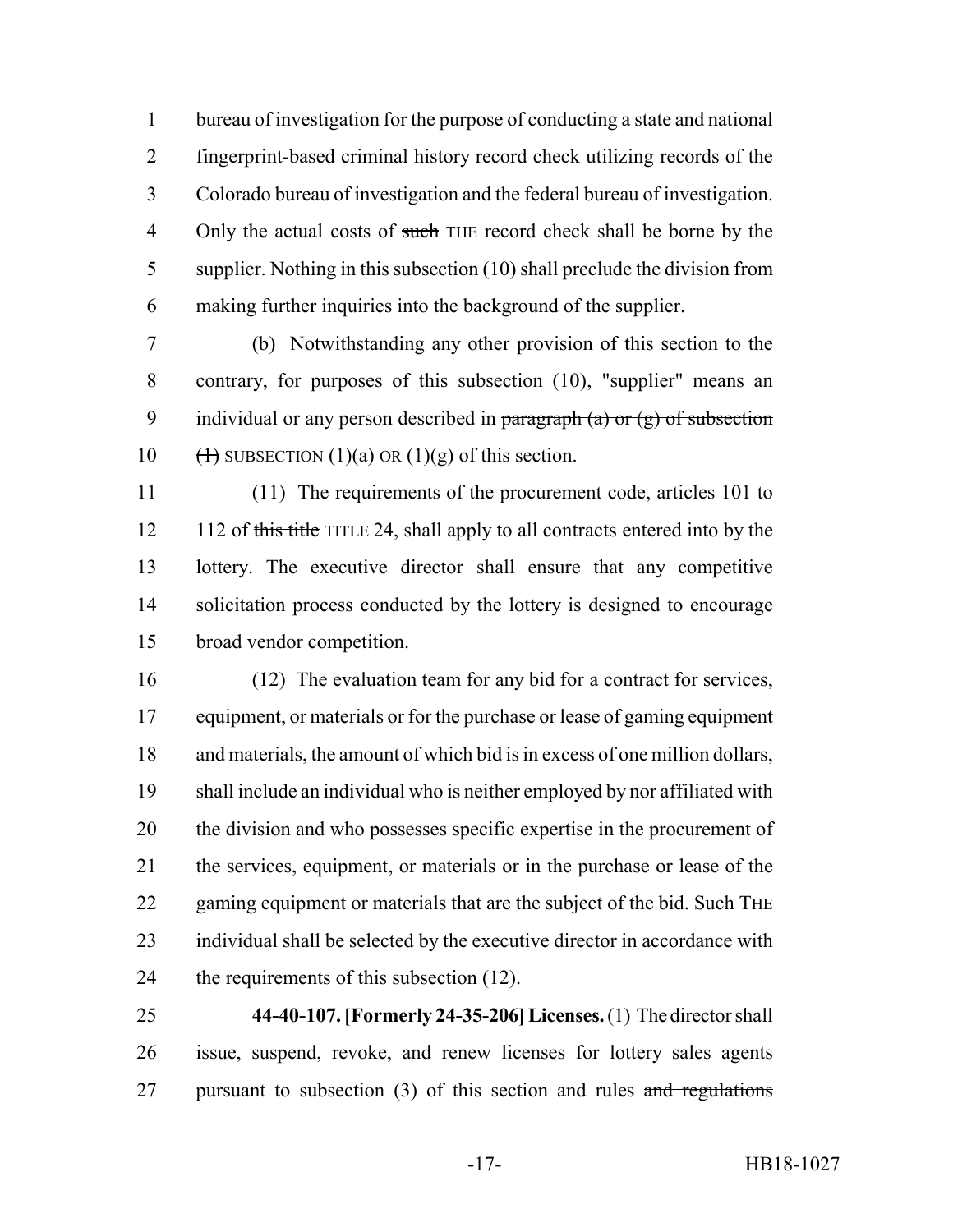| $\mathbf{1}$   | adopted by the commission. Licensing rules and regulations shall include      |
|----------------|-------------------------------------------------------------------------------|
| $\overline{2}$ | requirements relating to the financial responsibility of the licensee, the    |
| 3              | accessibility of the licensee's place of business or activity to the public,  |
| $\overline{4}$ | the sufficiency of existing licenses to serve the public interest, the volume |
| 5              | of expected sales, the character of the licensee, the security and efficient  |
| 6              | operation of the lottery, the licensed agent recovery reserve authorized in   |
| 7              | section 24-35-219 SECTION 44-40-121, and other matters necessary to           |
| 8              | protect the public interest and trust in the lottery and to further the sales |
| 9              | of lottery tickets or shares. Rules and regulations shall also require that   |
| 10             | licenses be prominently displayed in areas visible to the public.             |
| 11             | $(2)$ (a) A license shall be revoked upon a finding that the licensee:        |
| 12             | (I) Has provided false or misleading information to the division;             |
| 13             | (II) Has been convicted of any gambling-related offense;                      |
| 14             | (III) Has endangered the security of the lottery;                             |
| 15             | (IV) Has become a person whose character is no longer consistent              |
| 16             | with the protection of the public interest and trust in the lottery; or       |
| 17             | Has intentionally refused to pay a prize in his OR HER<br>(V)                 |
| 18             | possession to a person entitled to receive the prize under this article       |
| 19             | ARTICLE 40.                                                                   |
| 20             | (b) A license may be suspended, revoked, or not renewed for any               |
| 21             | of the following causes:                                                      |
| 22             | (I) A change of business location;                                            |
| 23             | (II) An insufficient sales volume;                                            |
| 24             | (III) A delinquency in remitting money owed to the lottery;                   |
| 25             | (IV) The endangering of the efficient operation of the lottery;               |
| 26             | Any violation of this $part 2$ ARTICLE 40 or any rule or<br>(V)               |
| 27             | regulation adopted pursuant to this $part 2$ ARTICLE 40; or                   |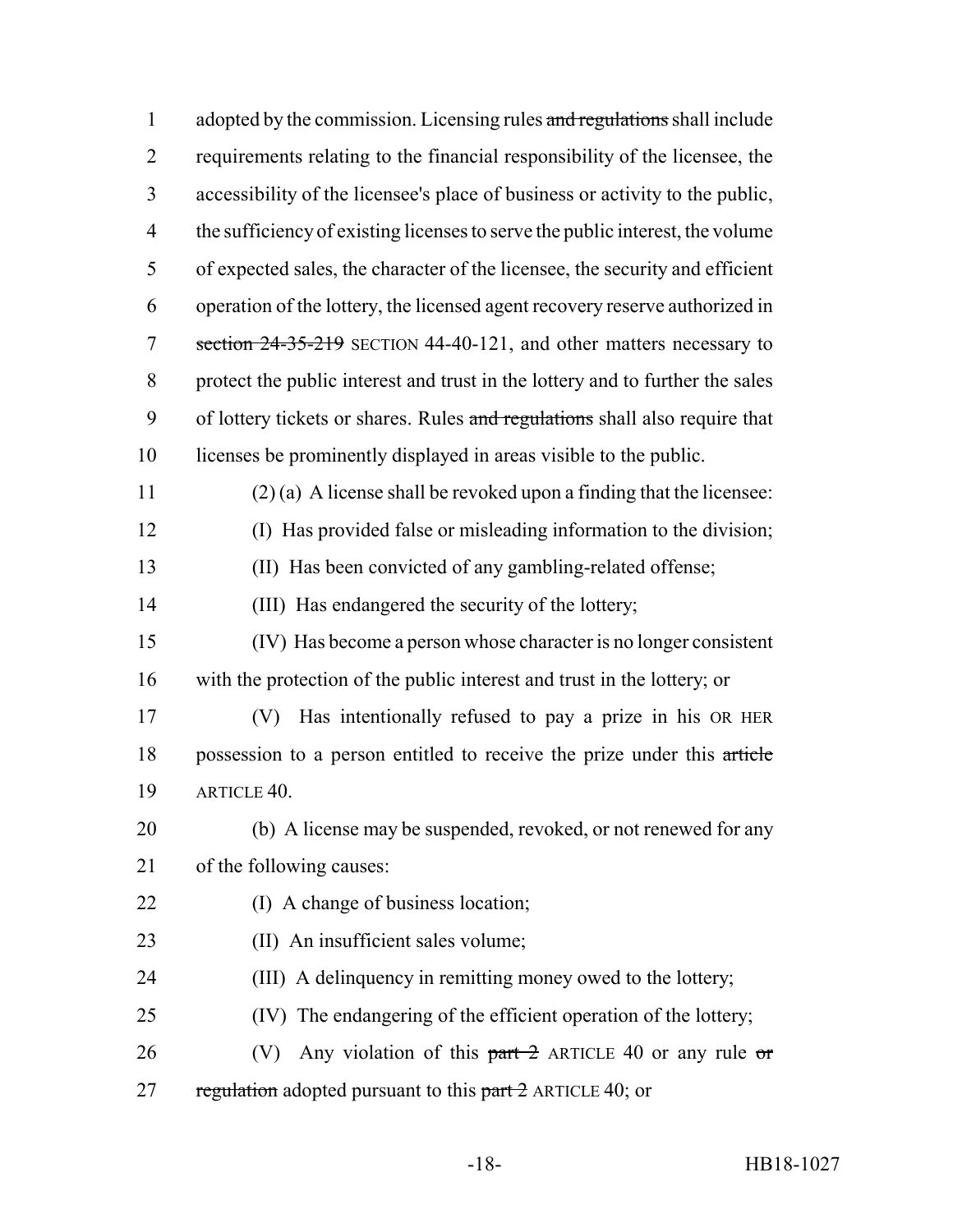(VI) Conviction of any felony.

 (3) Procedures for issuance, suspension, revocation, and renewal of licenses shall be in accordance with article 4 of this title TITLE 24, and the director shall have all the powers and shall be subject to all the 5 requirements of article 4 of this title TITLE 24 in conducting any hearings relating to the granting, suspension, revocation, or renewal of licenses. When a felony conviction or a conviction involving fraud is an issue in the issuance, suspension, revocation, or renewal of a lottery sales agent's license, the director's determination shall be submitted to a three-member 10 panel who shall approve or reject such THE determination. The panel's decision shall constitute final agency action for the purposes of section 12 24-4-106. The panel shall be composed of the chairman of the lottery 13 commission, the executive director, of the department of revenue, and the secretary of state.

 (4) Licensed sales agents may include persons, firms, associations, or corporations, profit or nonprofit, but the following are ineligible for any license as a sales agent:

 (a) Any person who will engage in business exclusively as a lottery sales agent;

 (b) Any person who has been convicted of a gambling-related offense, notwithstanding the provisions of section 24-5-101;

 (c) Any person who is or has been a professional gambler or gambling promoter;

 (d) Any person who has engaged in bookmaking or any other form of illegal gambling;

 (e) Any person who is not of good character and reputation, 27 notwithstanding the provisions of section 24-5-101, in the community  $\frac{1}{2}$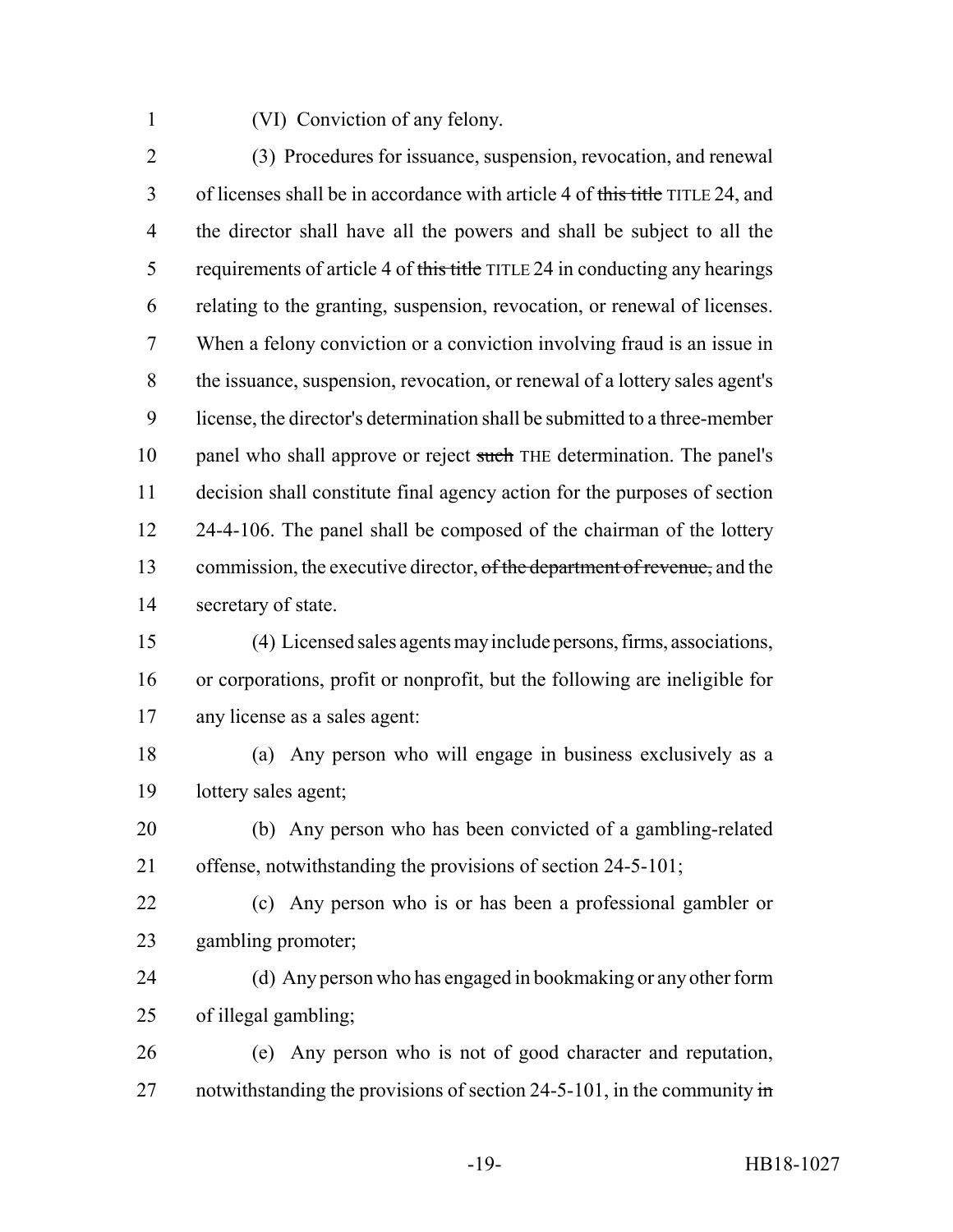1 which WHERE he OR SHE resides;

 (f) Any person who has been convicted of a crime involving misrepresentation, notwithstanding the provisions of section 24-5-101; (g) Any firm or corporation in which a person defined in 5 paragraph (b), (c), (d), (e), or (f) of this subsection (4) SUBSECTIONS (4)(b) THROUGH (4)(f) OF THIS SECTION has a proprietary, equitable, or credit interest; 8 (h) Any organization in which a person defined in paragraph  $(b)$ , 9 (e),  $(d)$ ,  $(e)$ , or  $(f)$  of this subsection  $(4)$  SUBSECTIONS  $(4)(b)$  THROUGH

10 (4)(f) OF THIS SECTION is an officer, director, or managing agent, whether 11 compensated or not; or

12 (i) Any organization in which a person defined in paragraph (b), 13 (c), (d), (e), or (f) of this subsection  $(4)$  SUBSECTIONS  $(4)(b)$  THROUGH 14 (4)(f) OF THIS SECTION is to participate in the management or sales of 15 lottery tickets or shares.

16  $(4.5)$  (5) Licensed sales agents may include persons, firms, 17 associations, or corporations, profit or nonprofit, but the following may 18 be determined to be ineligible for any license as a sales agent:

19 (a) Any person who has been convicted of a felony or a crime 20 involving fraud, notwithstanding the provisions of section 24-5-101;

21 (b) Any firm or corporation in which a person defined in 22 paragraph (a) of this subsection  $(4.5)$  SUBSECTION  $(5)(a)$  OF THIS SECTION 23 has a proprietary, equitable, or credit interest;

24 (c) Any organization in which a person defined in paragraph  $(a)$ 25 of this subsection  $(4.5)$  SUBSECTION  $(5)(a)$  OF THIS SECTION is an officer, 26 director, or managing agent, whether compensated or not; or

27 (d) Any organization in which a person defined in paragraph  $(a)$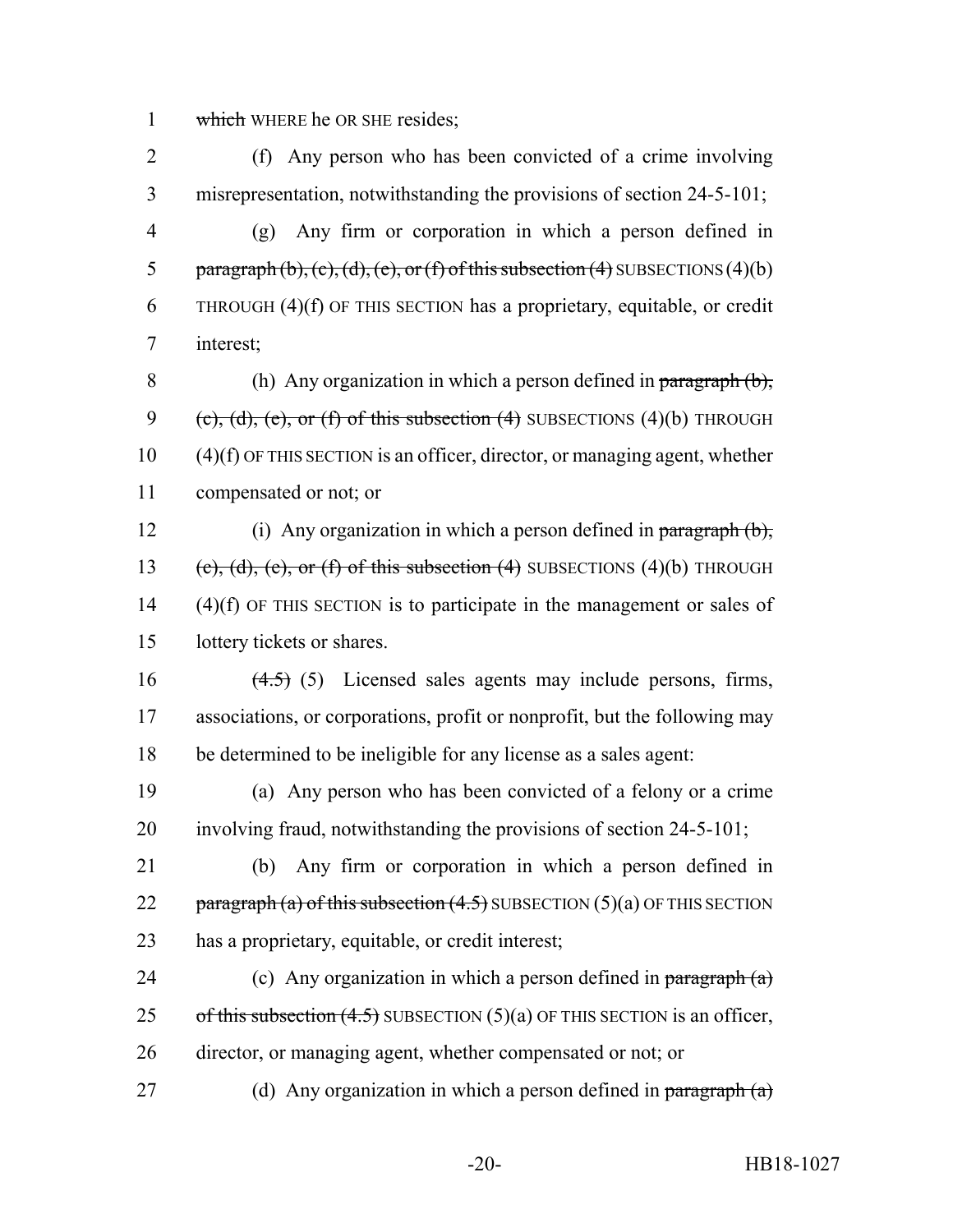1 of this subsection  $(4.5)$  SUBSECTION  $(5)(a)$  OF THIS SECTION is to 2 participate in the management or sales of lottery tickets or shares.

 $\left( \frac{5}{5} \right)$  (6) Each licensed sales agent shall keep a complete set of 4 books of account, correspondence, and all other records necessary to 5 show fully the lottery transactions of the licensee, all of which shall be 6 open at all times during business hours for the inspection and examination 7 of the division or its duly authorized representatives. The division may 8 require any licensed sales agent to furnish such THE information as THAT 9 the division considers necessary for the proper administration of this part 10 2 ARTICLE 40 and may require an audit to be made of such THE books of 11 account and records on such occasions as WHEN the division considers 12 necessary by an auditor, selected by the director, who shall likewise have 13 access to all such THE books and records of the licensee, and the licensee 14 may be required to pay the expense thereof.

15  $(6)(7)$  All licenses for lottery sales agents shall specify the place 16 such THAT sales shall take place, and no license shall be effective upon 17 residential premises.

 $(7)(8)$  The costs of any investigation into the background of an applicant seeking a license for a lottery sales agent shall be assessed against the applicant and shall be paid by the applicant at the time of 21 billing by the state. Such THE investigation may be conducted by the division or the attorney general. Investigators shall have peace officer authority during the period of investigation.

 $(\sqrt{8})(9)$  If there are more applications to operate lotto than there are outlets available, then at least one hundred locations will be decided by a drawing by lot with the balance of all lotto outlets to be located at the direction of the division. Any person licensed as a lottery sales agent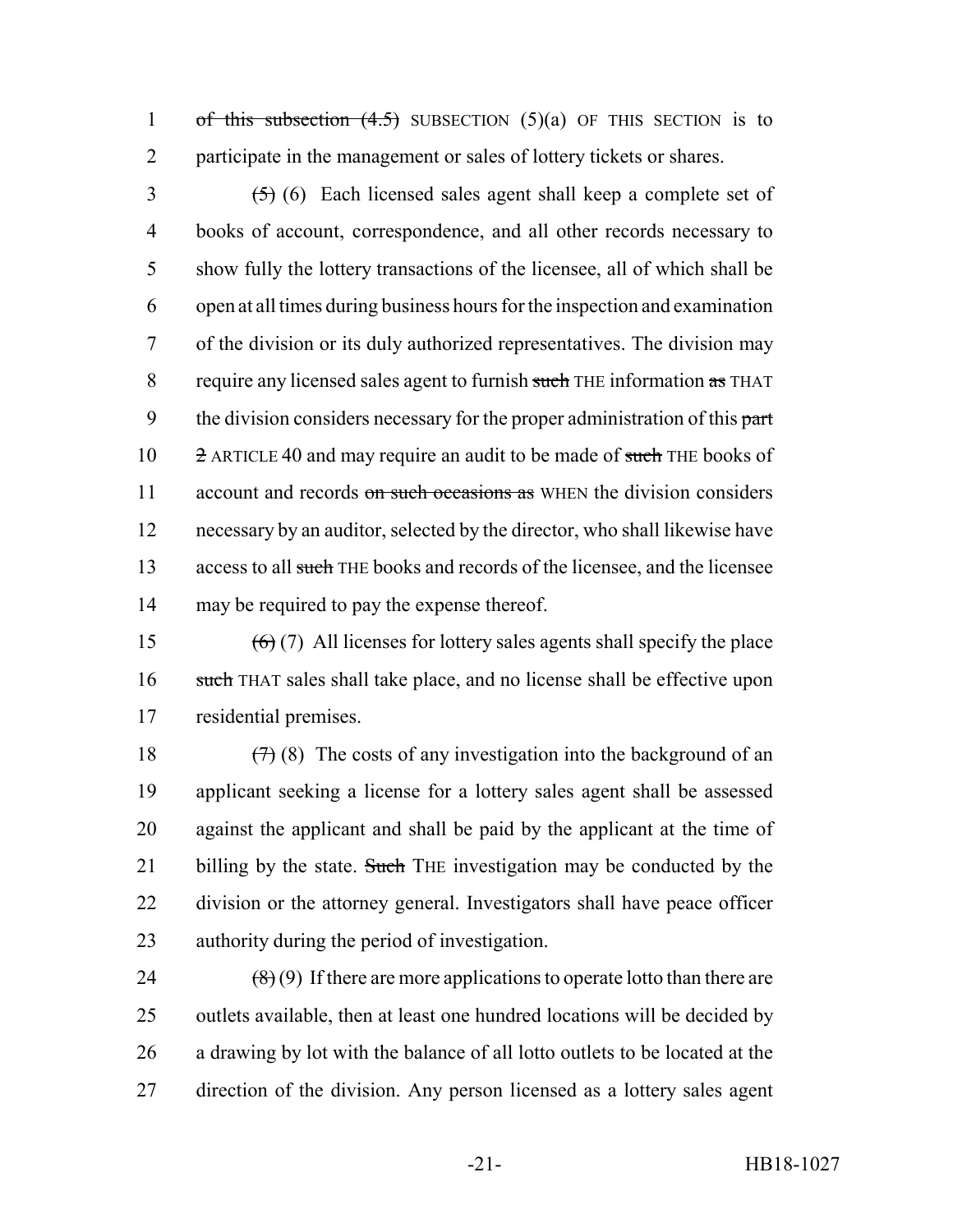pursuant to the provision of this section shall be eligible to enter into this 2 drawing by lot to determine if such THE person will be allowed to operate a lotto game at the same location.

 $\left(\frac{9}{9}\right)$  (10) If the rental payments for the business premises of any lottery sales agent are based in whole or in part on a percentage of retail sales, and the computation of retail sales in the rental agreement does not specifically include the sale of tickets or shares in the lottery, the compensation received by the sales agent, which compensation is AS 9 determined by the commission pursuant to section  $24-35-208$   $(2)(h)$  SECTION 44-40-109 (2)(h), and not the gross revenues from the sale of lottery tickets or shares shall be the amount of the retail sale for the purpose of computing the rental payment.

13  $(10)(1)(a)$  Each applicant for a lottery sales agent license, with 14 the submission of such THE application, shall submit a set of fingerprints 15 to the division. The division shall forward such THE fingerprints to the Colorado bureau of investigation for the purpose of conducting a state and national fingerprint-based criminal history record check utilizing records of the Colorado bureau of investigation and the federal bureau of 19 investigation. Only the actual costs of such THE record check shall be 20 borne by the applicant. Nothing in this subsection  $(10)$  SUBSECTION  $(11)$  shall preclude the division from making further inquiries into the background of the applicant.

23 (b) For purposes of this subsection  $(10)$  SUBSECTION  $(11)$ , "applicant" means an individual or each officer or director of a firm, association, or corporation that is applying for a license pursuant to this section.

#### **44-40-108. [Formerly 24-35-207] Colorado lottery commission**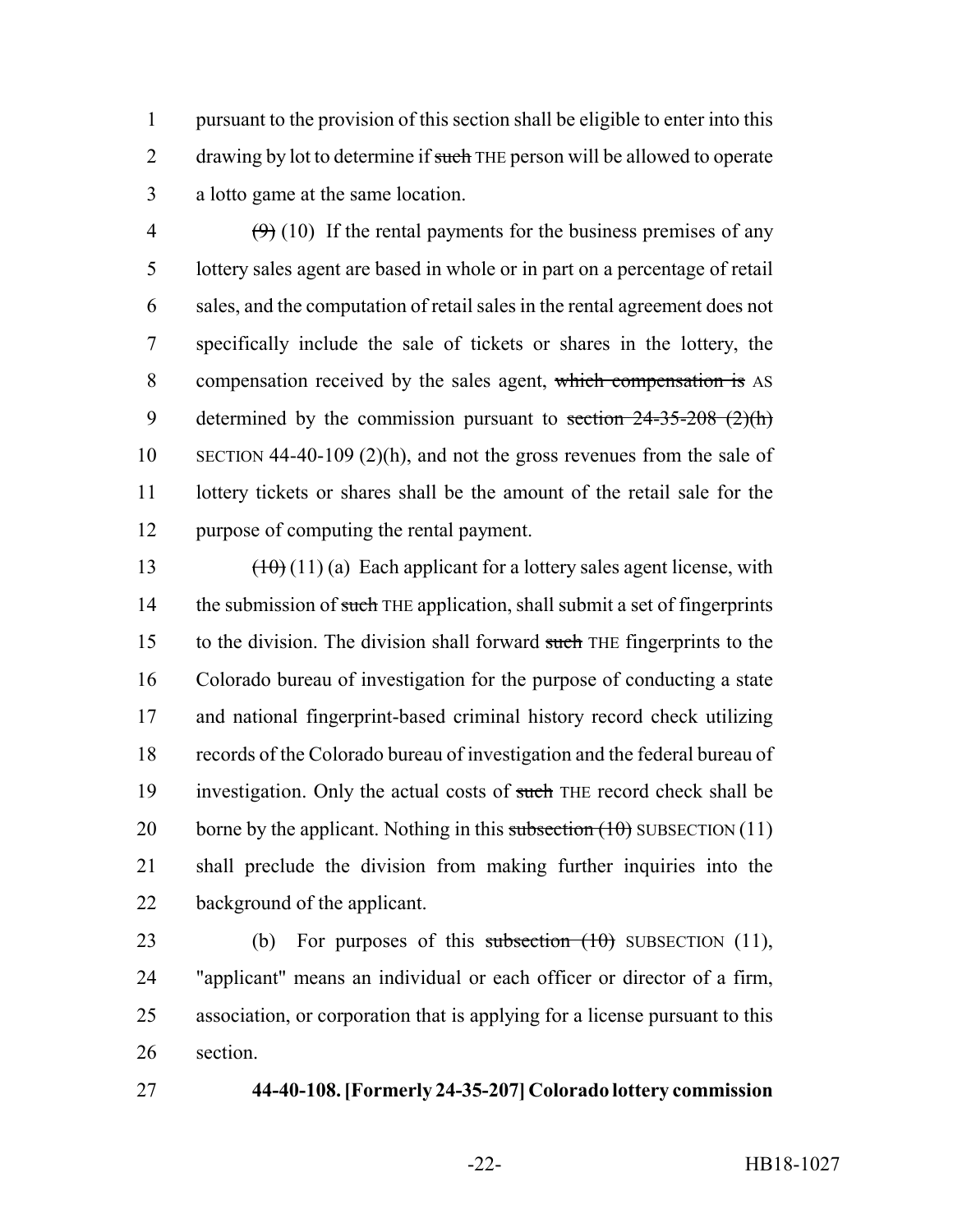**- creation.** (1) There is hereby created, within the state lottery division, the Colorado lottery commission, consisting of five members, all of whom shall be citizens of the United States and residents of this state, appointed by the governor, with the consent of the senate. No member shall have been convicted of a felony or gambling-related offense, notwithstanding the provisions of section 24-5-101. No more than three of the five members shall be members of the same political party. A chairman and a vice-chairman of the commission shall be chosen from the membership by a majority of the members at the first meeting of each fiscal year.

 (2) At least one member of the commission shall have been a law enforcement officer for not less than five years; at least one member shall be an attorney admitted to the practice of law in Colorado for not less than five years; and at least one member shall be a certified public accountant who has practiced accountancy in Colorado for at least five years.

 (3) Initial members shall be appointed to the commission by the governor as follows: One member to serve until July 1, 1983, one member to serve until July 1, 1984, one member to serve until July 1, 1985, and two members to serve until July 1, 1986. All subsequent appointments shall be for terms of four years, subject to continuation of the division 22 pursuant to section 24-35-218 SECTION 44-40-120. No member of the commission shall be eligible to serve more than two terms.

 (4) Any vacancy on the commission shall be filled for the unexpired term in the same manner as the original appointment.

 (5) Any member of the commission may be removed by the governor at any time and for any reason.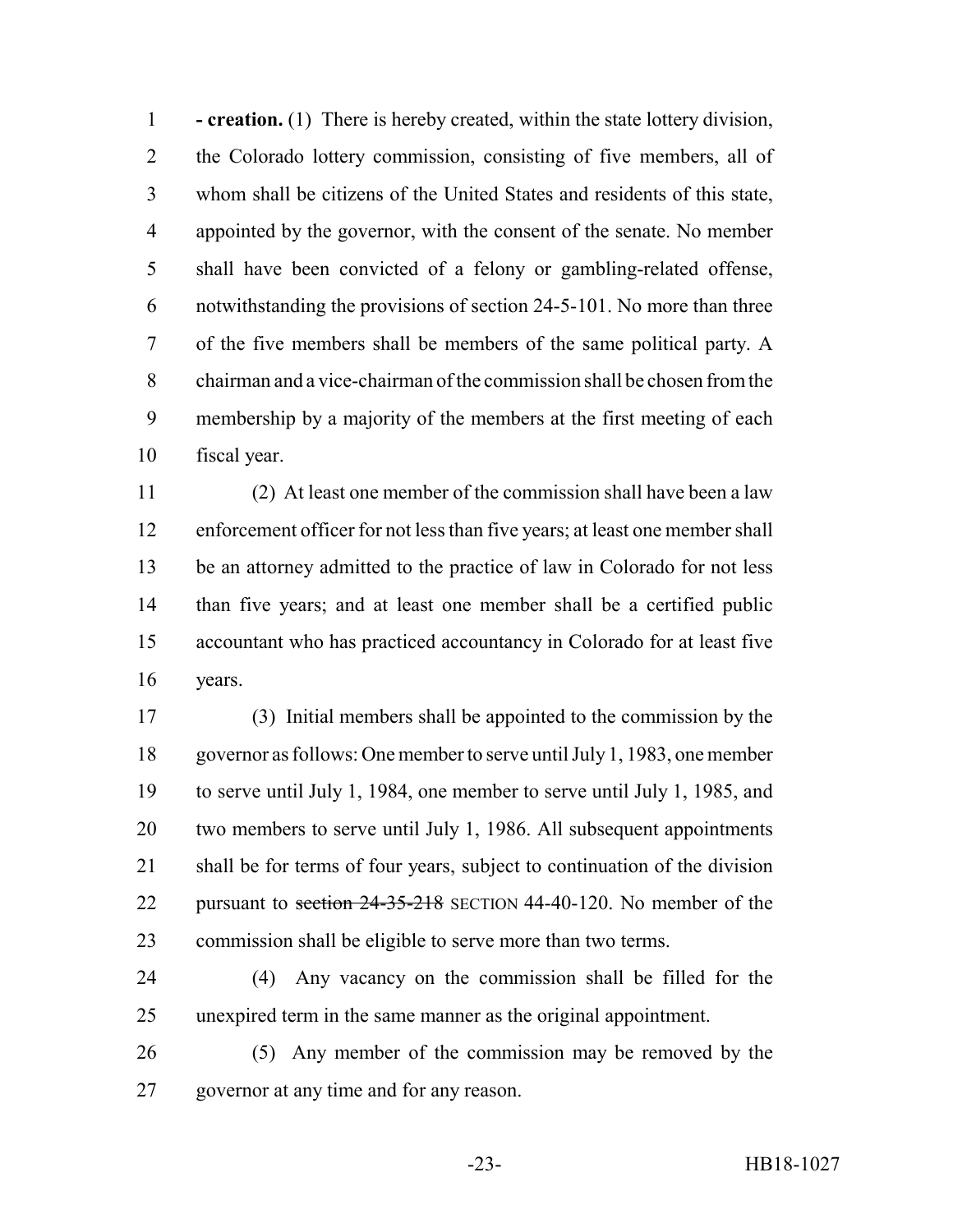(6) Commission members shall receive as compensation for their services up to one hundred dollars per month for each month in which there is an official commission meeting and shall be reimbursed for necessary traveling and other reasonable expenses incurred in the performance of their official duties. Upon appointment, and prior to confirmation by the senate, each member shall file with the secretary of state a financial disclosure statement in the form required to be filed by 8 elected state officials. Such THE statement shall be renewed as of each January 1 during the member's term of office. The chairperson of the lottery commission shall also be reimbursed for necessary traveling and other reasonable expenses incurred in the performance of his or her duties related to his or her participation on the three-member panel established 13 in sections 24-35-205 (5)(a) and 24-35-206 (3) SECTIONS 44-40-106 (5)(a) AND 44-40-107 (3).

 (7) (a) The commission shall hold at least one meeting each month 16 and such ANY additional meetings as THAT may be prescribed by rules of the commission. In addition, special meetings may be called by the chairman, any two commission members, or the director, upon delivery of seventy-two hours' written notice to each member. Notwithstanding the provisions of section 24-6-402, in emergency situations in which a majority of the commission certifies that exigencies of time require that 22 the commission meet without delay, the requirements of public notice and of seventy-two hours' written notice to members may be dispensed with, 24 and commission members as well as the public shall receive such THE notice as is reasonable under the circumstances.

26 (b) For purposes of part 4 of article 6 of this title TITLE 24, the commission shall be a state public body, as defined in section 24-6-402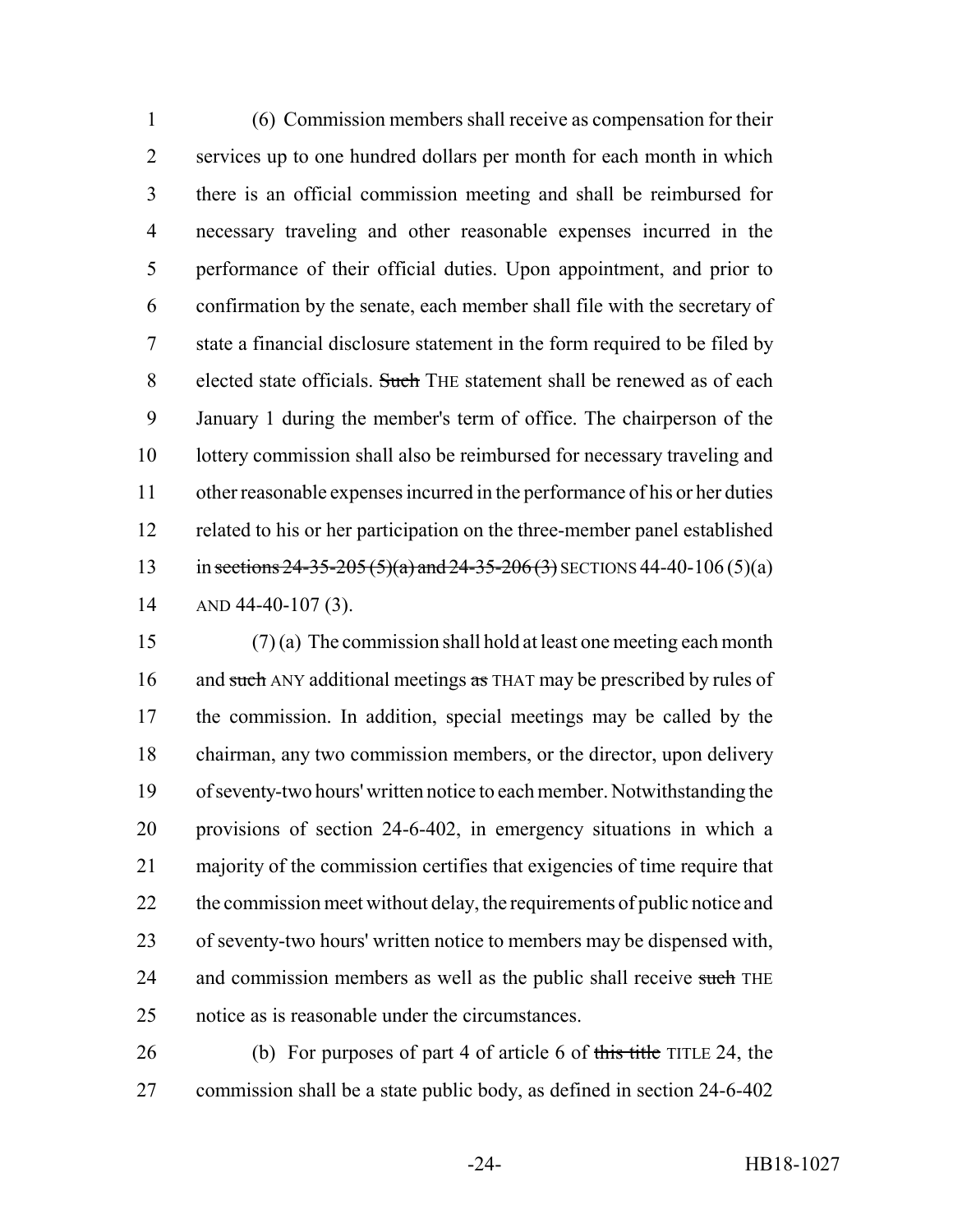(1)(d), regardless of whether the state lottery division and the Colorado 2 lottery commission constitute an enterprise pursuant to section 24-35-202 3  $(1)$  SECTION 44-40-102 (1).

 (8) A majority of the commission shall constitute a quorum, and 5 the concurrence of a majority of the commission shall be required for any final determination by the commission. The commission shall keep a complete and accurate audio record of all its meetings for a period of at least three years.

 **44-40-109. [Formerly 24-35-208] Commission - powers and duties - rules.** (1) In addition to any other powers and duties set forth in 11 this  $part 2$  ARTICLE 40, the commission shall have the following powers and duties:

 (a) To promulgate rules governing the establishment and operation of the lottery as it deems necessary to carry out the purposes of this part 2 ARTICLE 40. The director shall prepare and submit to the commission written recommendations concerning proposed rules for this purpose.

 (b) To conduct hearings upon complaints charging violations of 19 this part  $\frac{1}{2}$  ARTICLE 40 or rules and regulations promulgated pursuant to 20 this  $part 2$  ARTICLE 40, other than any hearings relating to the granting, suspension, revocation, or renewal of licenses for lottery sales agents, and 22 to conduct such other hearings as may be provided by rules of the commission;

 (c) To carry on a continuous study and investigation of the lottery 25 throughout the state for the purpose of ascertaining any defects in this part  $\frac{1}{2}$  ARTICLE 40 or in the rules and regulations issued under this part 2 ARTICLE 40 whereby any abuses in the administration and operation of the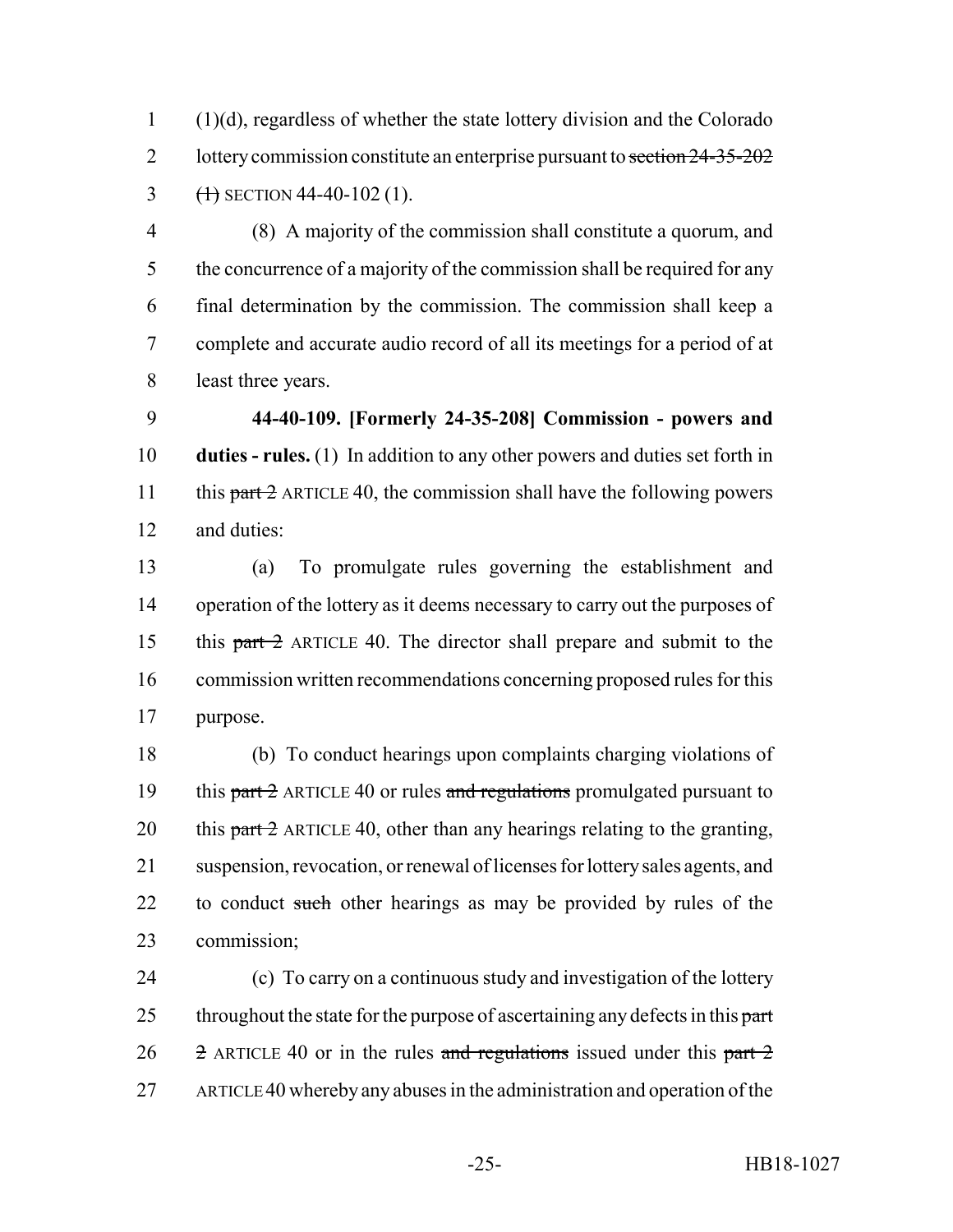1 lottery or any evasion of this part 2 ARTICLE 40 or the rules and 2 regulations may arise or be practiced, for the purpose of formulating 3 recommendations for changes in this part 2 ARTICLE 40 and the rules and 4 regulations to prevent such ANY abuses and evasions, to guard against the 5 use of this part  $\frac{2}{2}$  ARTICLE 40 and the rules and regulations as a cloak for 6 the carrying on of organized gambling and crime, and to insure that the 7 law and rules and regulations shall be in such THE form and be so 8 administered as to serve the true purposes of this part 2 ARTICLE 40;

9 (d) To report immediately to the governor, the attorney general, 10 the speaker of the house of representatives, the president of the senate, the 11 minority leaders of both houses, and such ANY other state officers, as 12 from time to time the commission deems appropriate, any matters which 13 THAT it deems to require an immediate change in the laws of this state in 14 order to prevent abuses and evasions of this part 2 ARTICLE 40 or rules 15 and regulations promulgated thereunder or to rectify undesirable 16 conditions in connection with the administration or operation of the 17 lottery;

18 (e) To require such ANY special reports from the director as THAT 19 it may consider desirable;

20 <del>(f) Repealed.</del>

21  $(g)$  (f) To authorize and issue revenue bonds pursuant to the 22 provisions of section 24-35-221 SECTION 44-40-122;

 $(h)$  (g) To annually set the amount of the performance bond required of persons entering into contracts to provide materials, equipment, or supplies used in the operation of the lottery or to design or install games or lotteries; and

27  $(i)$  (h) To investigate and participate in multistate agreements and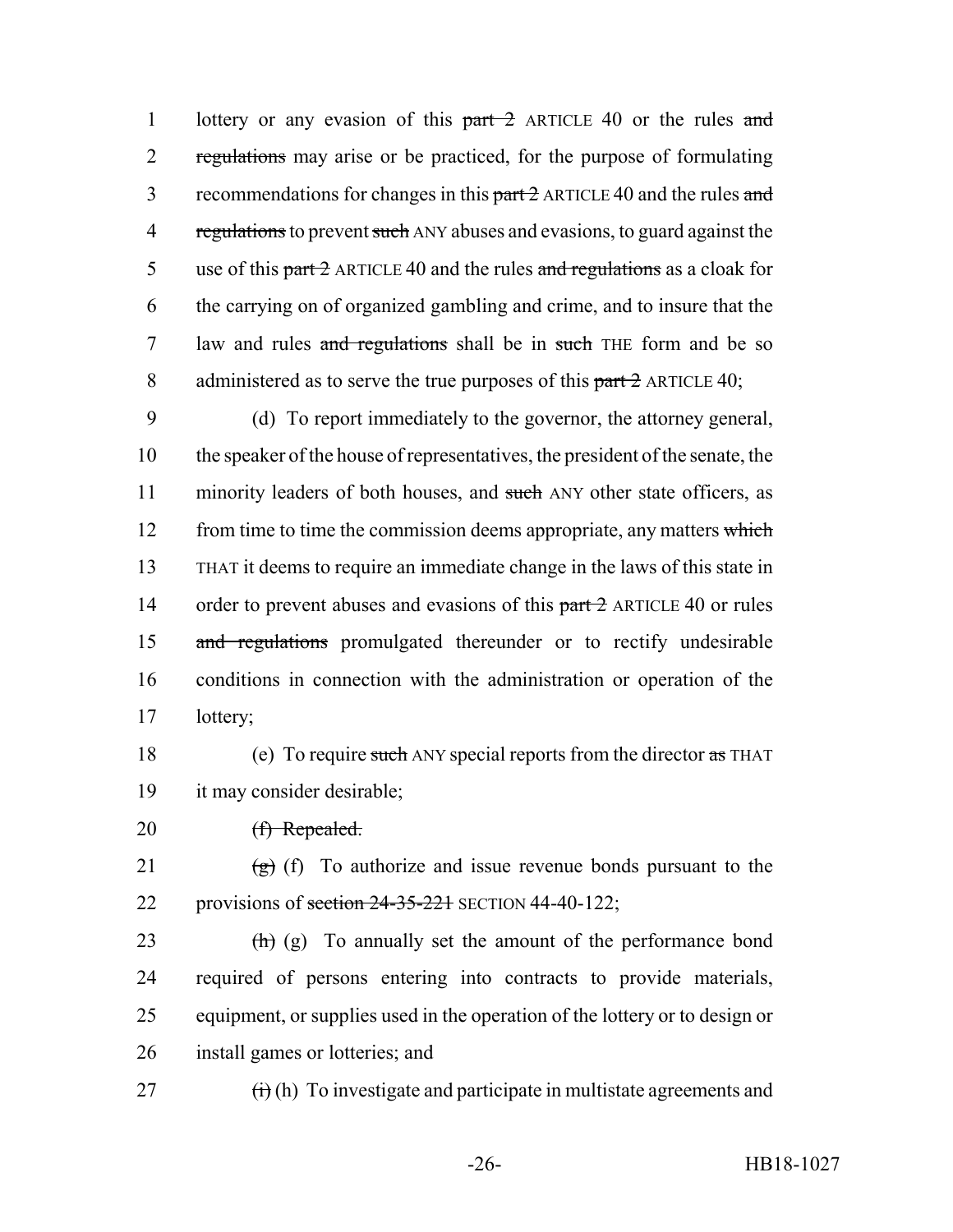to regulate multistate lotteries. The director shall act as the commission's 2 agent in such THE investigations if the commission so directs.

 (2) Except as provided in subsection (3) of this section, rules promulgated pursuant to subsection (1) of this section shall include, but shall not be limited to, the following:

 (a) The types of lotteries to be conducted, but no lottery conducted 7 under this part 2 ARTICLE 40 other than instant scratch games shall be based upon the game of chance commonly known as bingo, nor shall any lottery be conducted that depends upon the outcome of any athletic contest except races at state-licensed dog or horse tracks if approved by the Colorado racing commission;

(b) The price of tickets or shares in the lottery;

 (c) The numbers, sizes, and payment of the prizes on the winning tickets or shares;

- (d) The manner of selecting the winning tickets or shares. All drawings shall be held in public and witnessed by an independent auditor employed by a certified public accountant firm, and all drawing 18 equipment used in such THE public drawings must be examined prior to and after each public drawing by an independent auditor employed by a certified public accountant firm.
- 

 (e) The frequency of the drawing or selection of winning tickets or shares, without limitation;

23 (f) Without limit to number, the types of locations at which WHERE tickets or shares may be sold; except that the commission shall not promulgate any rule, issue any order, or adopt any policy or interpretation before July 1, 2017, that authorizes or permits the purchase of tickets, including instant scratch tickets, or shares by means of the internet,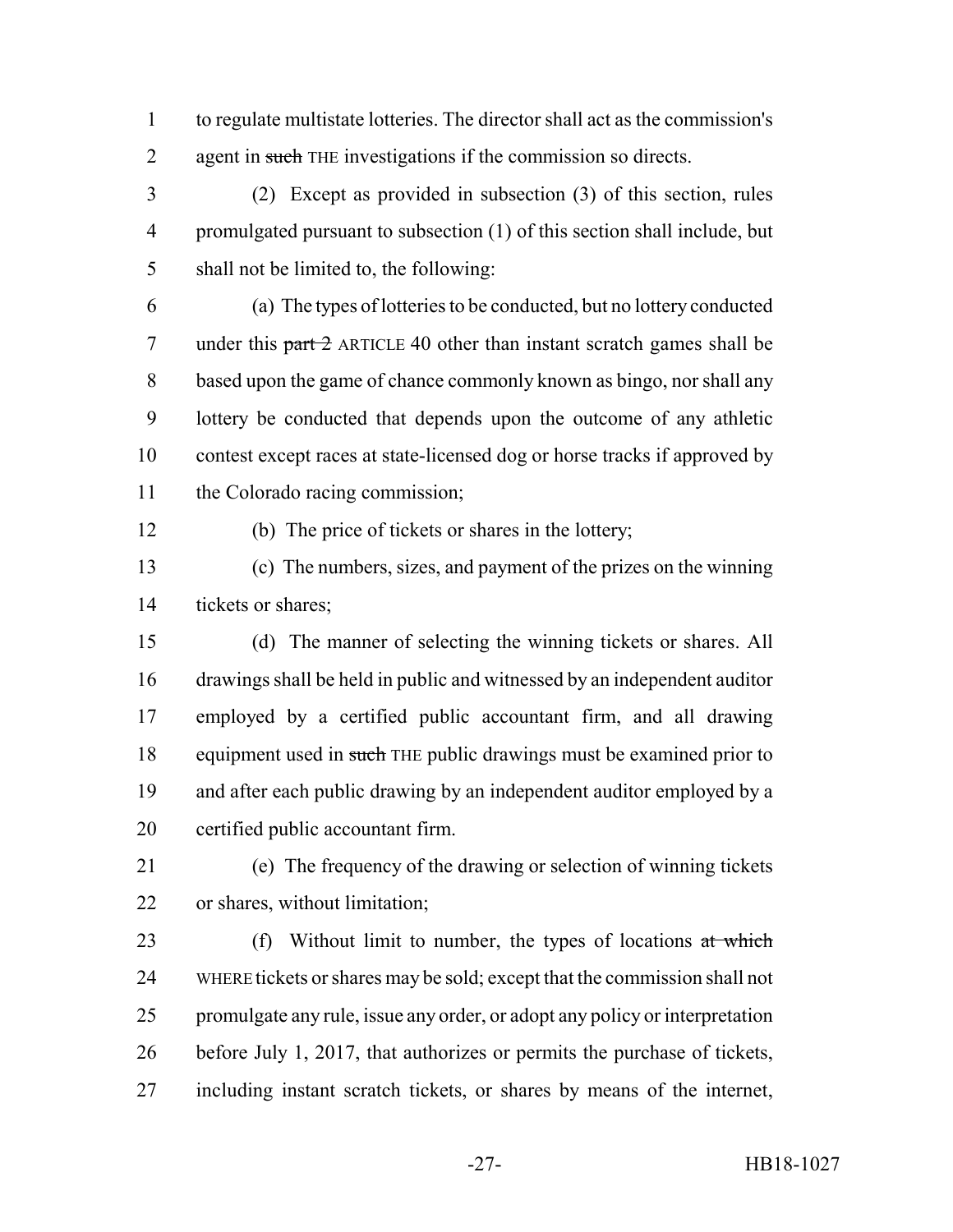telephone, computer, or any other electronic device or equipment that the purchaser can access or use to purchase lottery tickets other than by doing so personally at a licensed lottery sales agent's physical place of business; (g) The method to be used in selling tickets or shares, but all sales

5 shall be on a cash-only basis;

 (h) The manner and amount of compensation, if any, to be paid licensed sales agents necessary to provide for the adequate availability of tickets or shares to prospective buyers and for the convenience of the public;

 (i) The manner in which lottery sales revenues are to be collected; 11 (i) and (k) (Deleted by amendment, L. 2009, (HB 09-1002), ch. 31, p. 133, § 6, effective March 20, 2009.)

 (3) (a) The commission shall promulgate rules pursuant to subsection (1) of this section for the general administration of all instant scratch games. The rules shall include, but shall not be limited to:

 (I) The method to be used in selling instant scratch game tickets, but all sales shall be on a cash-only basis;

 (II) The method of paying prizes on winning instant scratch game tickets; and

 (III) The manner and amount of compensation, if any, to be paid to licensed sales agents necessary to provide for the adequate availability of instant scratch game tickets to prospective buyers and for the convenience of the public.

 (b) (I) The commission shall establish and approve all instructions governing instant scratch games. The instructions shall include, but shall not be limited to:

(A) The method for determining instant scratch game winners;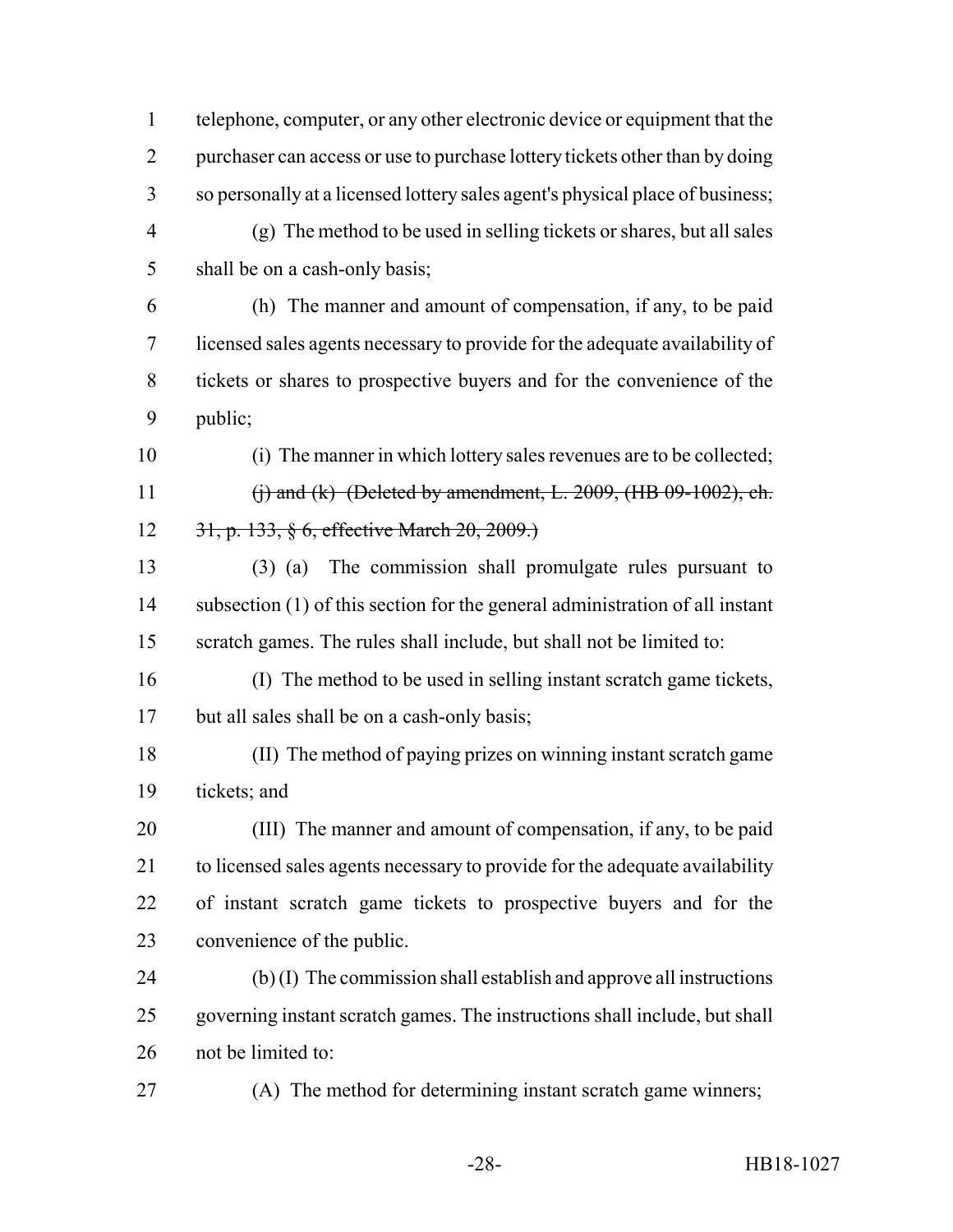- (B) The establishment of claim periods;
- (C) The price of instant scratch game tickets;
- (D) The numbers and sizes of prizes; and

 (E) The method for selecting and validating winning instant scratch game tickets.

 (II) The commission shall publish all approved instructions governing instant scratch games in a clearly identifiable section on the official website of the state lottery. The published instructions shall be binding on purchasers and claimants of instant scratch game tickets.

 (III) The procedural rule-making requirements of section 24-4-103 11 shall not apply to the commission's duties specified in this paragraph  $(b)$ 12 SUBSECTION  $(3)(b)$ .

 **44-40-110. [Formerly 24-35-209] Conflict of interest.** (1) Members of the commission and employees of the division are declared to be positions of public trust and, therefore, in order to insure the confidence of the people of the state in the integrity of the division, its employees, and the commission, the following restrictions shall apply:

 (a) No member of the commission or employee of the division, including the director, and no member of their immediate families, shall have any personal pecuniary interest in any lottery or in the sale of any lottery tickets or shares or in any corporation, association, or firm contracting with the state to supply gaming equipment or materials for use in the operation of the lottery or in any corporation, association, or firm 24 licensed as a sales agent under this  $part 2$  ARTICLE 40. Employment by any political subdivision, or service on the governing body or on any 26 board, agency, or commission of any political subdivision which THAT is entitled to receive a portion of the proceeds of the lottery shall not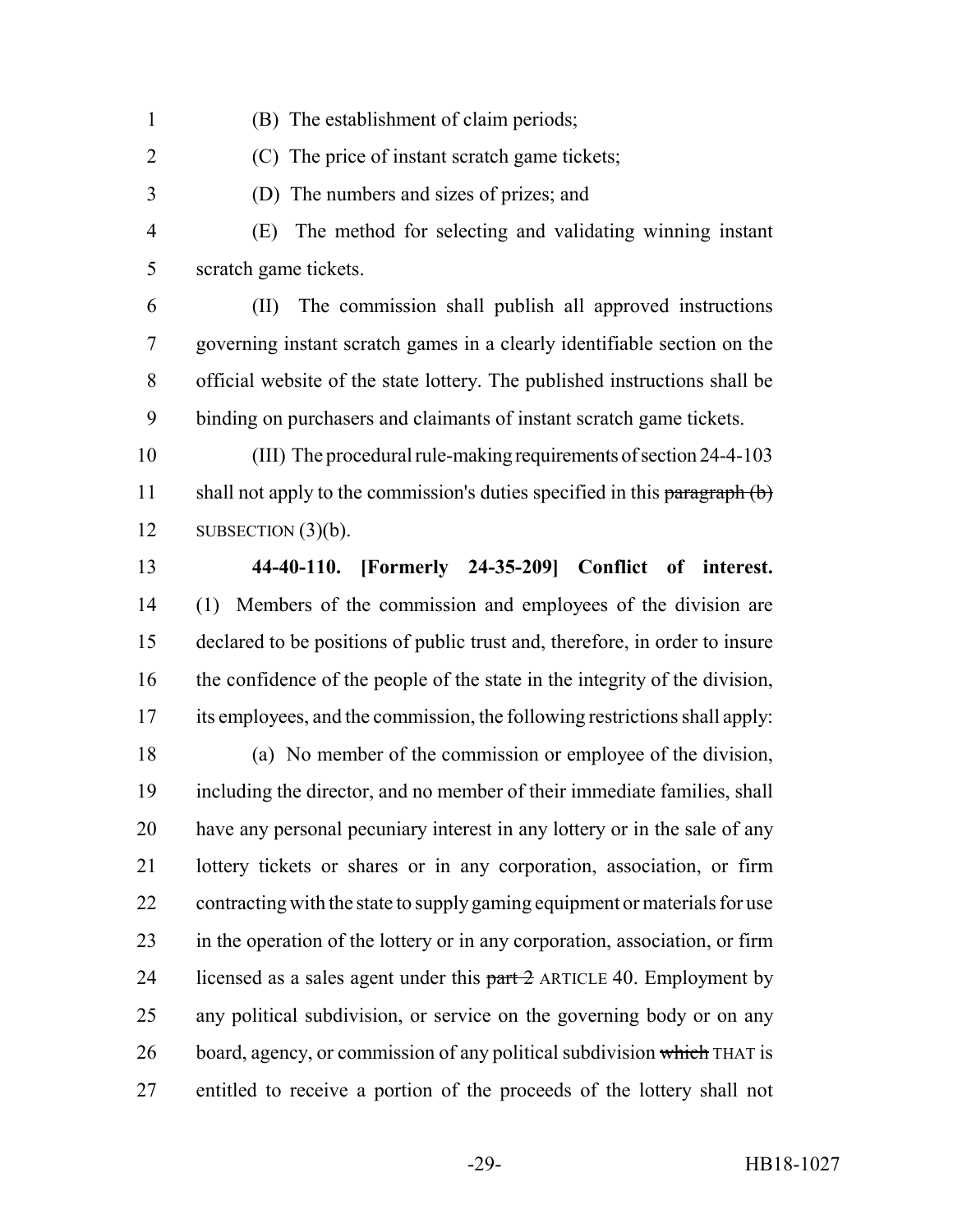constitute an interest prohibited by this section, except for the purposes of appointment to or service on the commission.

 (b) No member of the commission or employee of the division, including the director, and no member of their immediate families, shall receive any gift, gratuity, employment, or other thing of value from any person, corporation, association, or firm that contracts with or that offers services, supplies, materials, or equipment used by the division in the normal course of its operations.

 (c) No member of the commission or employee of the division, including the director, and no member of their immediate families, shall 11 purchase any ticket for any lottery conducted under this part 2 ARTICLE 12 40; except that lottery investigators may purchase lottery tickets when authorized to do so by the director for investigative purposes. No person 14 described in this paragraph (c) SUBSECTION  $(1)(c)$  shall be eligible to receive any prize awarded in such a lottery.

 (d) No person, corporation, or firm that contracts with the division or that offers services, supplies, materials, or equipment used by the division in the normal course of its operations shall offer any gift, gratuity, employment, or other thing of value to any commission member, employee of the division, or members of their immediate families except 21 as authorized by rules and regulations promulgated pursuant to paragraph  $(b)$  of this subsection  $(1)$  SUBSECTION  $(1)(b)$  OF THIS SECTION.

 (e) (Deleted by amendment, L. 2004, p. 1140, § 5, effective July 24  $1, 2004.$ 

25  $(f)(e)$  No member of the commission or employee of the division who terminates his or her relationship with the commission or the division shall, for a period of one year from the date of termination of membership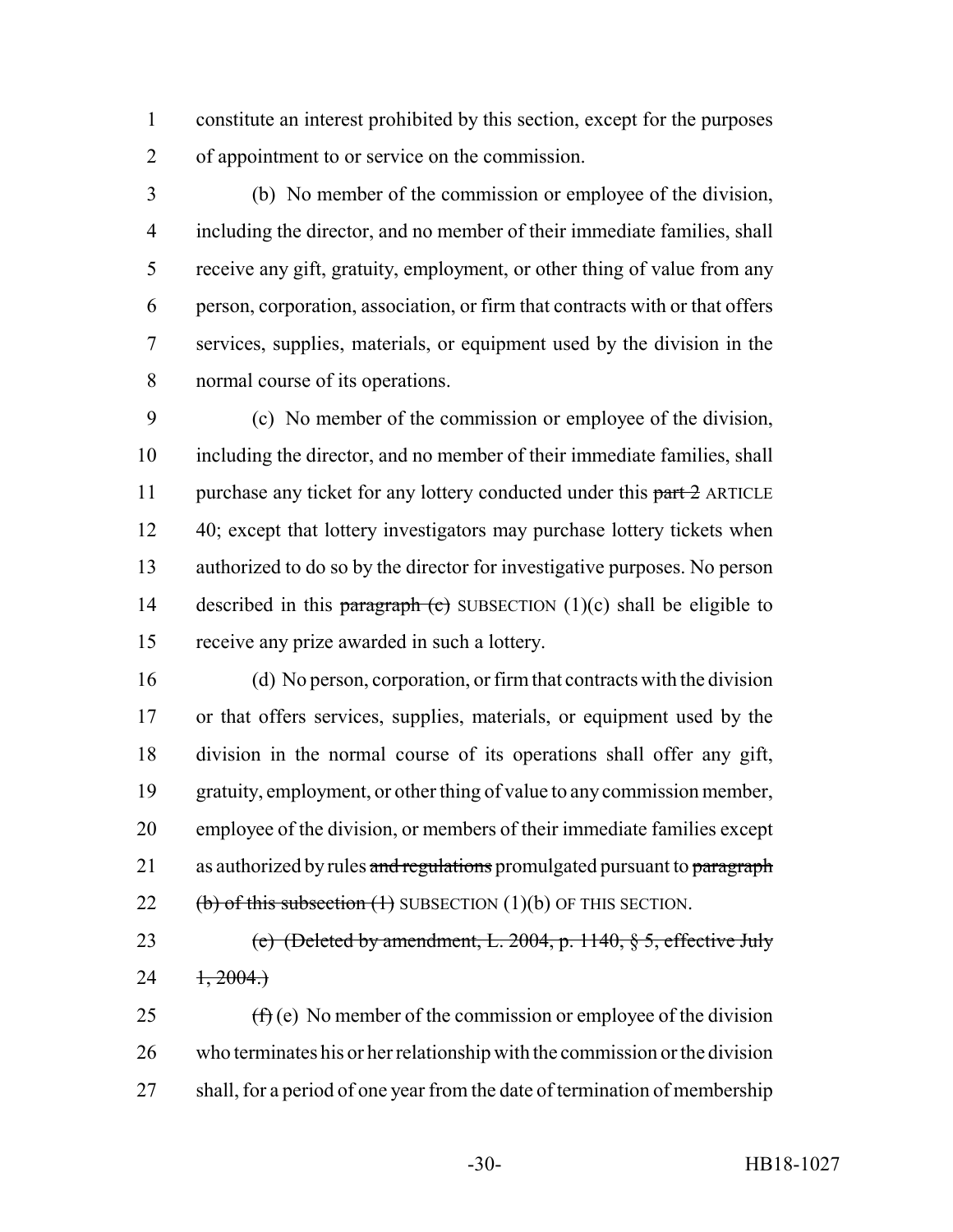on the commission or employment with the division, as applicable, accept employment with any lottery vendor or represent any lottery vendor before the division or the commission.

 $\left(\frac{1}{2}\right)$  (f) The commission shall adopt by rule a code of ethics that shall be binding upon all of its members. Each member of the commission shall complete training at least once each year on the code and shall further certify on an annual basis that he or she is knowledgeable about the code and has no conflicts of interest proscribed by this section.

 **44-40-111. [Formerly 24-35-210] Lottery fund - creation.** (1) There is hereby created, in the office of the state treasurer, the lottery fund. The initial appropriation to the division, and all subsequent revenues of the division not earlier paid as prizes, shall be paid into the lottery fund. All expenses of the division, including the expenses of organized crime investigation and prosecution relating to the lottery, shall 15 be paid from the lottery fund. For the purposes of this section and section 24-35-208 SECTION 44-40-109, "expenses" do not include amounts expended for lottery prizes. Prizes for the lottery shall be paid only from 18 the lottery fund or from moneys MONEY collected from the sale of lottery tickets or shares. Amounts for prizes and expenses are hereby 20 appropriated to the division, except as provided in subsection  $(2)$ 21 SUBSECTION (3) of this section.

 $(\frac{1.5}{2})$  (2) The division shall deposit all liquidated damages into the 23 lottery fund, and any revenues received from liquidated damages shall not be expended by the division unless appropriated by the general assembly. The division shall not receive any goods or services in lieu of an assessment of liquidated damages, nor shall the division require a vendor to purchase goods and services in lieu of an assessment of liquidated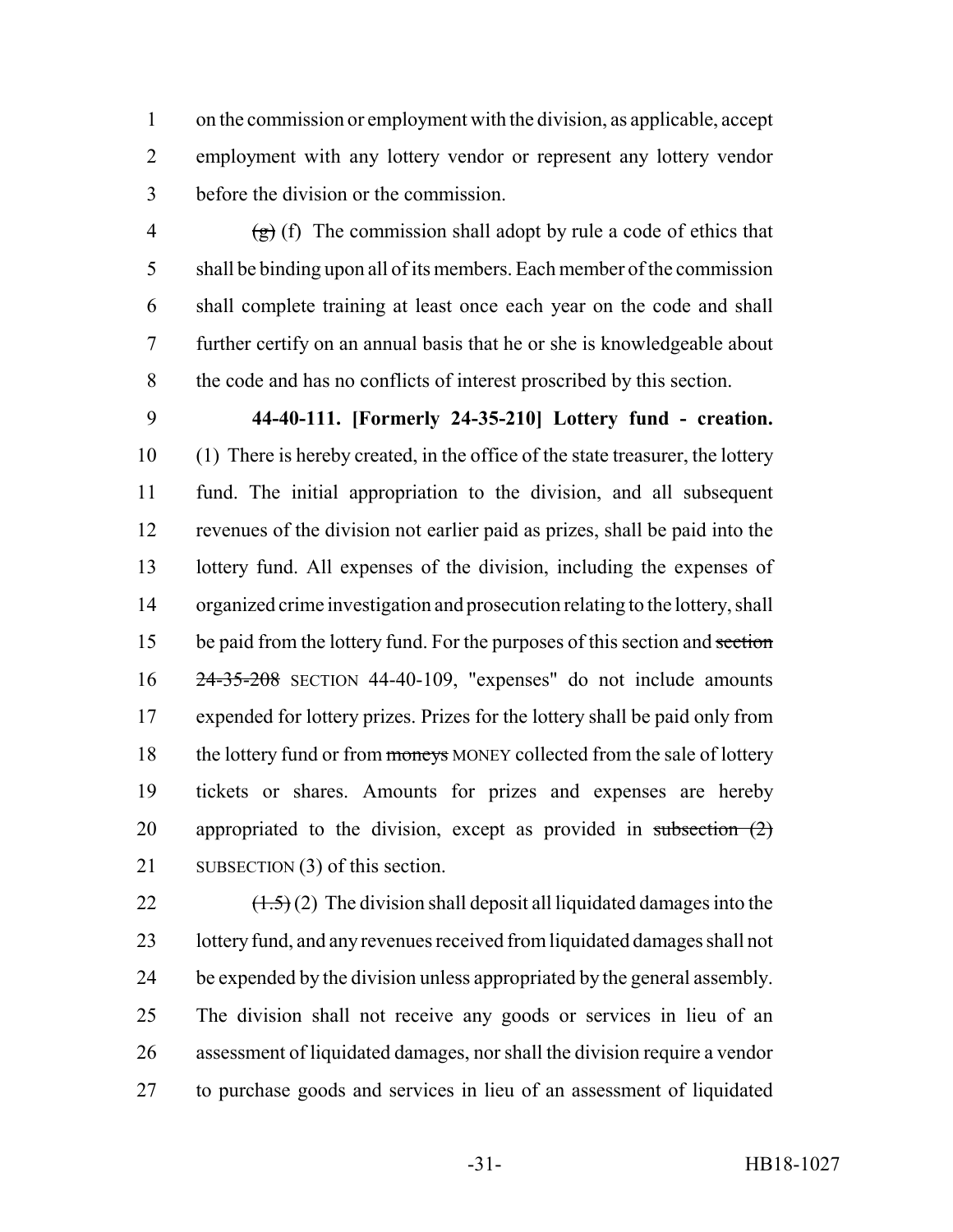damages.

2  $(2)(3)$  Expenses of the division shall be paid from the lottery fund only as appropriated by the general assembly.

 $(3)$  (4) Upon request, it is the duty of the state treasurer to report to the director or the commission the amount of money on hand in the lottery fund. All accounts and expenditures from the lottery fund shall be certified by the director and paid by the state treasurer upon warrants drawn by the controller. The controller is authorized as directed to draw warrants payable out of the lottery fund upon vouchers therefor properly certified.

## 11 (4) Repealed.

 $(4.1)(5)(a)$  The amount to be transferred from the lottery fund to the conservation trust fund shall be forty percent of the net proceeds of 14 the lottery for the preceding fiscal quarter after payment of the expenses of the division and any prizes for the lottery and after reserving sufficient 16 moneys MONEY, as of the end of the fiscal year, to ensure the operation 17 of the lottery for the ensuing fiscal year. The moneys MONEY reserved by the lottery shall be held in cash and investments. Beginning with the fourth quarter of fiscal year 1998-99, and each fiscal year thereafter, distributions of net lottery proceeds to the conservation trust fund shall be made in accordance with the provisions of section 33-60-104 (1)(a). 22 C.R.S.

 (b) (I) Beginning with the first quarter of fiscal year 1998-99 and each fiscal year thereafter, distributions of net lottery proceeds to the division of parks and wildlife shall be made in accordance with the 26 provisions of paragraph (b) of subsection (1) of section 33-60-104, C.R.S. SECTION 33-60-104 (1)(b).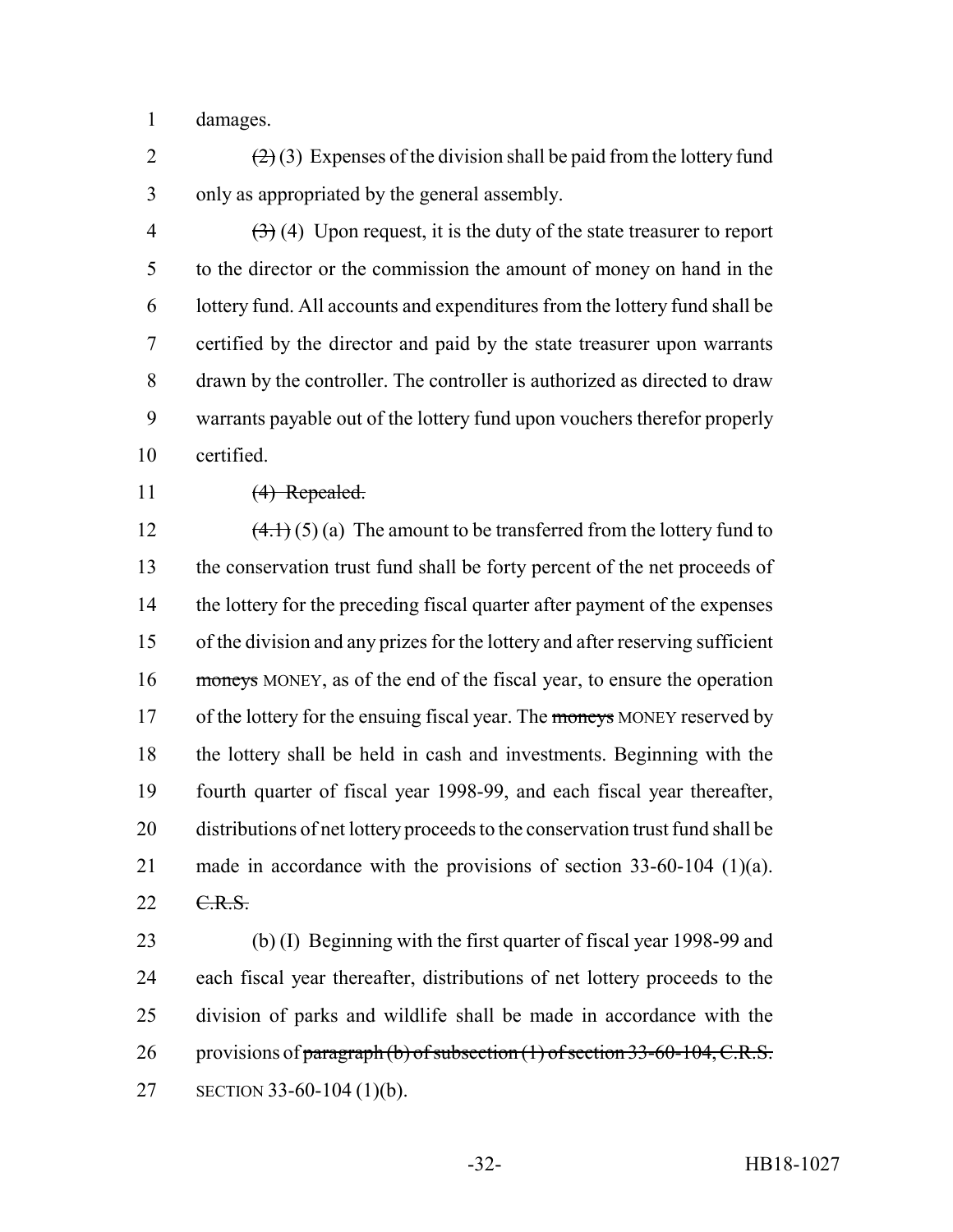1 (II) The appropriation of moneys MONEY from the state lottery for 2 capital construction shall be consistent with part 13 of article 3 of title 2 3 C.R.S., until such time as said part 13 is repealed.

 (c) The lottery money available for appropriation to the division 5 of parks and wildlife pursuant to paragraph  $(b)$  of this subsection  $(4.1)$  SUBSECTION (5)(b) OF THIS SECTION shall be appropriated and expended for the acquisition and development of new state parks, new state recreation areas, or new recreational trails, for the expansion of existing state parks, state recreation areas, or recreational trails, or for capital improvements of both new and existing state parks, state recreation areas, 11 or recreational trails. Except as provided in section 33-60-105, C.R.S., in addition to appropriation for the division's capital construction budget, said lottery money may be appropriated for the division's operating budget for expenditures attributable to the maintenance and operation of state parks, state recreation areas, or recreational trails, or any portions 16 thereof, that have been acquired or developed with lottery money.

17 (d) This subsection (4.1) shall become SUBSECTION (5) BECOMES 18 effective on September 1, 1998. or on any earlier date on which the 19 lease-purchase obligations undertaken by the state pursuant to subsection 20 (4) of this section are discharged.

## 21 (5) Repealed.

22 (6) The state treasurer shall invest the moneys MONEY in the 23 lottery fund so long as said moneys are MONEY IS timely available to pay 24 the expenses of the division, to pay the prizes to the lottery winners, to 25 make authorized transfers to the conservation trust fund, and to fund the 26 annual appropriations authorized by subsection  $(4.1)$  SUBSECTION  $(5)$  of 27 this section. Investments shall be those otherwise permitted by state law,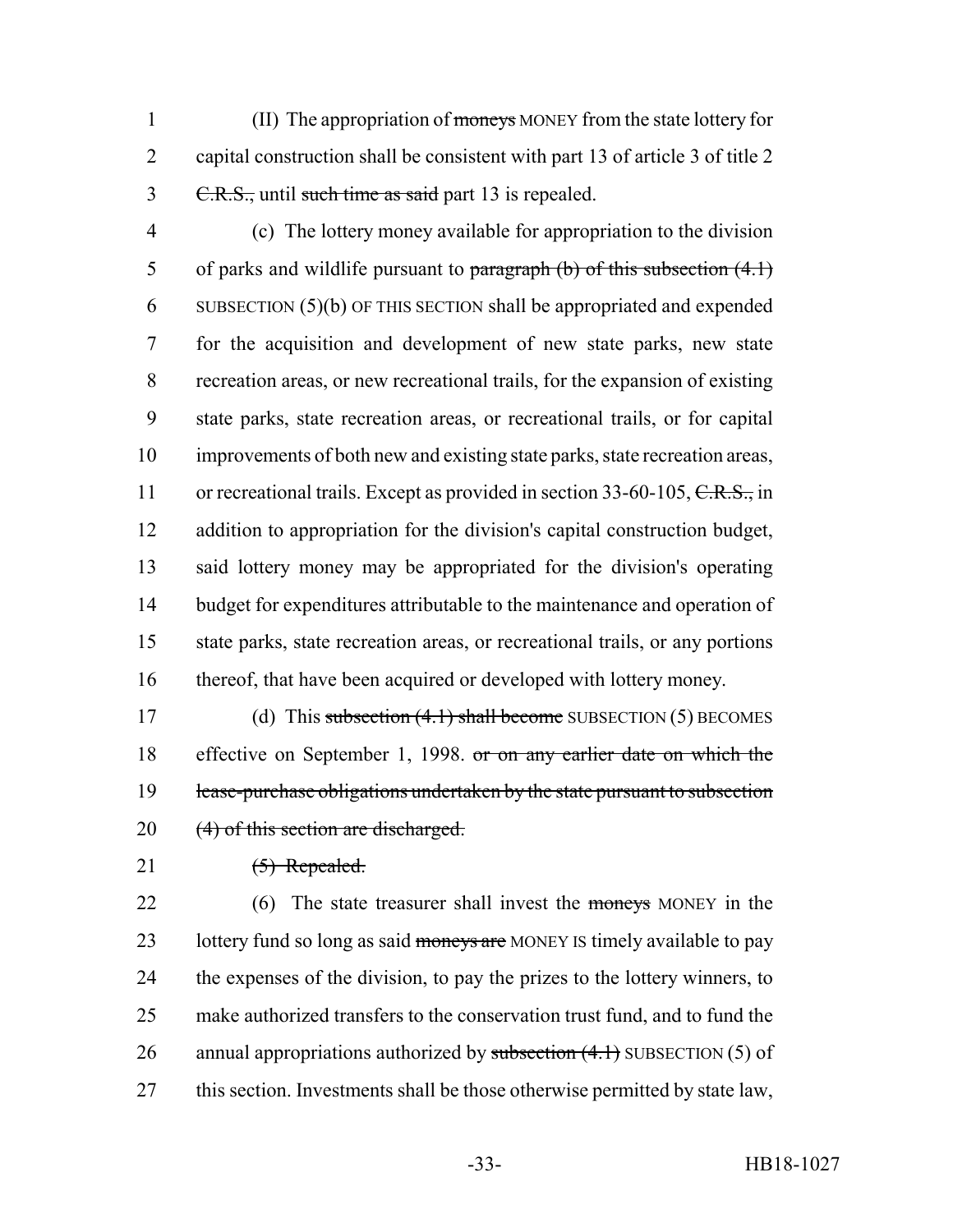1 and interest or any other return on the investments shall be paid into the 2 lottery fund.

3 (7) The division shall be operated so that, after the initial state 4 appropriation, it shall be self-sustaining.

5 (8) No claim for the payment of any expense of the division or the 6 payment of any lottery prize can be made unless it is against the lottery 7 fund or against moneys MONEY collected from the sale of lottery tickets 8 or shares. No other moneys MONEY of the state of Colorado shall be used 9 or obligated to pay the expenses of the division or prizes of the lottery.

10 (9) The total disbursements for lottery prizes shall be no less than 11 fifty percent of the total revenue accruing from the sale of lottery tickets 12 or shares.

# 13 (10) (a) <del>(I) (Deleted by amendment, L. 2005, p. 279, § 11,</del> 14 effective August 8, 2005.)

15 (II) Net lottery proceeds to be distributed to the conservation trust 16 fund, as computed pursuant to this section, shall be transferred to the 17 conservation trust subaccount of the lottery fund, which subaccount is 18 hereby created, once each month. Such Transfers shall be made from net 19 lottery proceeds reflected in the monthly statement required to be filed 20 pursuant to section  $24-35-204(3)(k)$  for the period ending sixty days prior 21 to each monthly distribution. The state treasurer shall invest all moneys 22 MONEY in the conservation trust subaccount in investments permitted by 23 state law. Notwithstanding subsection (6) of this section, interest or any 24 other return on such THE investments shall be distributed to the 25 conservation trust fund with other moneys MONEY in the conservation 26 trust subaccount pursuant to section 33-60-103. C.R.S.

27 (HH) (b) Beginning with the first quarter of fiscal year 1998-99,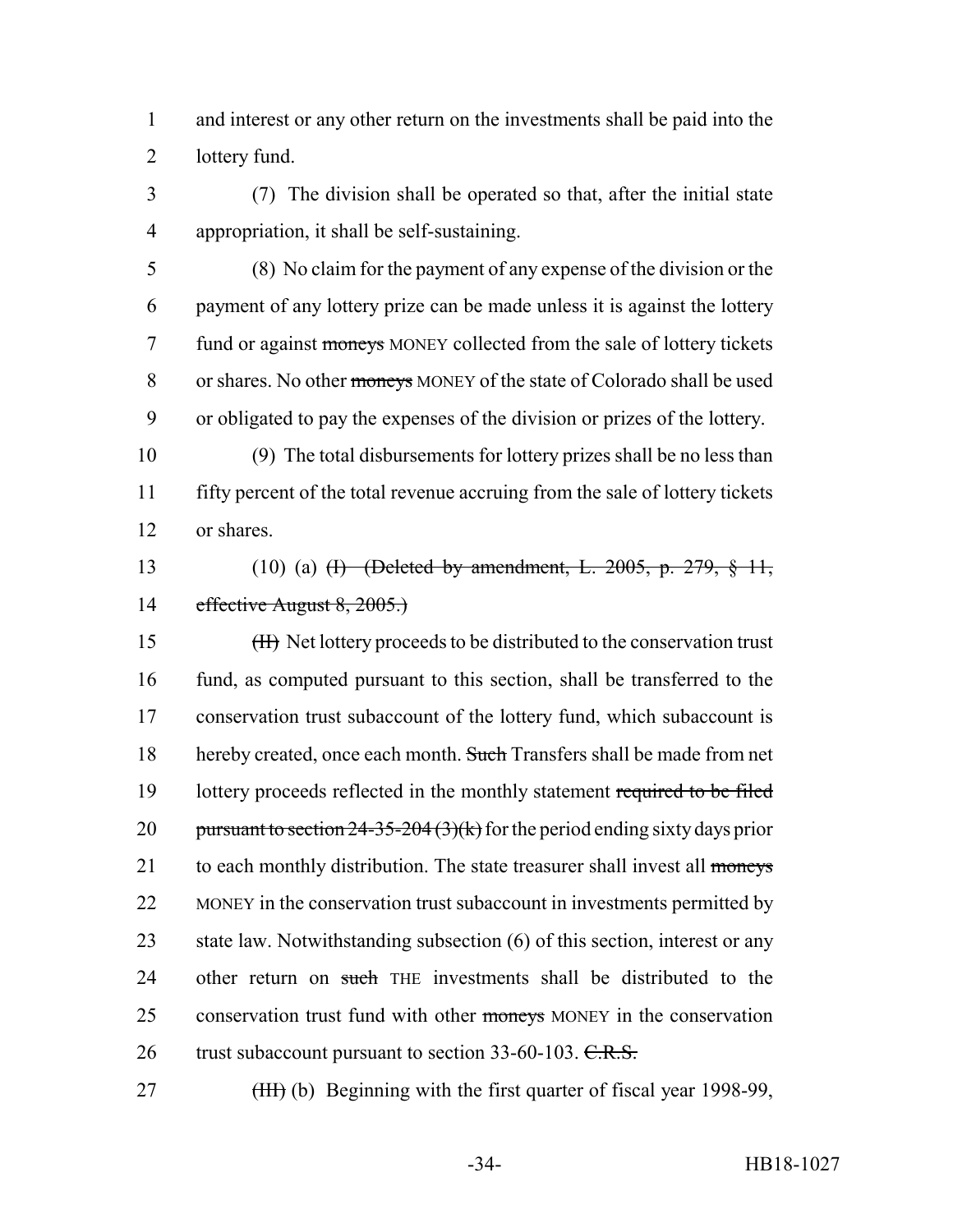distributions shall be made on a quarterly basis in accordance with the 2 provisions of section 33-60-104, C.R.S., with the distribution of net 3 lottery proceeds for the first quarter occurring on December 1 of such THE fiscal year, distribution of net lottery proceeds for the second quarter 5 occurring on March 1 of such THE fiscal year, distribution of net lottery 6 proceeds for the third quarter occurring on June 1 of such THE fiscal year, and distribution of net lottery proceeds for the fourth quarter occurring on 8 September 1 following the close of such THE fiscal year.

(b) Repealed.

 (11) The general assembly may establish priorities in the general appropriation act for expenditures for projects to be financed from net 12 lottery proceeds appropriated for capital construction. Such THE priorities shall govern the use of quarterly distributions from the lottery fund in order to assure that available revenues are used to fund higher priority projects before they are used to fund lower priority projects.

**44-40-112. [Formerly 24-35-211] Audits and annual reports.**

 (1) The lottery fund shall be audited at least annually by or under the direction of the state auditor, who shall submit a report of the audit to the legislative audit committee. The annual audit shall include compliance with section 3 of article XXVII of the state constitution. The expenses of 21 the audit shall be paid from the lottery fund.

# (2) Repealed.

 $(3)$  (2) The director shall evaluate the lottery's expenditures to determine areas where the expenditures may be reduced with the goal of increasing net proceeds as a percentage of sales paid to the beneficiaries. Not later than July 1, 2005, the director shall report to the governor, the legislative audit committee, and the joint budget committee on any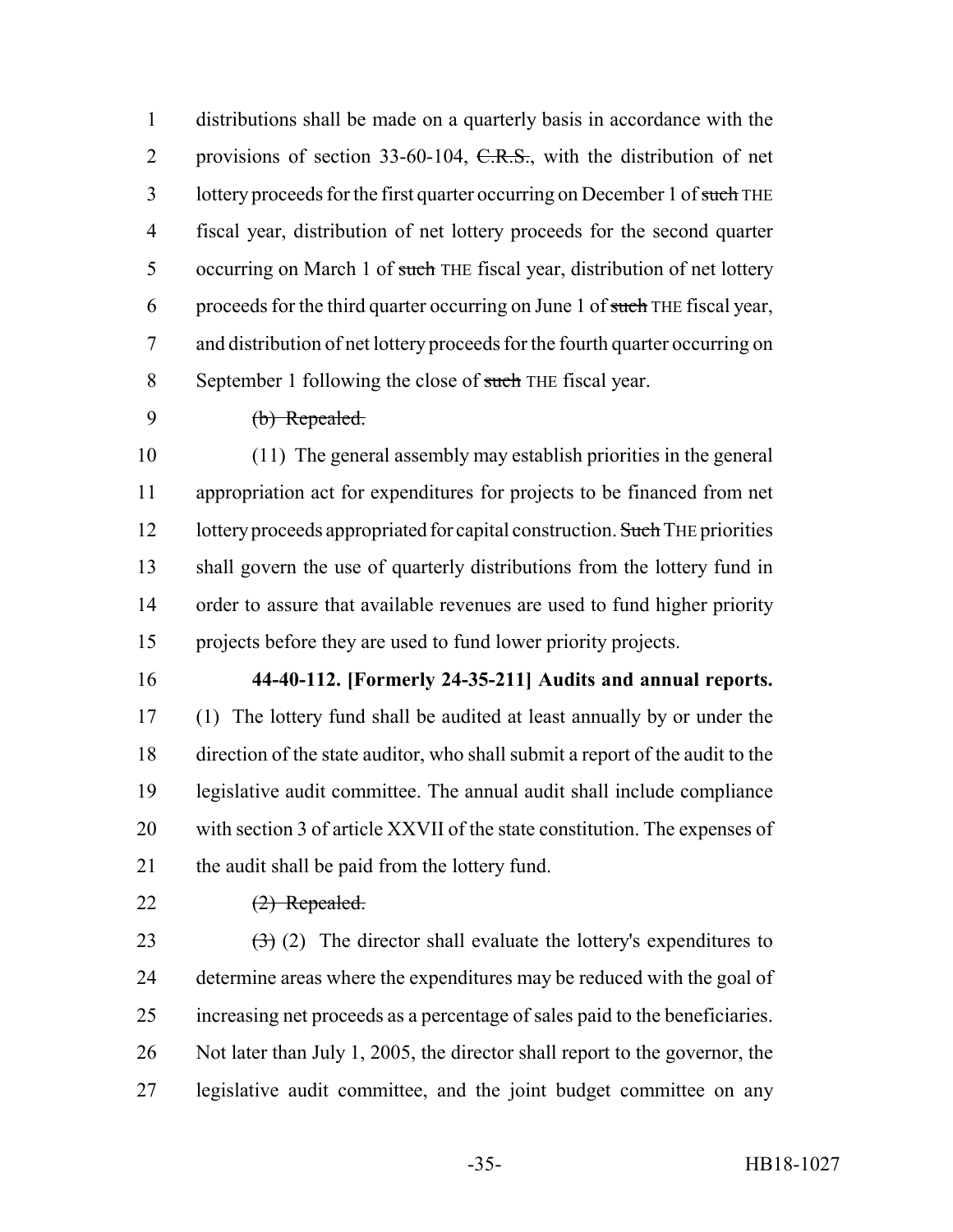recommendations he or she desires to make based upon the evaluation.

 **44-40-113. [Formerly 24-35-212] Prizes.** (1) The right of any person to a prize is not assignable; except that payment of any prize may be paid to:

(a) The estate of a deceased prizewinner; or

 (b) Any person pursuant to a voluntary assignment of the right to receive future annual prize payments, in whole or in part, if the assignment is made pursuant to an appropriate judicial order of the district court located in the city and county of Denver or the judicial district where the assignor resides or where the commission's headquarters are located.

 $(\frac{1.5}{2})$  (2) (a) A copy of the petition for an order described in 13 paragraph (b) of subsection  $(1)$  SUBSECTION  $(1)(b)$  of this section and of all notices of any hearing in the matter shall be served on the executive director no later than ten days prior to any hearing or entry of any order.

 (b) The commission may intervene as of right in any such proceeding solely to protect the interests of the commission but shall not be deemed an indispensable or necessary party.

 (c) The court receiving the petition is authorized to issue an order approving the assignment and directing the executive director to pay to the assignee all future prize payments so assigned upon finding that all of the following conditions have been met:

 (I) The assignment has been memorialized in writing and executed by the assignor and is subject to Colorado law;

 (II) The assignor provides a sworn declaration to the court attesting to the facts that the assignor has had the opportunity to be represented by independent legal counsel in connection with the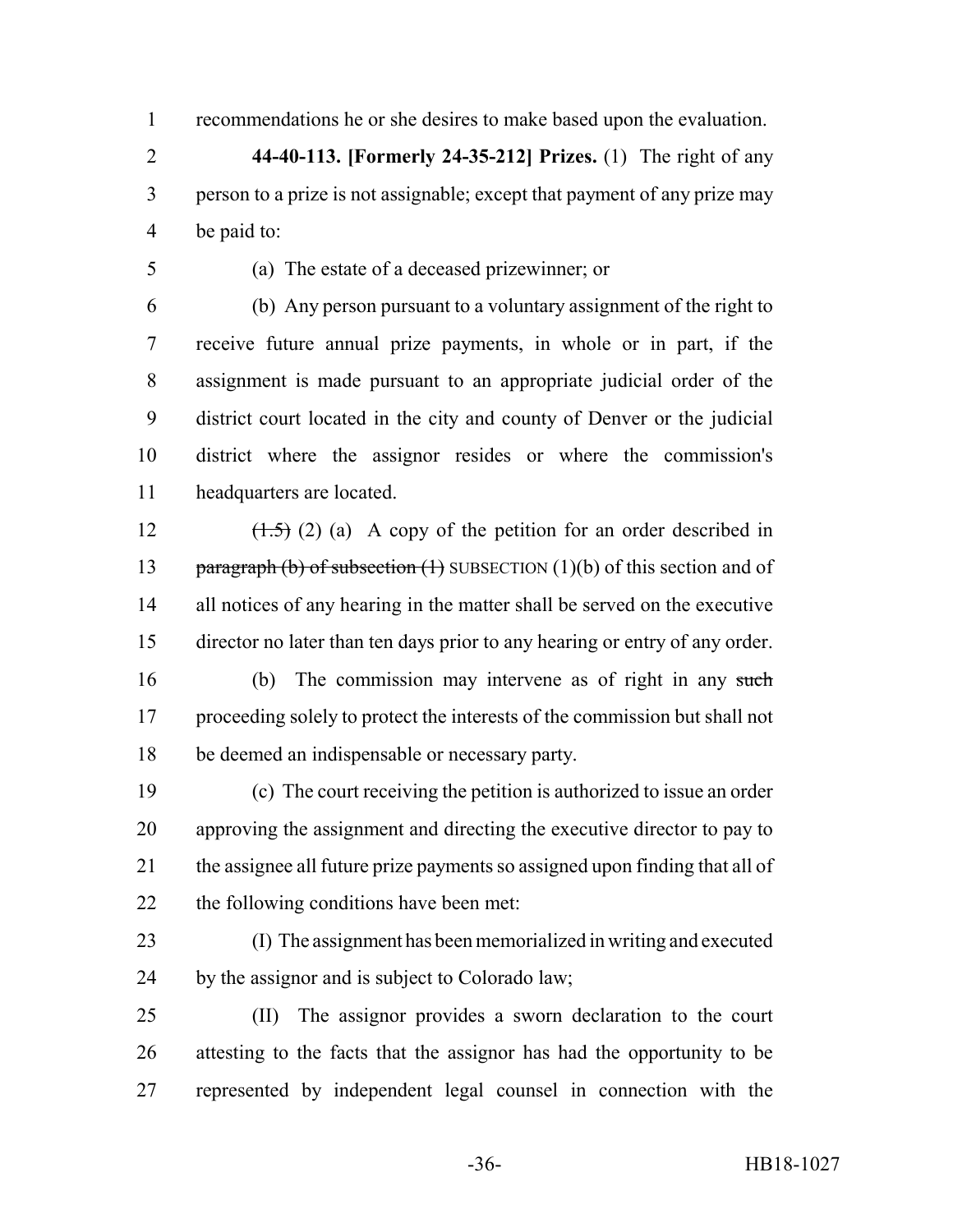assignment, has received independent financial and tax advice concerning 2 the effects of the assignment, and is of sound mind and not acting under duress; and

 (III) The proposed assignment does not and will not include or cover payments or portions of payments subject to offsets pursuant to subsection (5) SUBSECTION (6) of this section, unless appropriate provision is made in the order to satisfy the obligations giving rise to the offset.

 (d) Within ten days of receipt of a certified copy of a court order 10 granted pursuant to this subsection  $(1.5)$  SUBSECTION  $(2)$ , the executive director shall acknowledge in writing to both the assignor and the assignee the executive director's agreement to make the payments in accordance with the provisions of the order. The executive director shall 14 make such THE payments pursuant to said order.

 (e) The commission shall not adopt rules and regulations for the 16 implementation of this subsection  $(1.5)$  SUBSECTION (2) that are more 17 restrictive than the provisions of this subsection  $(1.5)$  SUBSECTION  $(2)$ , 18 that impose requirements in addition to those set forth in this subsection 19  $(1.5)$  SUBSECTION (2), or that are inconsistent with the expressed intent of the general assembly.

 (f) The executive director is authorized to establish a reasonable fee to defray any administrative expenses of the executive director associated with assignments made pursuant to this section. The fee amounts shall reflect the direct and indirect costs associated with processing the assignments.

 (1.6) (Deleted by amendment, L. 2009, (HB 09-1002), ch. 31, p. 27 135, § 7, effective March 20, 2009.)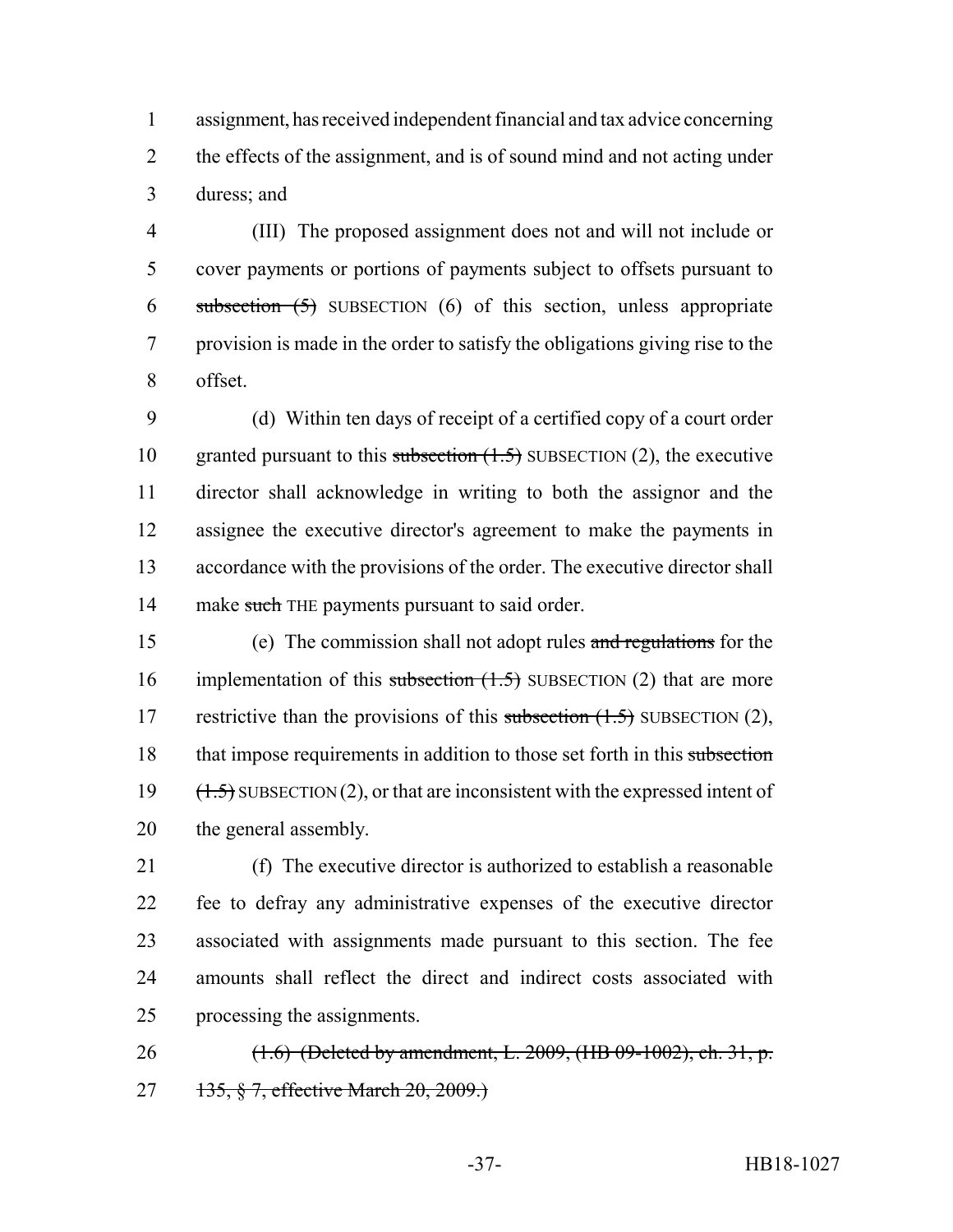1 (2) (3) Notwithstanding any provision of this part  $2$  ARTICLE 40 to 2 the contrary, the commission may authorize licensed sales agents to retain 3 all prizes pursuant to the rules of the commission for the persons entitled 4 to such THE prizes for one hundred eighty days after the termination dates 5 of the lottery games for which the prizes were won. Such THE prizes shall 6 be held in trust on behalf of the division for payment to the persons so 7 entitled. No separate accounting of such THE prizes needs to be made by 8 the licensed sales agent unless requested by the director. Any person who 9 fails to claim a prize during the one-hundred-eighty-day period shall 10 forfeit all rights to the prize, and the amount of the prize shall become the 11 property of the licensee. All other unclaimed prizes shall be retained by 12 the division for the persons entitled to such THE prizes for the 13 one-hundred-eighty-day period. Any person who fails to claim a prize 14 which THAT is held by the division or its designee during such THAT time 15 shall forfeit all rights to the prize, and the amount of the prize shall 16 remain in the lottery fund.

17  $(3)$  (4) The division shall be discharged of all liability upon the 18 payment of any prize pursuant to this  $part 2$  ARTICLE 40.

 $(4)$  (5) Any prize won by a person under eighteen years of age 20 who purchased a winning ticket in violation of section  $24-35-214$  (1)(c) SECTION 44-40-116(1)(c) shall be forfeited. If a person otherwise entitled to a prize or a winning ticket is under eighteen years of age, the director may direct payment of the prize by delivery to an adult member of the minor's family or a guardian of the minor of a check or draft payable to 25 the order of such THE minor.

26  $(5)$  (6) (a) Prior to the payment of any lottery cash prize or 27 non-cash prize required by rule and regulation of the commission to be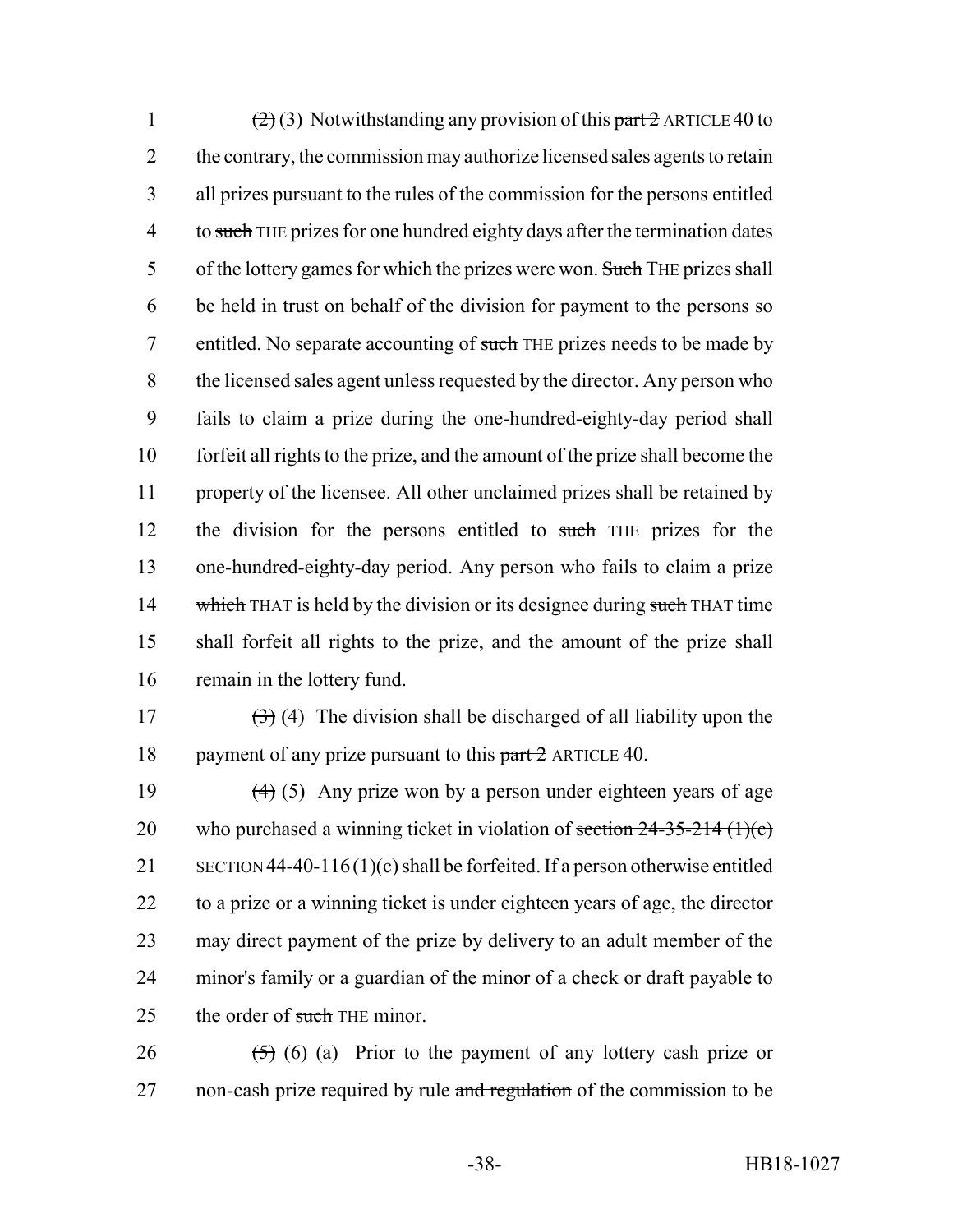1 paid only at the lottery offices and subject to state and federal tax 2 reporting, the department of revenue shall require the winner to submit 3 the winner's social security number and federal employer identification 4 number, if applicable, and shall check the social security number of the 5 winner with those certified by the department of human services for the 6 purpose of the state lottery winnings offset as provided in section 7 26-13-118. C.R.S. For a lottery cash prize, beginning January 1, 2012, the 8 department of revenue shall also check the social security number of the 9 winner with those certified by the department of personnel for the 10 purpose of the state lottery winnings offset as provided in section 11 24-30-202.7. The social security number and the federal employer 12 identification number shall not become part of the public record of the 13 department. of revenue. If the social security number of a lottery winner 14 appears among those certified by the department of human services, the 15 department of revenue shall obtain the current address of the winner, 16 notify the department of human services, and suspend the payment of the 17 cash prize or non-cash prize until the requirements of section 26-13-118 18 C.R.S., are met. If, after consulting with the department of human 19 services, the department of revenue determines that the lottery winner 20 owes a child support debt or child support costs pursuant to section 21 14-14-104,  $C.R.S.,$  or owes child support arrearages as part of an 22 enforcement action pursuant to article 5 of title 14, C.R.S., or owes child 23 support arrearages or child support costs which THAT are the subject of 24 enforcement services provided pursuant to section 26-13-106, C.R.S., 25 then the department of revenue shall withhold from the amount of the 26 cash prize paid to the lottery winner an amount equal to the amount of 27 child support debt, child support arrearages, and child support costs which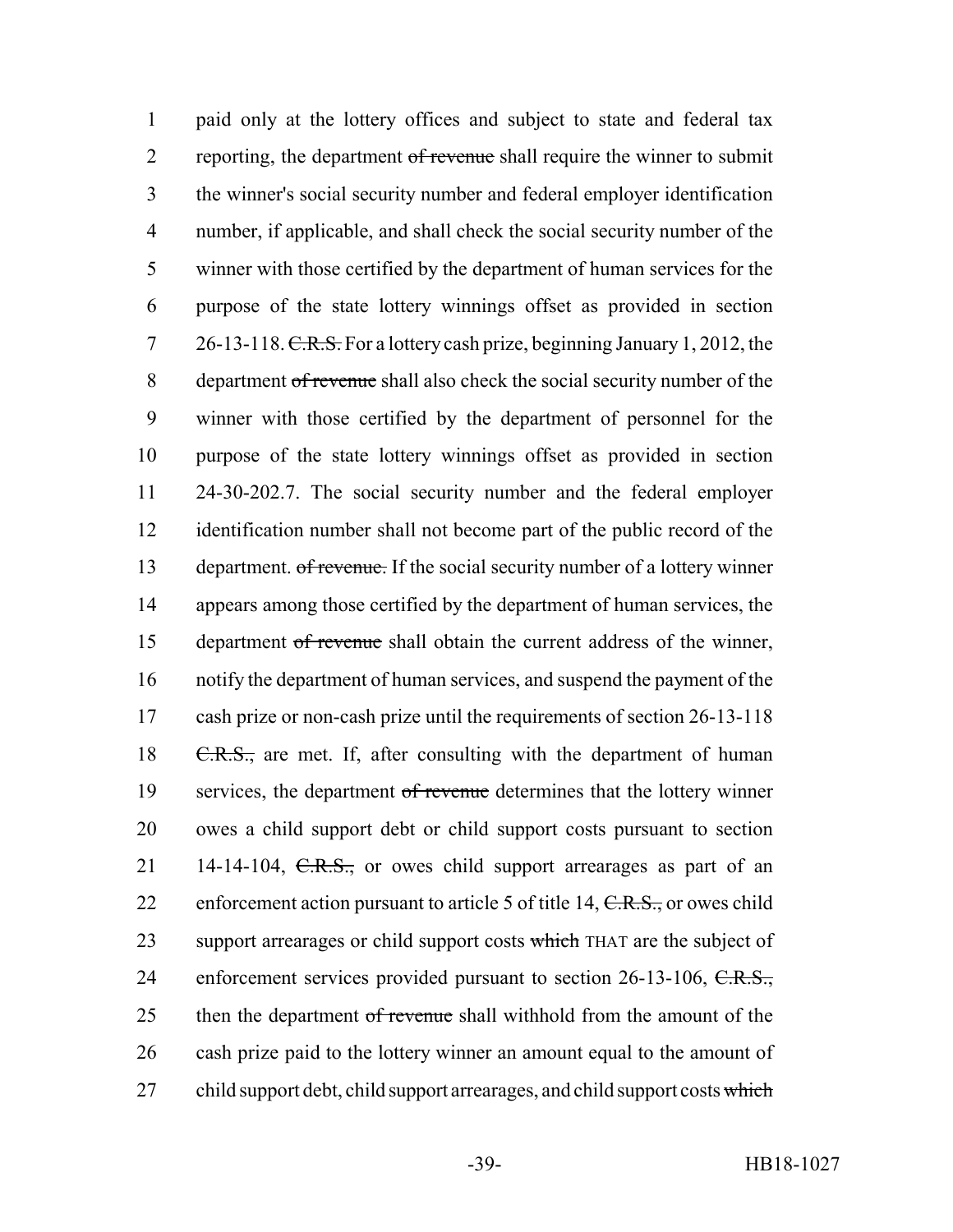THAT are due or, if the amount of the cash prize is less than or equal to the amount of child support debt, arrearages, and costs due, shall withhold the entire amount of the lottery cash prize. Any cash prize so withheld for the department of human services shall be transmitted to the state treasurer for disbursement by the department of human services as directed in 6 section 26-13-118.  $C.R.S.$  If the social security number of a lottery cash prize winner appears among those certified by the department of 8 personnel, the department of revenue shall obtain the current address of the winner, notify the department of personnel, and suspend the payment of the cash prize until the requirements of section 24-30-202.7 are met. 11 If, after consulting with the department of personnel, the department of 12 revenue determines that the lottery winner owes an outstanding debt that has been certified pursuant to section 24-30-202.7, then the department 14 of revenue shall withhold from the amount of the cash prize paid to the lottery winner an amount equal to the amount of the outstanding debt or, if the amount of the cash prize is less than or equal to the amount of the outstanding debt, shall withhold the entire amount of the lottery cash prize. Any cash prize so withheld for the department of personnel shall be transmitted to the state treasurer for disbursement in accordance with section 24-30-202.7 (4).

 (b) A lottery winner of a non-cash prize who owes child support debt, child support arrearages, or child support costs shall forfeit the prize, unless:

 (I) (A) All of the child support debt, child support arrearages, and child support costs are paid by the lottery winner within ten working days after claiming the suspended non-cash prize; and

(B) The department of human services has notified the department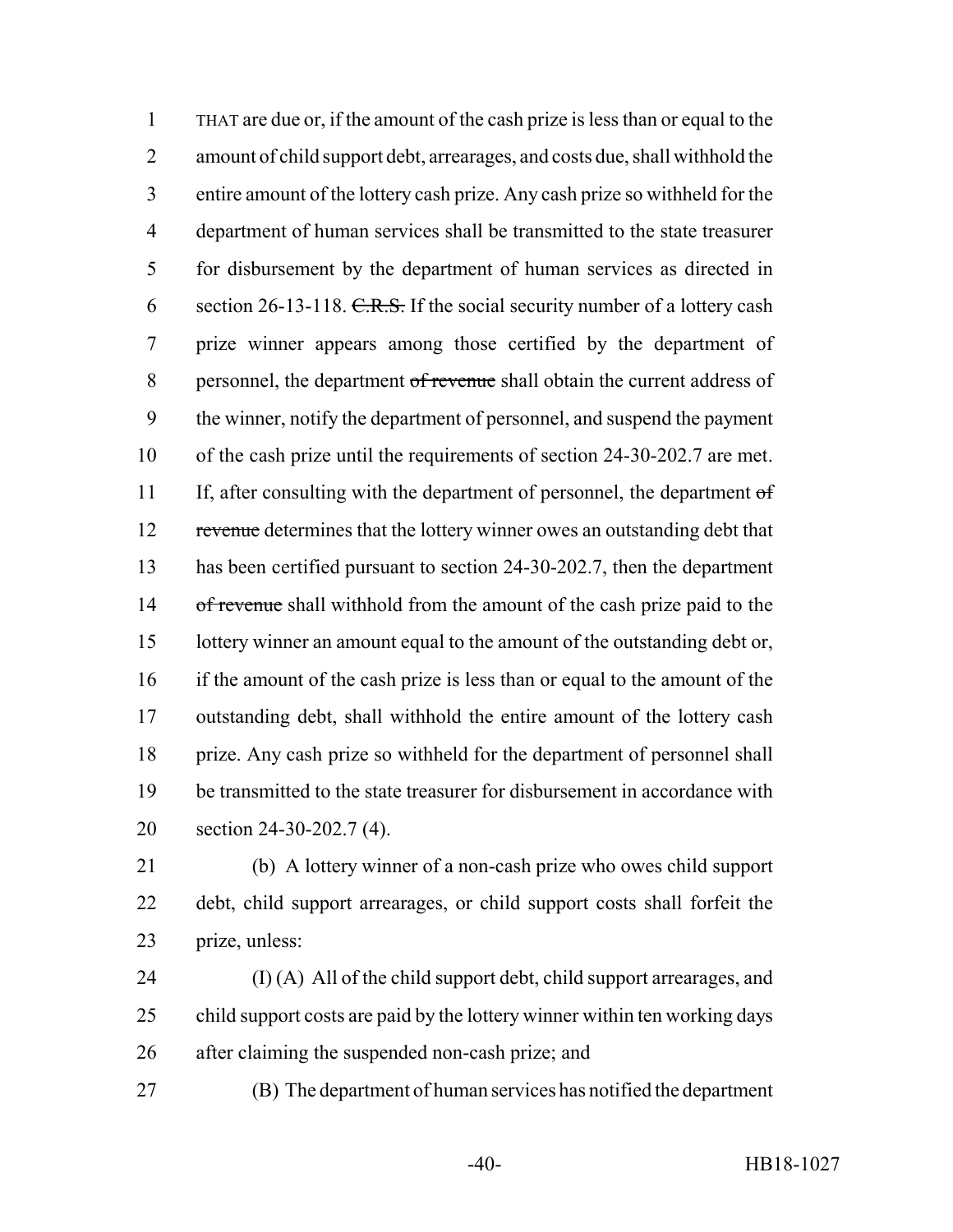1 of revenue that payment has been received; or

2 (II) An administrative review is requested pursuant to section 3 26-13-118 (2),  $C.R.S.,$  and the requirements set forth in paragraph (c) of 4 this subsection  $(5)$  SUBSECTION  $(6)(c)$  OF THIS SECTION are met.

 (c) If an administrative review is requested pursuant to section 6 26-13-118 (2),  $C.R.S.,$  the non-cash prize shall remain suspended until the 7 department of human services notifies the department of revenue that the administrative review process has been completed pursuant to rules of the state board of human services. If at the administrative review it is determined that the winner owes child support debt, child support arrearages, or child support costs, the winner shall forfeit the non-cash prize unless:

 (I) The winner pays the child support debt, child support arrearages, and child support costs in full within ten days after the date of the letter informing the lottery winner of the results of the administrative review; and

17 (II) The department of human services notifies the department of 18 revenue that payment has been received.

19 (d) If forfeited by the lottery winner, the non-cash prize shall be 20 sold at fair market value. The proceeds of the sale shall be transmitted to 21 the state treasurer for disbursement in accordance with the requirements 22 of section 26-13-118 (3). C.R.S.

23 (e) (I) Notwithstanding any provision of this subsection (5) 24 SUBSECTION (6) to the contrary, if, in addition to owing an outstanding 25 debt, a lottery winner owes either restitution as described in section 26 24-35-212.5 SECTION 44-40-114 or a child support debt or arrearages or 27 child support costs as described in this subsection  $(5)$  SUBSECTION  $(6)$ , any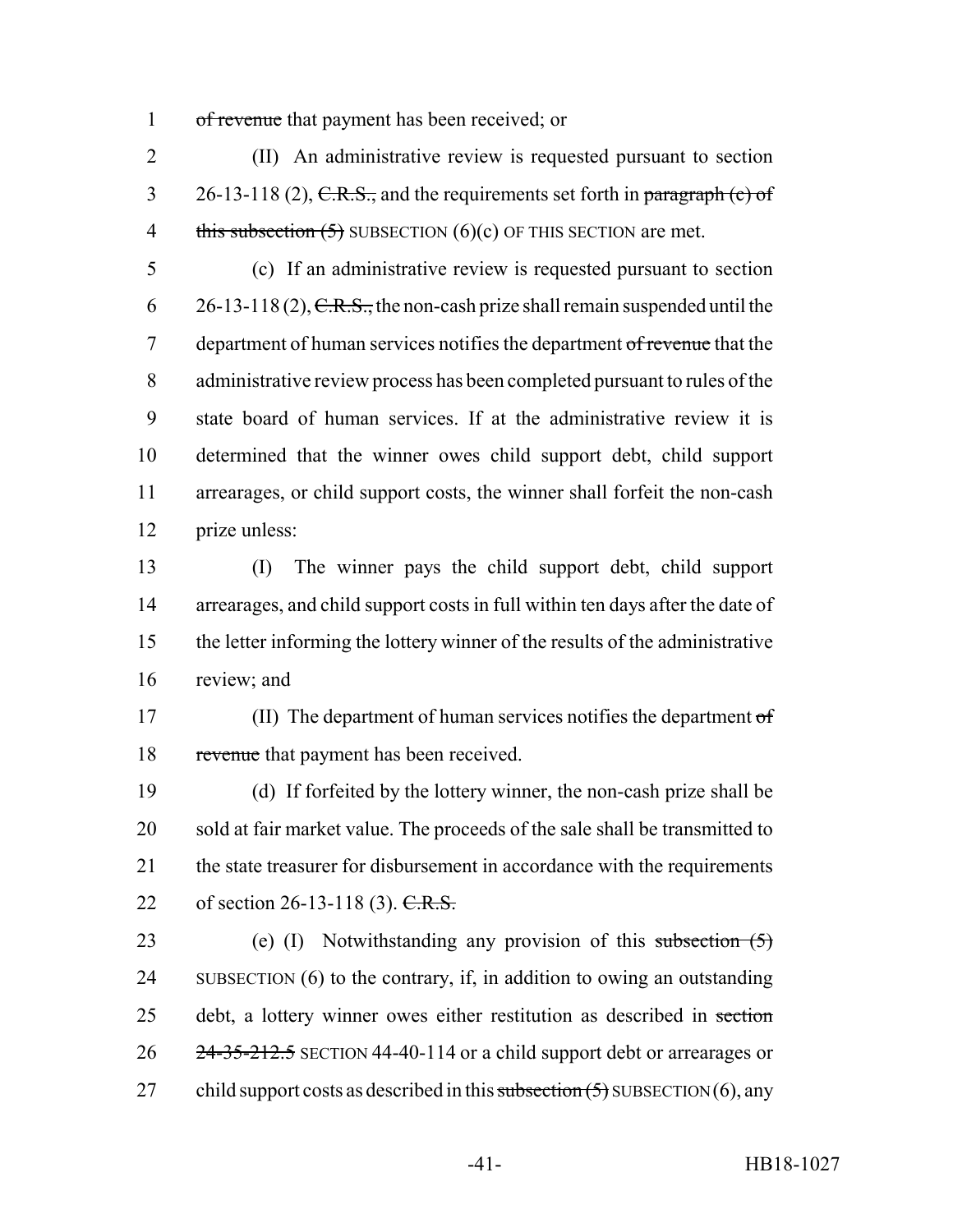1 lottery winnings offset against such THE restitution or child support debt or arrearages or child support costs shall take priority and be applied first. If, in such instance, the lottery winner owes both types of debts, both 4 offsets shall take priority and the provisions of section  $24-35-212.5(3)$ SECTION 44-40-114 (3) shall apply.

 (II) The remaining lottery winning moneys MONEY, if any, after 7 the offsets described in subparagraph  $(I)$  of this paragraph  $(e)$  SUBSECTION (5)(e)(I) OF THIS SECTION shall be applied toward the payment of outstanding debt and processed in accordance with this section.

 $(6)$  (7) Notwithstanding any provision of this section to the contrary, all or any part of a prize won by a person may be pledged as 12 collateral for a loan; however, the pledging of all or any part of such THE prize creates no liability to the state of Colorado.

 **44-40-114. [Formerly 24-35-212.5] Prizes - lottery winnings offset for restitution.** (1) Prior to the payment of any lottery winnings 16 required by rule and regulation of the commission to be paid only at the 17 lottery offices, the department of revenue shall require the winner to submit the winner's social security number and federal employer identification number, if applicable, and shall check the social security number of the winner with those certified by the judicial department for the purpose of the state lottery winnings offset as provided in section 22 16-18.5-106.5. C.R.S. The social security number and the federal employer identification number shall not become part of the public record of the department. of revenue.

 (2) If the social security number of a lottery winner appears 26 among those certified by the judicial department, the department of 27 revenue shall suspend the payment of such THE winnings until the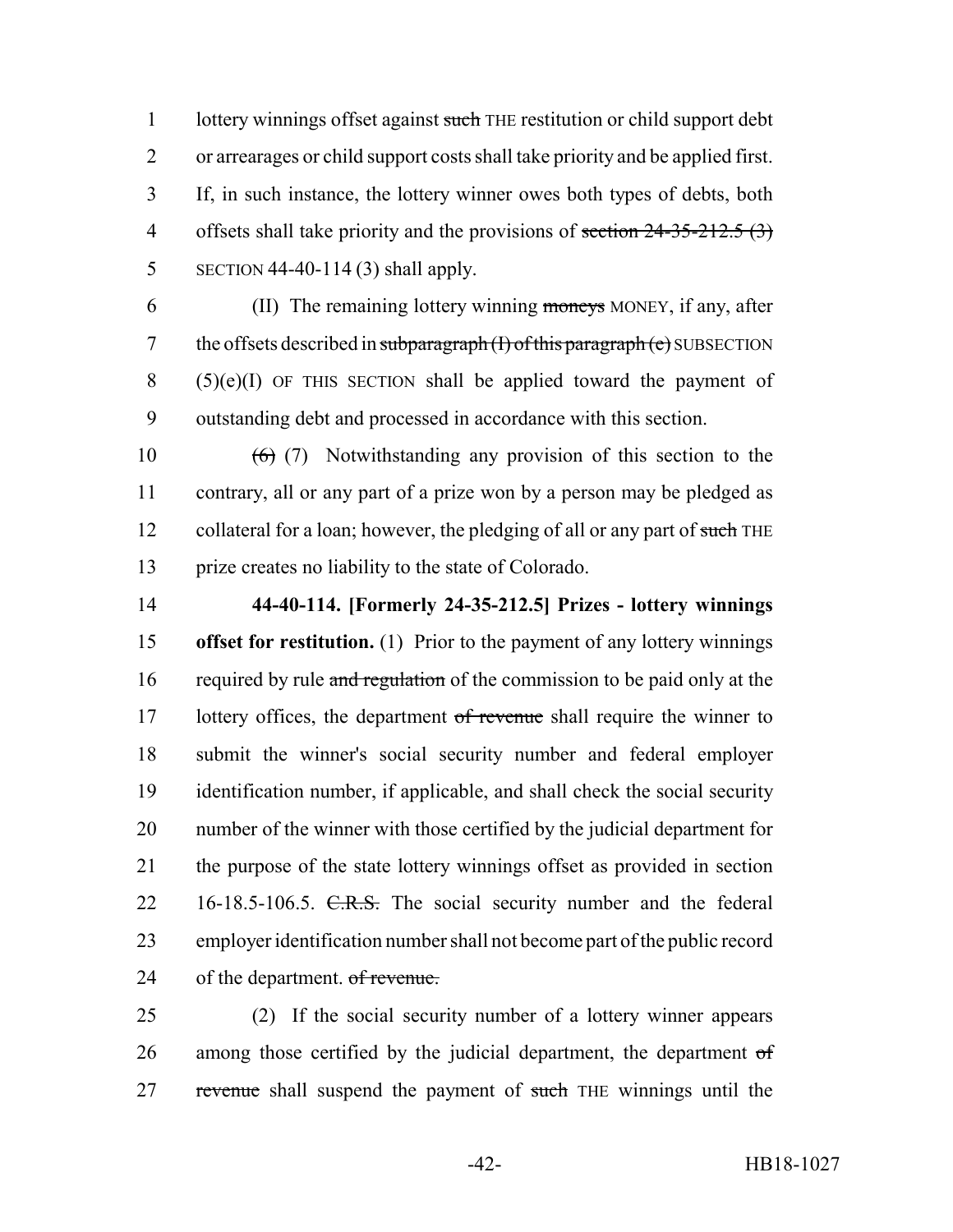1 requirements of section 16-18.5-106.5 C.R.S., are met. If, after consulting 2 with the judicial department, the department of revenue determines that the lottery winner is obligated to pay the amounts certified under 4 16-18.5-106.5, C.R.S., then the department of revenue shall withhold from the amount of winnings paid to the lottery winner an amount equal to the amount of restitution which THAT is due or, if the amount of winnings is less than or equal to the amount of restitution due, shall 8 withhold the entire amount of the lottery winnings. Any moneys MONEY so withheld shall be transmitted to the state treasurer for disbursement as 10 directed in section 16-18.5-106.5 (3). C.R.S.

 (3) If a lottery winner owes a child support debt or arrearages or 12 child support costs as described in section 24-35-212 (5) SECTION 44-40-113 (6), and also owes restitution as described in this section, the lottery winnings offset against the child support debt or arrearages or costs shall take priority and be applied first. The remaining lottery winning moneys MONEY, if any, shall be applied toward the payment of outstanding restitution and processed in accordance with this section.

 **44-40-115. [Formerly 24-35-213] Legal services.** (1) The attorney general shall provide legal services for the division and the commission at the request of the director or the commission. The attorney general shall make reasonable efforts to ensure that there is continuity in the legal services provided and that the attorneys providing legal services 23 to the division and the commission have expertise in such THE field.

 (2) The director shall cause the attorney general to make investigations and to prosecute and defend, on behalf of and in the name of the division, suits and proceedings for any of the purposes necessary and proper for carrying out the functions of the division.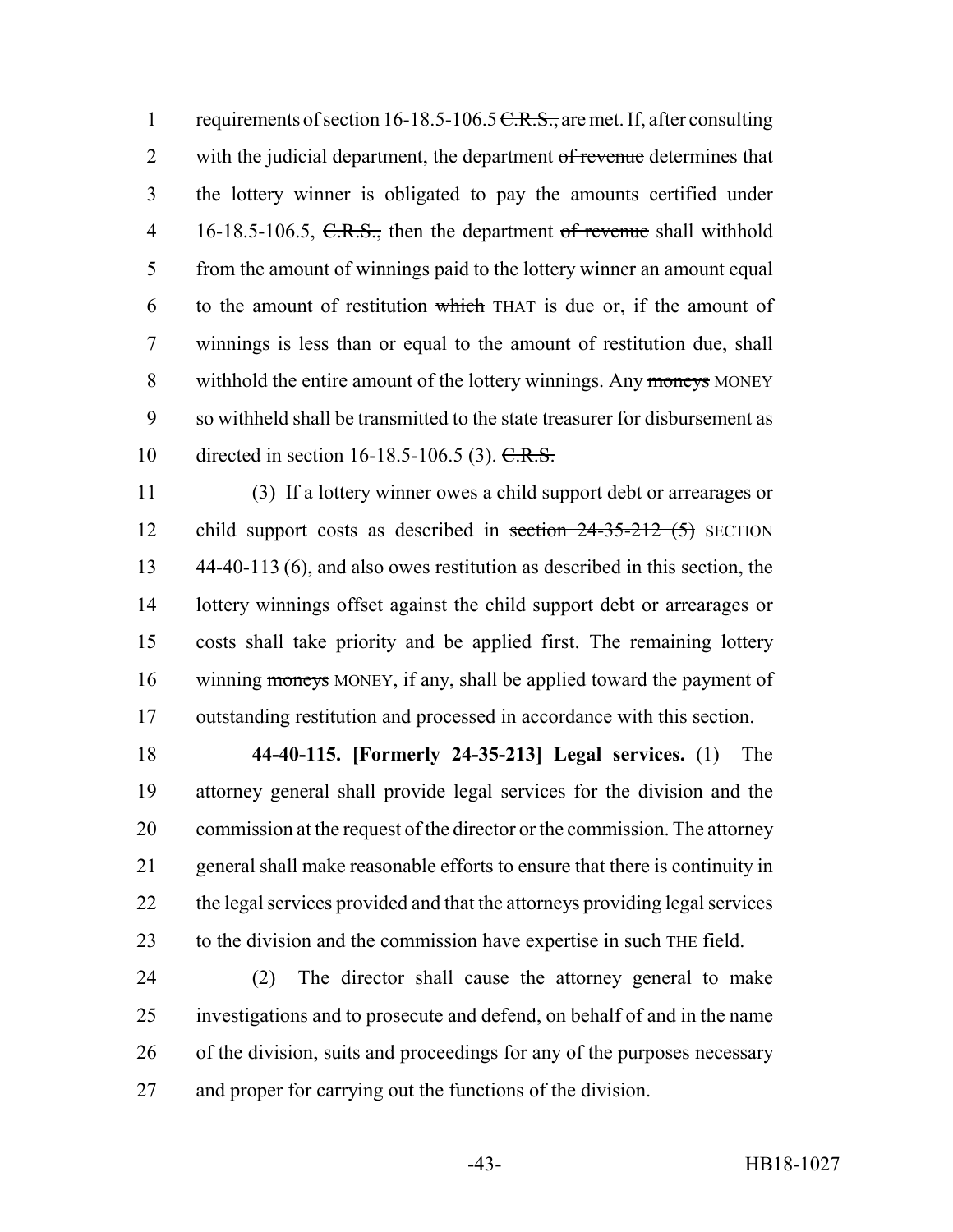- (3) Expenses of the attorney general incurred in the performance of his OR HER responsibilities under this section shall be paid from the lottery fund.
- 

 **44-40-116. [Formerly 24-35-214] Unlawful acts.** (1) It is unlawful for any person:

 (a) To sell a lottery ticket or share at a price greater than or less than that fixed by the commission; however, a lottery ticket or share 8 which THAT is offered at no additional charge in conjunction with the sale of a product or service shall not be deemed to violate this section unless the offer is made to a person under eighteen years of age;

 (b) To sell a lottery ticket or share unless authorized or licensed by the director to do so, but this shall not prevent lottery tickets or shares from being given as gifts;

 (c) To sell a lottery ticket or share to any person under eighteen years of age or for any person under eighteen years of age to purchase a lottery ticket or share, but this shall not prevent receipt of a lottery ticket or share given as a gift to a person under eighteen years of age;

 (d) To sell a lottery ticket or share at any place other than that place authorized and specified on the license.

 **44-40-117. [Formerly 24-35-215] Penalties.** (1) In addition to 21 any other penalties which THAT may apply, any person violating any of 22 the provisions of section 24-35-214 SECTION 44-40-116 commits a class 2 misdemeanor and shall be punished as provided in section 18-1.3-501. 24 C.R.S.

25 (2) Any person violating the sale restrictions of section 24-35-214 26  $(\frac{1}{\epsilon})$  SECTION 44-40-116 (1)(c) may also be proceeded against pursuant 27 to section 18-6-701  $C.R.S.,$  for contributing to the delinquency of a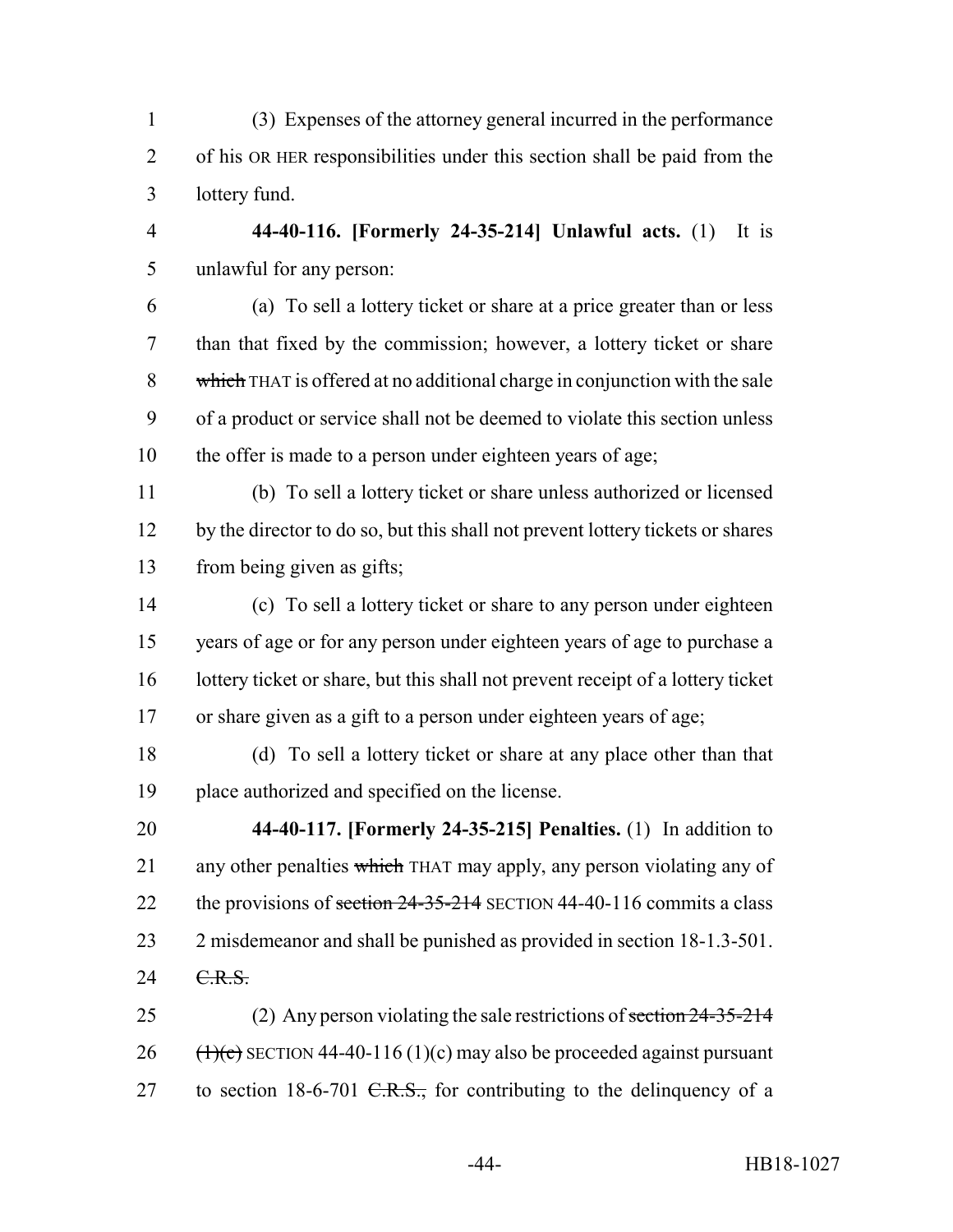minor.

 (3) Any person issuing, suspending, revoking, or renewing 3 contracts pursuant to section 24-35-205 SECTION 44-40-106 or licenses 4 pursuant to section 24-35-206 SECTION 44-40-107 for any personal pecuniary gain or any thing of value as defined in section 18-1-901 (3)(r), 6 C.R.S., or any person violating any of the provisions of section 24-35-209 SECTION 44-40-110, commits a class 3 felony and shall be punished as 8 provided in section 18-1.3-401. C.R.S.

9 (4) Any person violating any of the provisions of this part 2 ARTICLE 40 relating to disclosure by providing any false or misleading information commits a class 6 felony and shall be punished as provided 12 in section 18-1.3-401. C.R.S.

 **44-40-118. [Formerly 24-35-216] Advertising.** Any promotional advertising regarding the lottery shall set forth the odds of winning and the average return on the dollar in prize money to the public. All promotional advertising expenses shall be paid from the lottery fund.

 **44-40-119. [Formerly 24-35-217] Other laws inapplicable.** Any 18 other state or local law in conflict with this part 2 ARTICLE 40 is inapplicable, but this section does not supersede or affect part 6 of article 20 21 of this title TITLE 24.

 **44-40-120. [Formerly 24-35-218] Division subject to termination.** (1) (a) Unless continued or reestablished by the general assembly acting by bill, the division shall terminate on July 1, 2024.

 (b) (I) The state auditor shall conduct annual financial audits of the division.

 (II) At least once every five years, and more frequently in the state auditor's discretion, the state auditor shall conduct an analysis and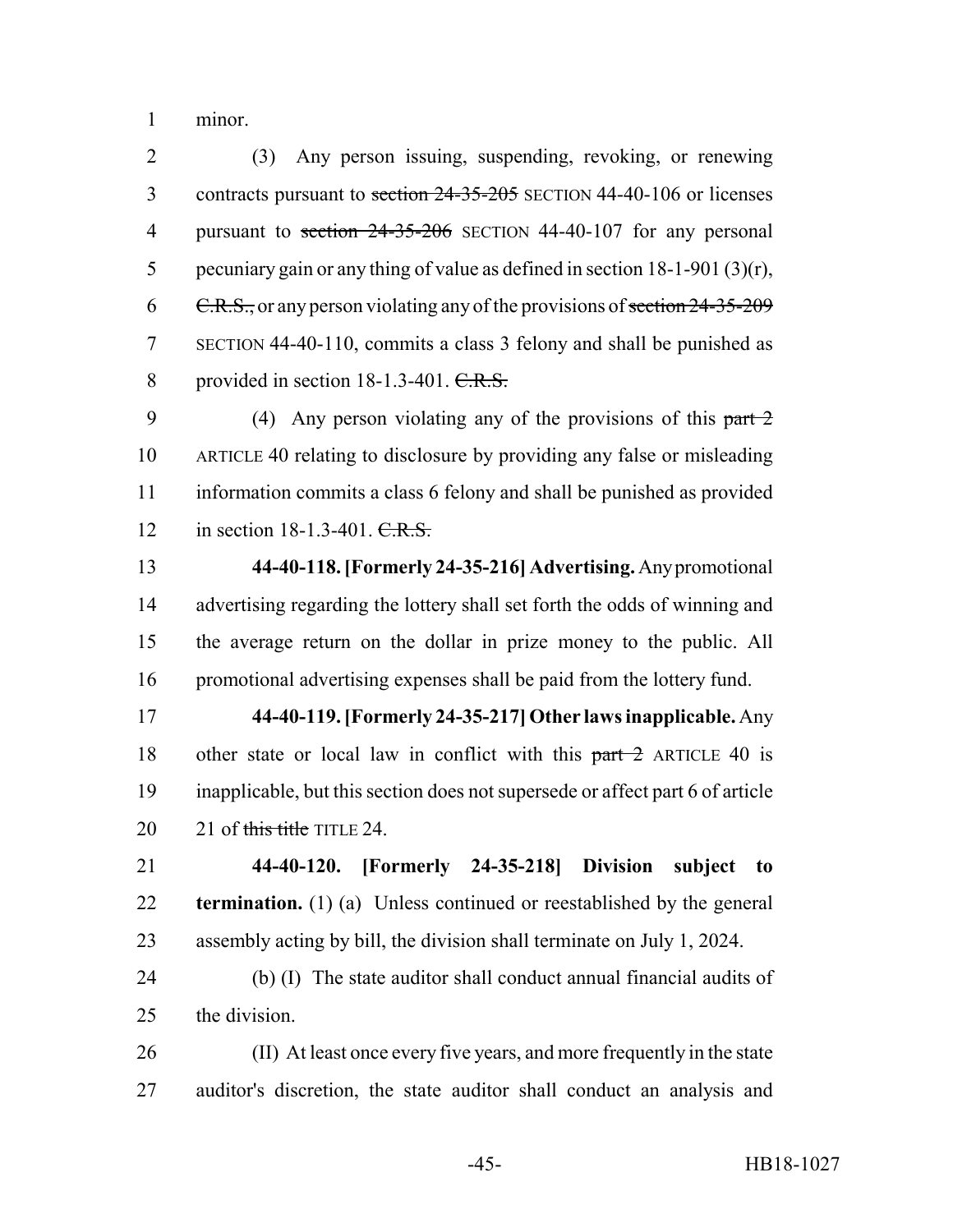evaluation of the performance of the division and shall submit a written 2 report, together with such ANY supporting materials as may be requested, 3 to the general assembly. The first such report shall be completed by January 1, 2004.

 (c) In conducting the analysis and evaluation required by 6 subparagraph  $(H)$  of paragraph  $(b)$  of this subsection  $(1)$  SUBSECTION (1)(b)(II) OF THIS SECTION, the state auditor shall take into consideration, but not be limited to considering, the following factors:

 (I) The amount of revenue generated by the lottery for its beneficiaries as specified in article XXVII of the state constitution;

 (II) The administrative and other expense of lottery dollar collections as compared to revenue derived;

13 (III) An evaluation of the contracts, and compliance with such THE contracts, of lottery equipment contractors and licensed sales agents;

 (IV) Whether there has been an increase in organized crime related to gambling within the state;

 (V) (Deleted by amendment, L. 2004, p. 1142, § 9, effective July 1, 2004.)

 $(WH)(V)$  A report on the results of the analysis prepared by the division on the socioeconomic profile of persons who play the lottery, including information comparing the results of past analyses to assess the movement of persons from various categories;

23 (VII) (VI) Whether the commission encourages public participation in its decisions rather than participation only by the people whom it regulates;

26 (VIII) An evaluation of the effectiveness and efficiency of the division's complaint, investigation, and disciplinary procedures;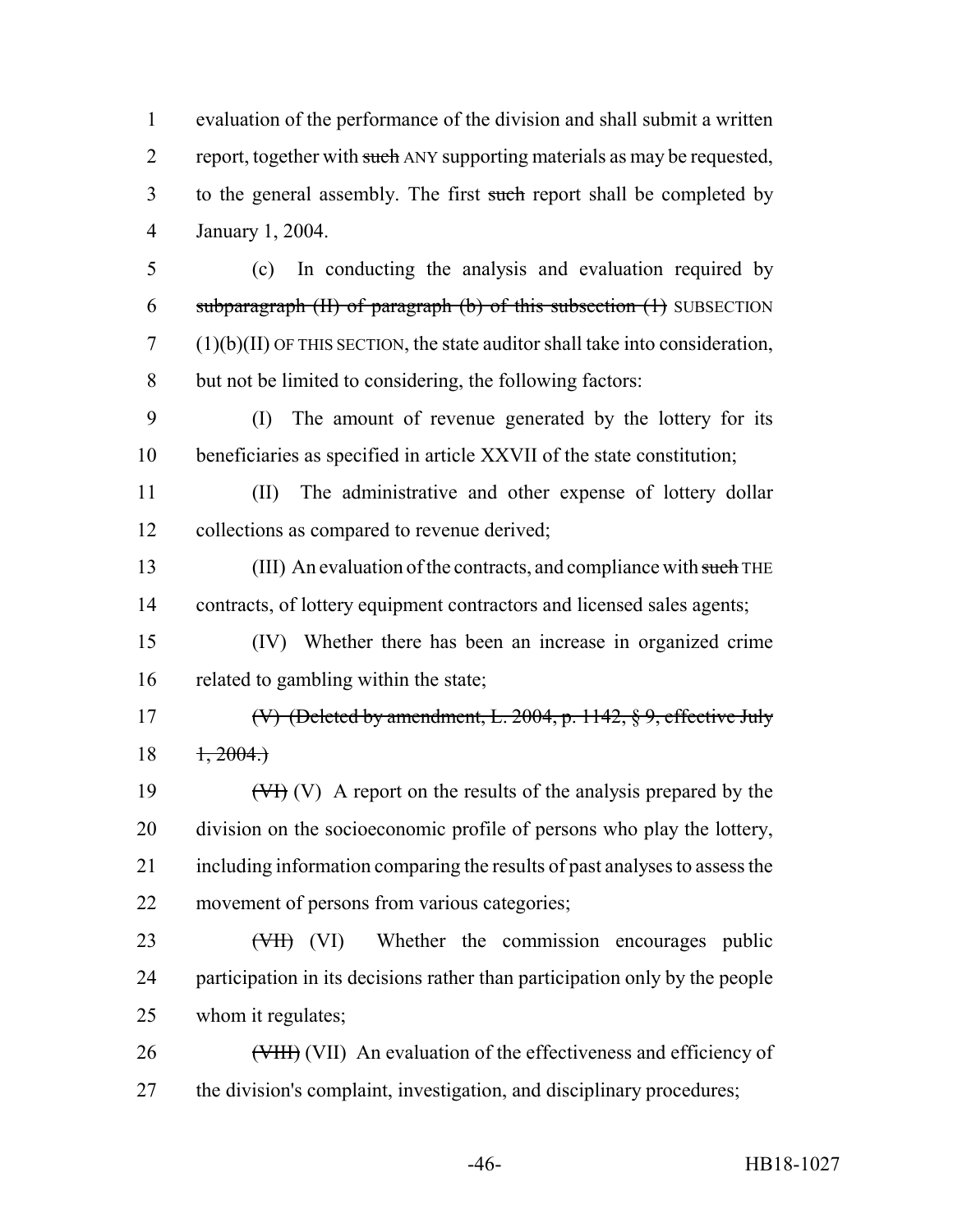1 (IX) (VIII) Whether the division performs its statutory duties 2 efficiently and effectively;

 $\frac{1}{2}$  (IX) Whether administrative or statutory changes are 4 necessary to improve the operation of the lottery in the best interests of 5 the state's citizens;

6  $(XH)(X)$  Any other matters of concern about the operation and 7 functioning of the lottery; and

8 (XII) A report on any gifts and gratuities received by 9 members of the commission and employees of the division.

10  $(d)$  (2) Prior to any revision of the division's functions, a 11 committee of reference in each house of the general assembly shall hold 12 a public hearing thereon to consider the report provided by the state 13 auditor, as required by subparagraph (II) of paragraph (b) of this 14 subsection  $(1)$  SUBSECTION  $(1)(b)(II)$  OF THIS SECTION. The hearing shall 15 include the factors set forth in paragraph (c) of this subsection (1) 16 SUBSECTION (1)(c) OF THIS SECTION.

 $17$   $(2)$  Repealed.

 **44-40-121. [Formerly 24-35-219] Licensed agent recovery reserve - payments from reserve - revocation of license.** (1) There is hereby created in the lottery fund the licensed agent recovery reserve, 21 which THAT shall be used under the direction of the division in the manner prescribed in this section.

23 (2) (a) Beginning January 1, 1988, each licensed sales agent shall 24 pay to the division a fee.

25 (b) The amount of such THE fee and the frequency with which it 26 shall be collected shall be established by the commission pursuant to rule. 27 and regulation.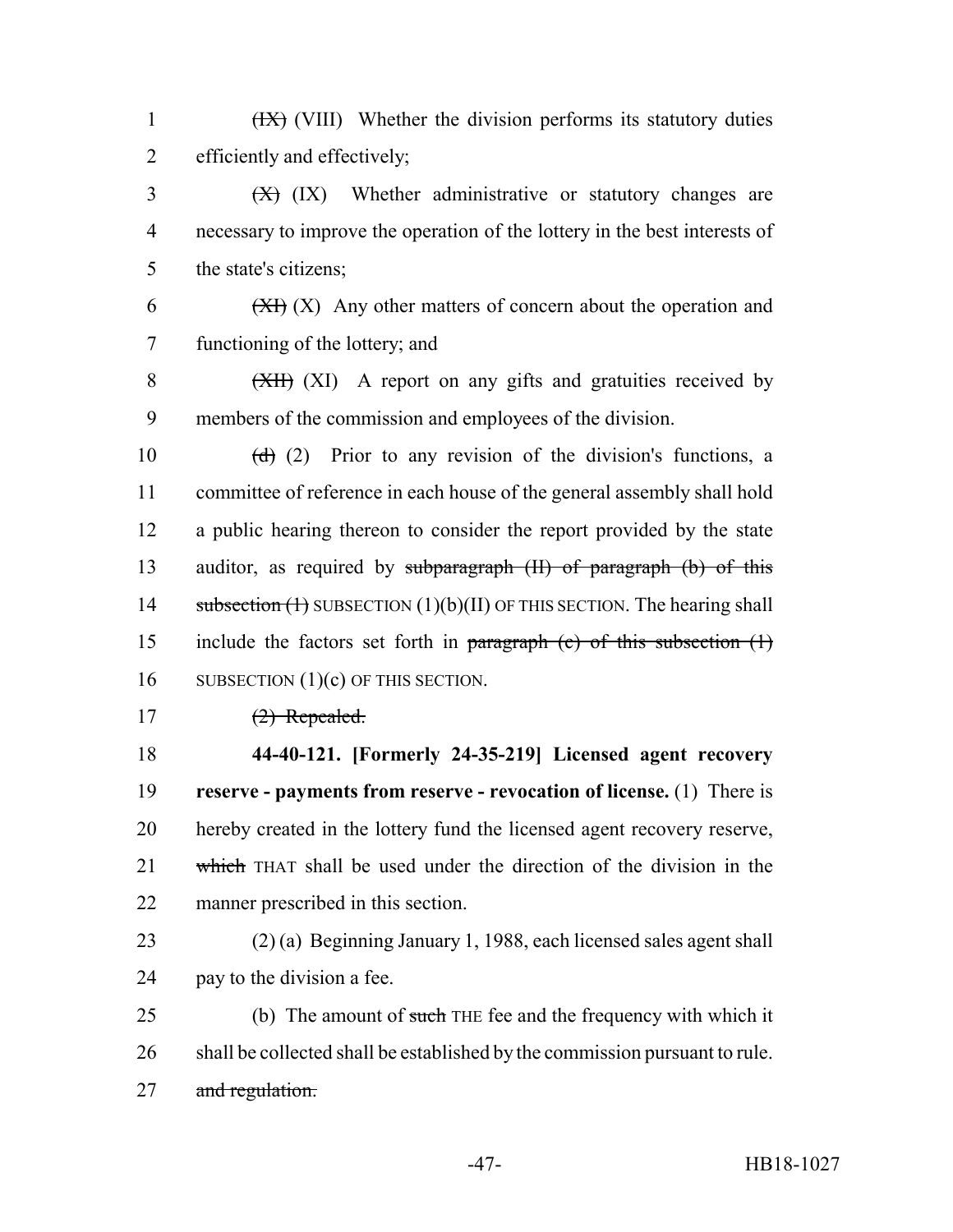1 (c) All fees collected by the division pursuant to paragraph (b) of 2 this subsection  $(2)$  SUBSECTION  $(2)(b)$  OF THIS SECTION shall be transmitted to the state treasurer, who shall credit the same to the lottery 4 fund, which AND THE fees shall be maintained administratively as part of the licensed agent recovery reserve. Any interest earned on the investment of such THE fees in the fund shall be credited at least annually to said reserve.

8 (d) No moneys MONEY shall be appropriated from the general fund for the payment of any expenses incurred under this section, and no such expenses shall be charged against the state.

11 (3) When a licensed sales agent has failed to remit any moneys 12 MONEY owed to the lottery under rule, and regulation, the division shall 13 transfer moneys MONEY in the amount equivalent to the unpaid amount from the licensed agent recovery reserve to the lottery fund.

 (4) If the division is required to make a transfer pursuant to subsection (3) of this section, the director shall revoke the sales agent's 17 license in accordance with the provisions of section  $24-35-206$  (3) SECTION 44-40-107 (3). If the license is revoked, the sales agent shall not be eligible to be licensed again until he OR SHE has repaid in full the amount paid from the licensed agent recovery reserve.

 **44-40-122. [Formerly 24-35-221] Revenue bonds - authority - issuance - requirements - covenants.** (1) (a) The commission may, by 23 resolution which THAT meets the requirements of subsection (2) of this section, authorize and issue revenue bonds in an amount not to exceed ten 25 million dollars in the aggregate for expenses of the division. Such THE bonds may be issued only after approval by both houses of the general assembly either by act or joint resolution and after approval by the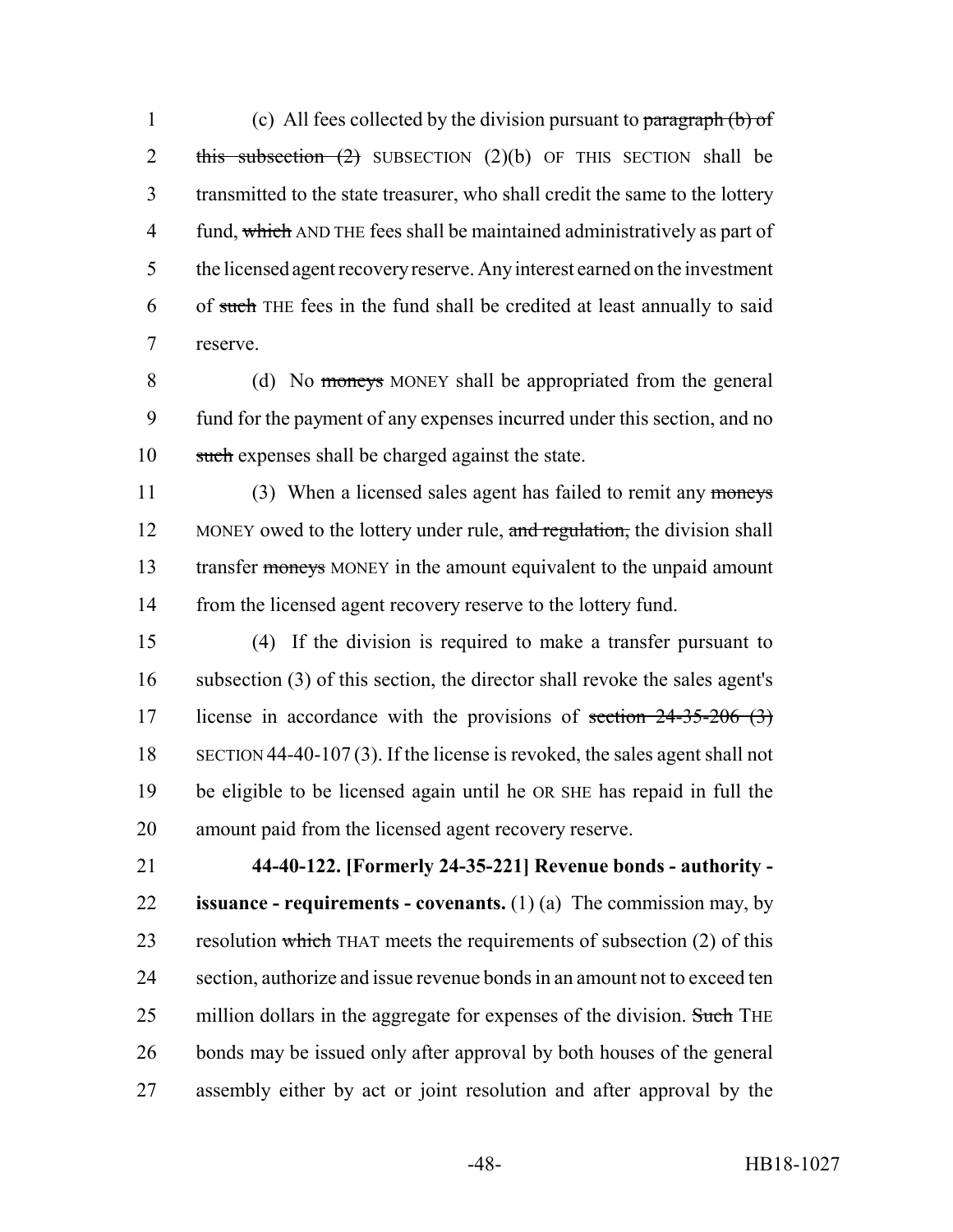governor in accordance with section 39 of article V of the state 2 constitution. Such THE bonds shall be payable only from moneys MONEY 3 allocated to the division for expenses of the division pursuant to section 4 24-35-210 (1) SECTION 44-40-111 (1). (b) All bonds issued by the commission shall provide that: (I) No holder of any such bond may compel the state or any subdivision thereof to exercise its appropriation or taxing power; and (II) The bond does not constitute a debt of the state and is payable only from the net revenues allocated to the division for expenses as 10 designated in such THE bond. (2) (a) Any resolution authorizing the issuance of bonds under the terms of this section shall: (I) State the date of issuance of the bonds; (II) State a maturity date or dates during a period not to exceed thirty years from the date of issuance of the bonds; (III) State the interest rate or rates on, and the denomination or denominations of, the bonds; (IV) State the medium of payment of the bonds and the place where the bonds will be paid. (b) Any resolution authorizing the issuance of bonds under the terms of this section may: (I) State that the bonds are to be issued in one or more series; (II) State a rank or priority of the bonds; (III) Provide for redemption of the bonds prior to maturity, with or without premium. (3) Any bonds issued pursuant to the terms of this section may be sold at public or private sale. If bonds are to be sold at a public sale, the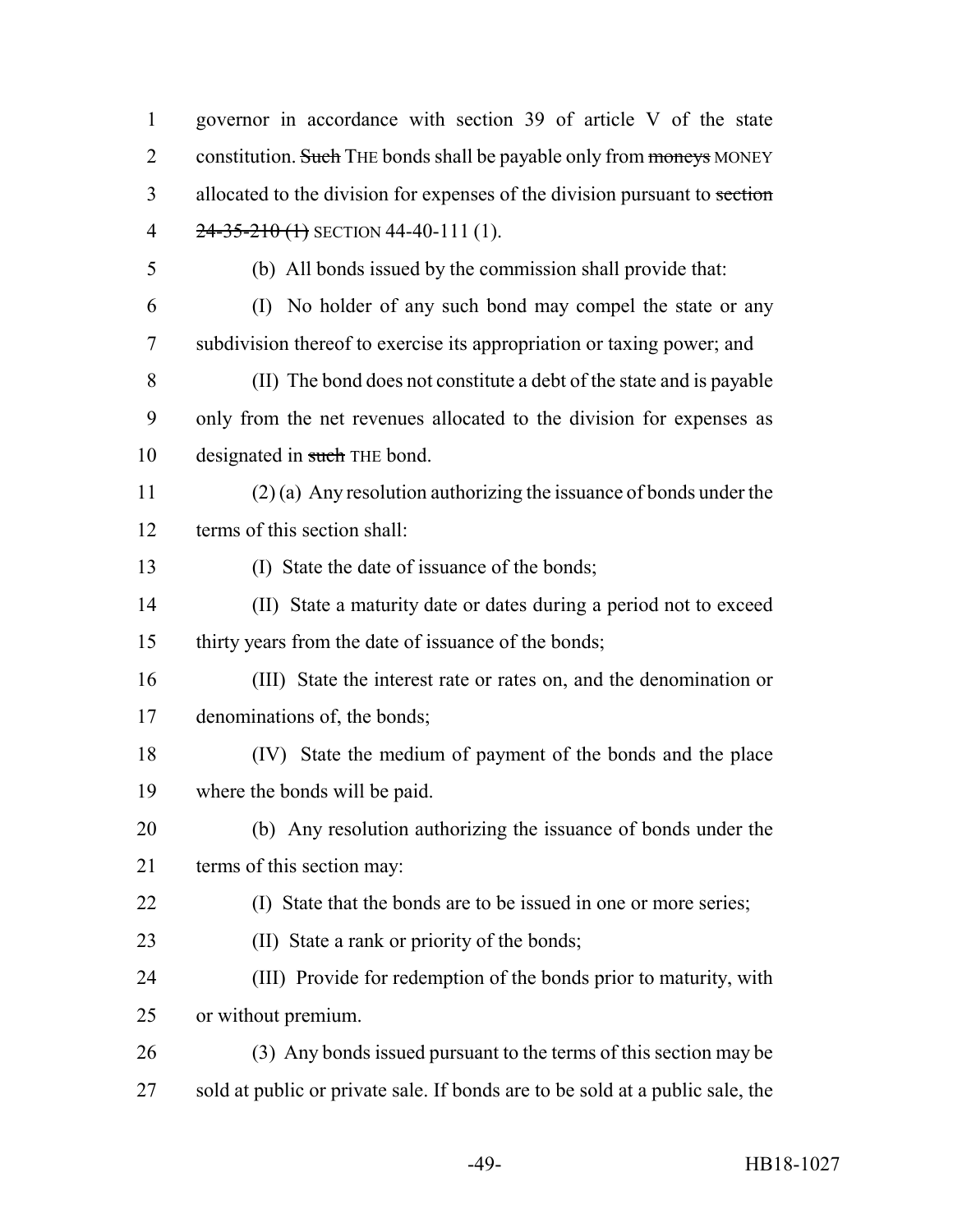1 commission shall advertise the sale in such ANY manner as THAT the commission deems appropriate. All bonds issued pursuant to the terms of this section shall be sold at a price not less than the par value thereof, together with all accrued interest to the date of delivery.

 (4) Notwithstanding any provisions of the law to the contrary, all bonds issued pursuant to this section are negotiable.

 (5) (a) A resolution pertaining to issuance of bonds under this section may contain covenants as to:

 (I) The purpose to which the proceeds of sale of the bonds may be applied and to the use and disposition thereof;

11 (II) Such ANY matters as THAT are customary in the issuance of revenue bonds including, without limitation, the issuance and lien position of other or additional bonds; and

- (III) Books of account and the inspection and audit thereof.
- (b) Any resolution made pursuant to the terms of this section shall be deemed a contract with the holders of the bonds, and the duties of the 17 commission under such THE resolution shall be enforceable by any appropriate action in a court of competent jurisdiction.

 (6) Bonds issued under this section and bearing the signatures of members of the commission in office on the date of the signing thereof shall be valid and binding obligations, regardless of whether, prior to the 22 delivery thereof and payment therefor, any or all of the persons whose signatures appear thereon have ceased to be members of the commission.

 $(7)$  (a) Except as otherwise provided in the resolution authorizing the bonds, all bonds of the same issue under this section shall have a prior and paramount lien on the net revenues pledged therefor. The commission may provide for preferential security for any bonds, both principal and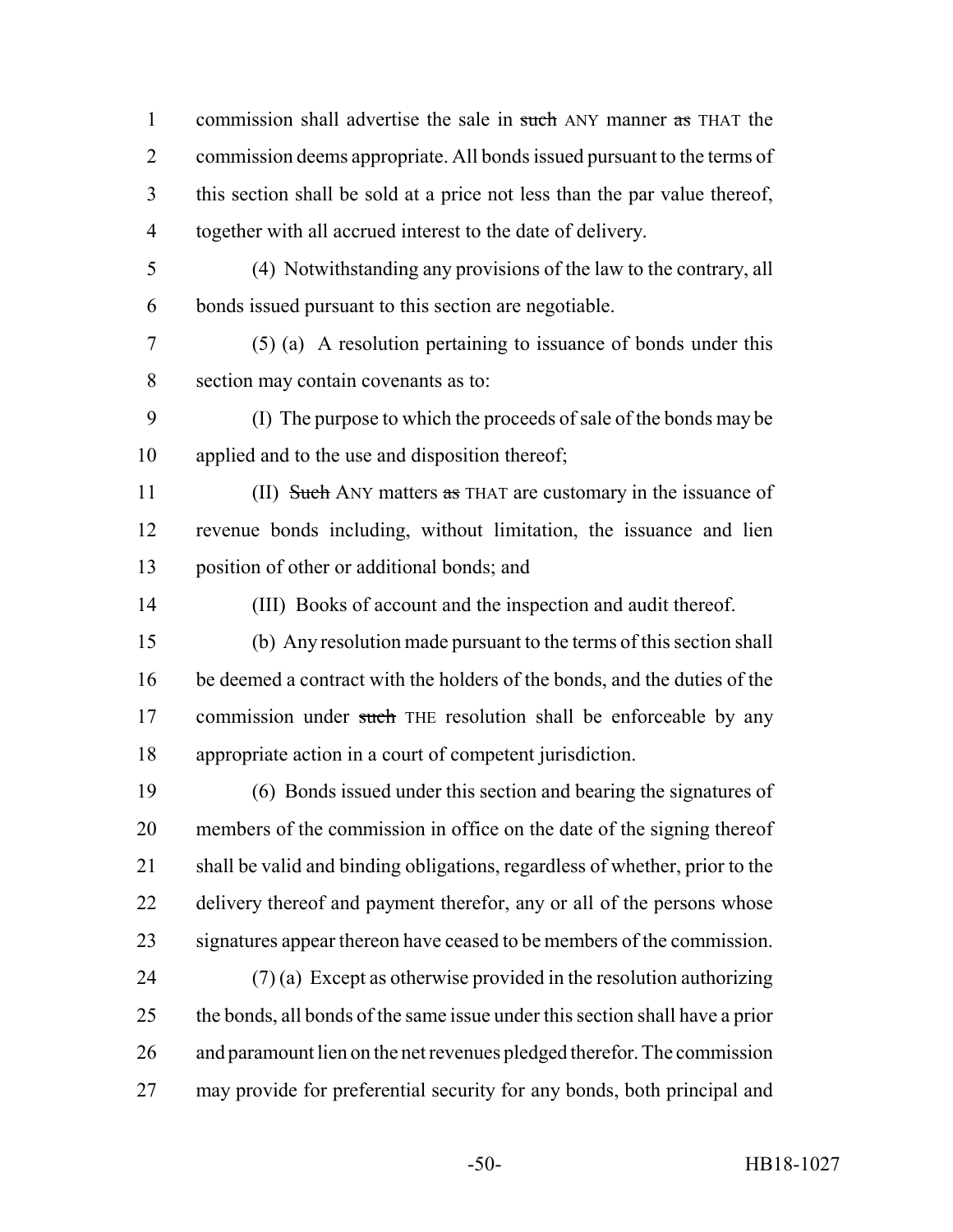interest, to be issued under this section to the extent deemed feasible and 2 desirable by such THE commission over any bonds that may be issued thereafter.

 (b) Bonds of the same issue or series issued under this section shall be equally and ratably secured, without priority by reason of number, date, sale, execution, or delivery, by a lien on the net revenue pledged in accordance with the terms of the resolution authorizing the bonds.

 **44-40-123. [Formerly 24-35-222] Immunity.** A lottery sales 10 agent licensed pursuant to section 24-35-206 SECTION 44-40-107 shall not be liable for monetary damages or otherwise for the sale of a lottery ticket 12 that complies with this  $part 2$  ARTICLE 40, rules promulgated pursuant to 13 this part 2 ARTICLE 40, or orders issued by the director.

 **SECTION 3. Repeal of relocated provisions in this act.** In Colorado Revised Statutes, **repeal** part 2 of article 35 of title 24.

 **SECTION 4.** In Colorado Revised Statutes, 6-1-802, **amend** (1) 17 and (10) as follows:

 **6-1-802. Definitions.** As used in this part 8, unless the context otherwise requires:

 (1) "Contest" means any game, puzzle, competition, or plan that holds out or offers to prospective participants the opportunity to receive or compete for gifts, prizes, or gratuities as determined by skill or any combination of chance and skill; except that "contest" shall not be construed to include any activity of licensees regulated under article 9 or 25 article 47.1 of title 12, C.R.S., or part 2 of article 35 of title 24, C.R.S. ARTICLE 40 OF TITLE 44.

(10) "Sweepstakes" means any competition, giveaway, drawing,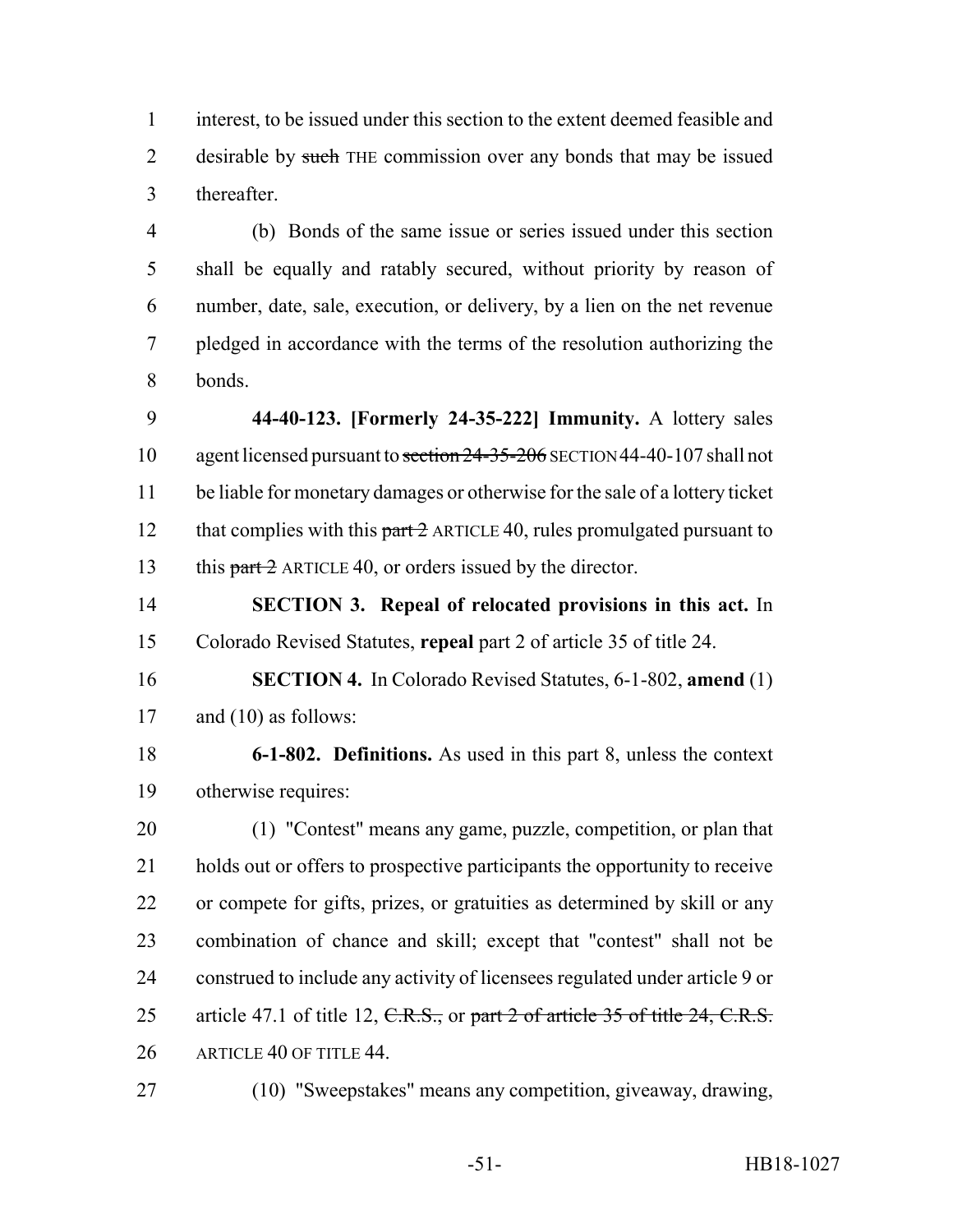plan, or other selection process or other enterprise or promotion in which anything of value is awarded to participants by chance or random selection that is not otherwise unlawful under other provisions of law; except that "sweepstakes" shall not be construed to include any activity 5 of licensees regulated under article 9 or article  $47.1$  of title 12, C.R.S., or 6 part 2 of article 35 of title 24, C.R.S. ARTICLES 30 OR 40 OF TITLE 44.

 **SECTION 5.** In Colorado Revised Statutes, 12-9-102, **amend** the introductory portion and (19.3) as follows:

 **12-9-102. Definitions.** As used in this article ARTICLE 9, unless the context otherwise requires:

 (19.3) "Raffle" means a game in which a participant buys a ticket for a chance at a prize with the winner determined by a random method as determined by rules of the licensing authority, or a pull tab ticket as described in subsection (18.1) of this section. The term "raffle" does not include any activity that is authorized or regulated by the state lottery 16 division pursuant to part 2 of article 35 of title 24, C.R.S. ARTICLE 40 OF 17 TITLE 44, or the "Limited Gaming Act of 1991", article 47.1 of this title ARTICLE 30 OF TITLE 44.

 **SECTION 6.** In Colorado Revised Statutes, **amend** 16-2.5-121 as follows:

 **16-2.5-121. Executive director of the department of revenue - senior director of enforcement for the department of revenue.** The executive director and the senior director of enforcement of the 24 department of revenue are peace officers while engaged in the performance of their duties whose authority includes the enforcement of laws and rules regarding automobile dealers pursuant to section 12-6-105 27 (3), the lottery pursuant to sections  $24-35-205$  (3) and  $24-35-206$  (7)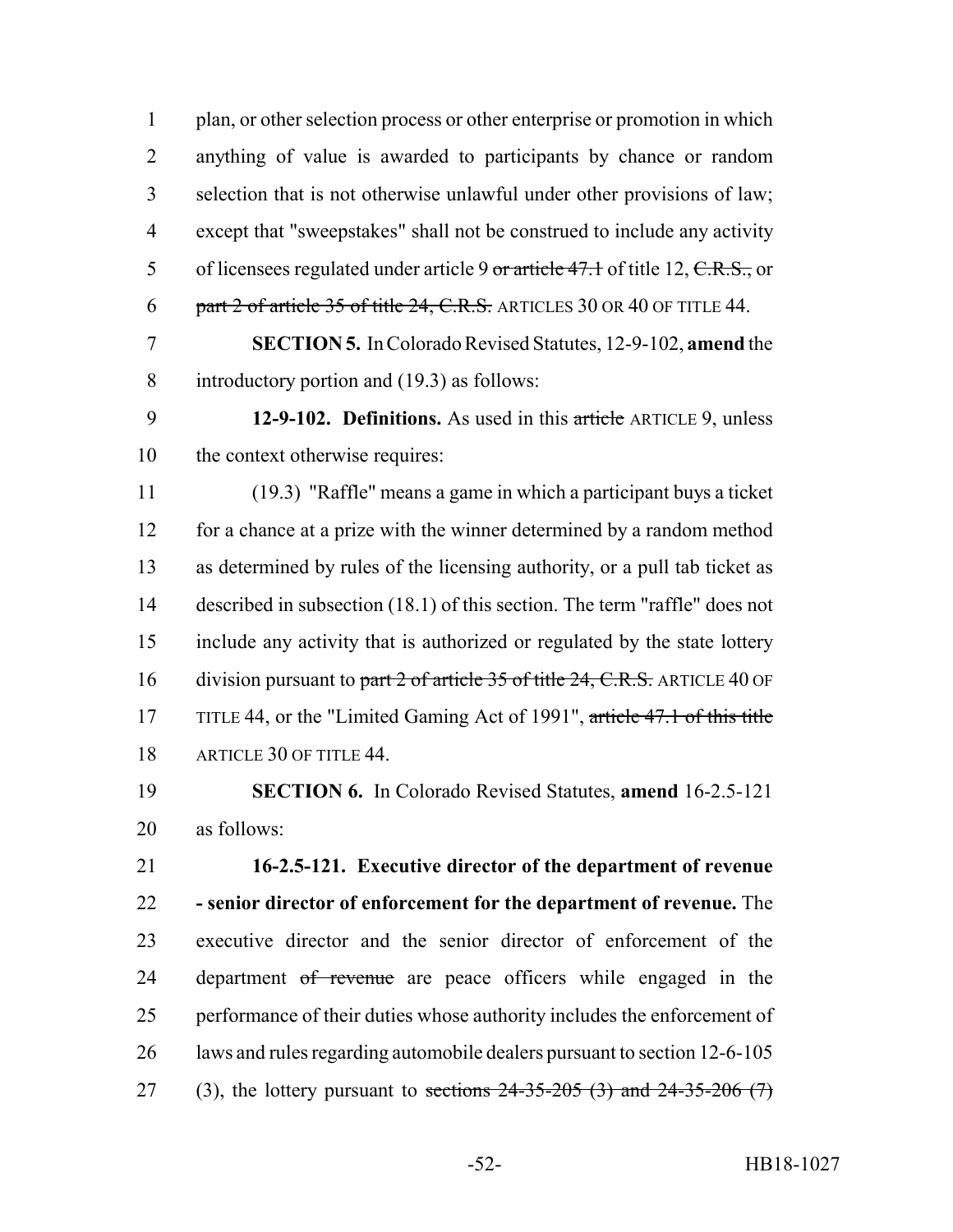SECTIONS 44-40-106 (3) AND 44-40-107 (8), medical marijuana pursuant 2 to article 43.3 of title 12, limited gaming pursuant to section 12-47.1-204 ARTICLE 30 OF TITLE 44, liquor pursuant to section 12-47-904 (1), and 4 racing events pursuant to section 12-60-203 (1), and the enforcement of all laws of the state of Colorado and who may be certified by the P.O.S.T. board.

 **SECTION 7.** In Colorado Revised Statutes, **amend** 16-2.5-125 as follows:

 **16-2.5-125. State lottery investigator.** A state lottery investigator is a peace officer while engaged in the performance of his or her duties 11 whose primary authority shall be as stated in sections 24-35-205 (3) and 12 24-35-206 (7), C.R.S. SECTIONS 44-40-106 (3) AND 44-40-107 (8), and shall also include the enforcement of all laws of the state of Colorado and who may be certified by the P.O.S.T. board.

 **SECTION 8.** In Colorado Revised Statutes, 16-18.5-106.5, **amend** (3)(a) and (5) as follows:

 **16-18.5-106.5. Lottery winnings offset - restitution.** (3) (a) Except as otherwise provided in subsection (5) of this section, 19 upon notification by the department of revenue of amounts deposited with 20 the state treasurer pursuant to section 24-35-212.5, C.R.S. SECTION 44-40-114, and upon the transfer of the amounts by the state treasurer to the court in which the restitution obligation is pending, the court shall disburse the amounts in accordance with this subsection (3).

 (5) If a lottery winner owes restitution in a criminal or juvenile case and also owes a child support debt or arrearages as described in 26 section 26-13-118 (1),  $C.R.S.,$  the lottery winnings offset described in 27 sections 24-35-212 (5) SECTION 44-40-113 (6) and 26-13-118, C.R.S.,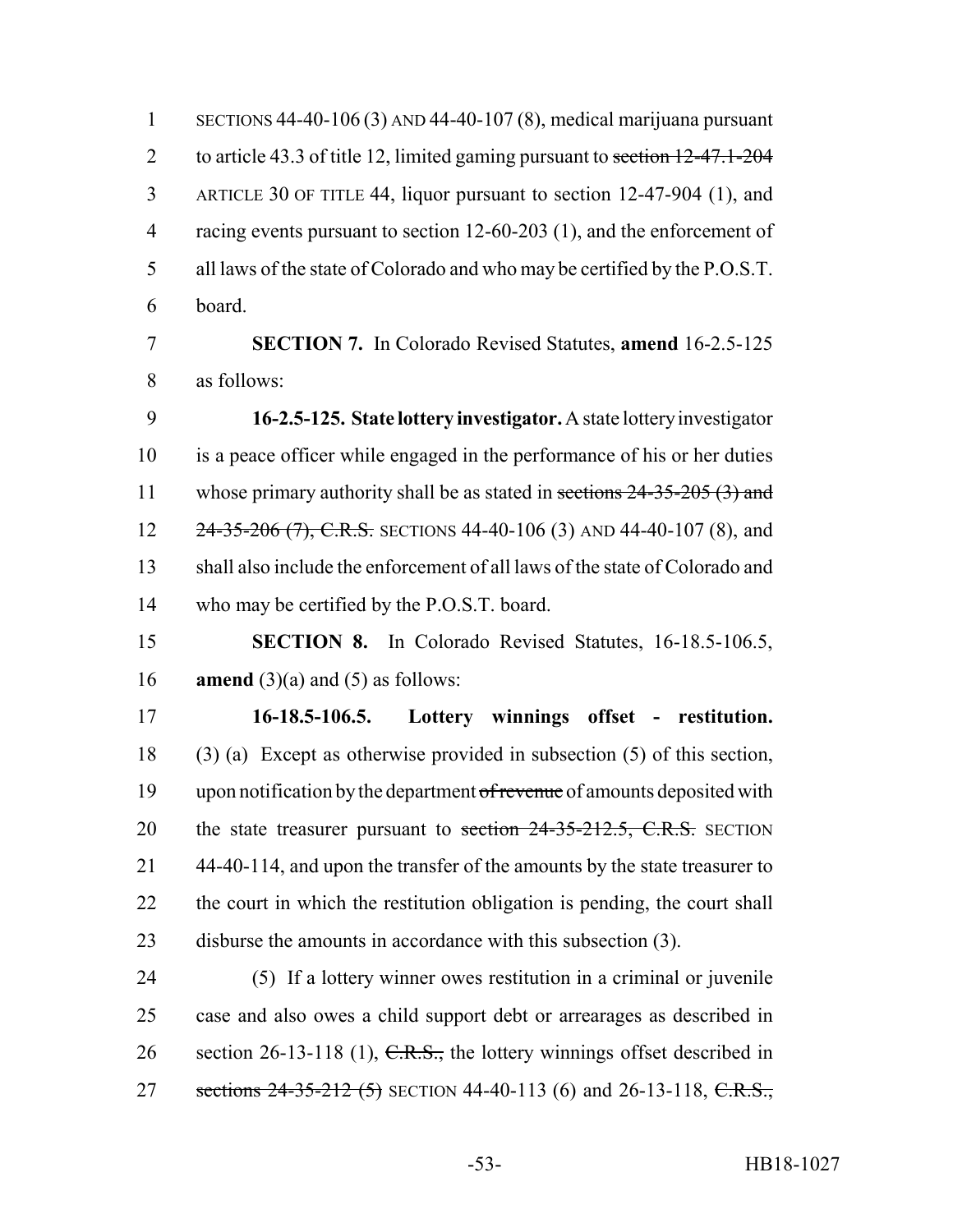| $\mathbf{1}$   | shall take priority and be applied first. Any remaining lottery winnings      |
|----------------|-------------------------------------------------------------------------------|
| $\overline{2}$ | shall be disbursed and distributed in accordance with this section.           |
| 3              | <b>SECTION 9.</b> In Colorado Revised Statutes, 18-5-102, amend               |
| 4              | $(1)(g)$ as follows:                                                          |
| 5              | 18-5-102. Forgery. (1) A person commits forgery, if, with intent              |
| 6              | to defraud, such person falsely makes, completes, alters, or utters a         |
| 7              | written instrument which is or purports to be, or which is calculated to      |
| 8              | become or to represent if completed:                                          |
| 9              | (g) Part of an issue of lottery tickets or shares designed for use in         |
| 10             | the lottery held pursuant to part 2 of article 35 of title 24, C.R.S. ARTICLE |
| 11             | 40 OF TITLE 44; or                                                            |
| 12             | <b>SECTION 10.</b> In Colorado Revised Statutes, 24-30-202.7,                 |
| 13             | <b>amend</b> $(4)$ as follows:                                                |
| 14             | 24-30-202.7. Lottery winnings offset - definitions. (4) Upon                  |
| 15             | notification by the department of revenue of amounts deposited with the       |
| 16             | state treasurer pursuant to section $24-35-212$ SECTION 44-40-113, the        |
| 17             | proceeds of the outstanding debt collected shall be accounted for and         |
| 18             | deposited into the fund or funds required pursuant to section 24-30-202.4     |
| 19             | $(3)(d)$ .                                                                    |
| 20             | <b>SECTION 11.</b> In Colorado Revised Statutes, 24-30-1310, amend            |
| 21             | $(1)(d)$ as follows:                                                          |
| 22             | Funding for capital construction, controlled<br>$24 - 30 - 1310.$             |
| 23             | maintenance, or capital renewal - definitions. (1) As used in this            |
| 24             | section, unless the context otherwise requires:                               |
| 25             | (d) "Cash fund" does not include the lottery fund created in                  |
| 26             | section $24-35-210$ SECTION 44-40-111 or the limited gaming fund created      |
| 27             | in section $12-47.1-701$ (1) SECTION 44-30-701 (1), nor does it include       |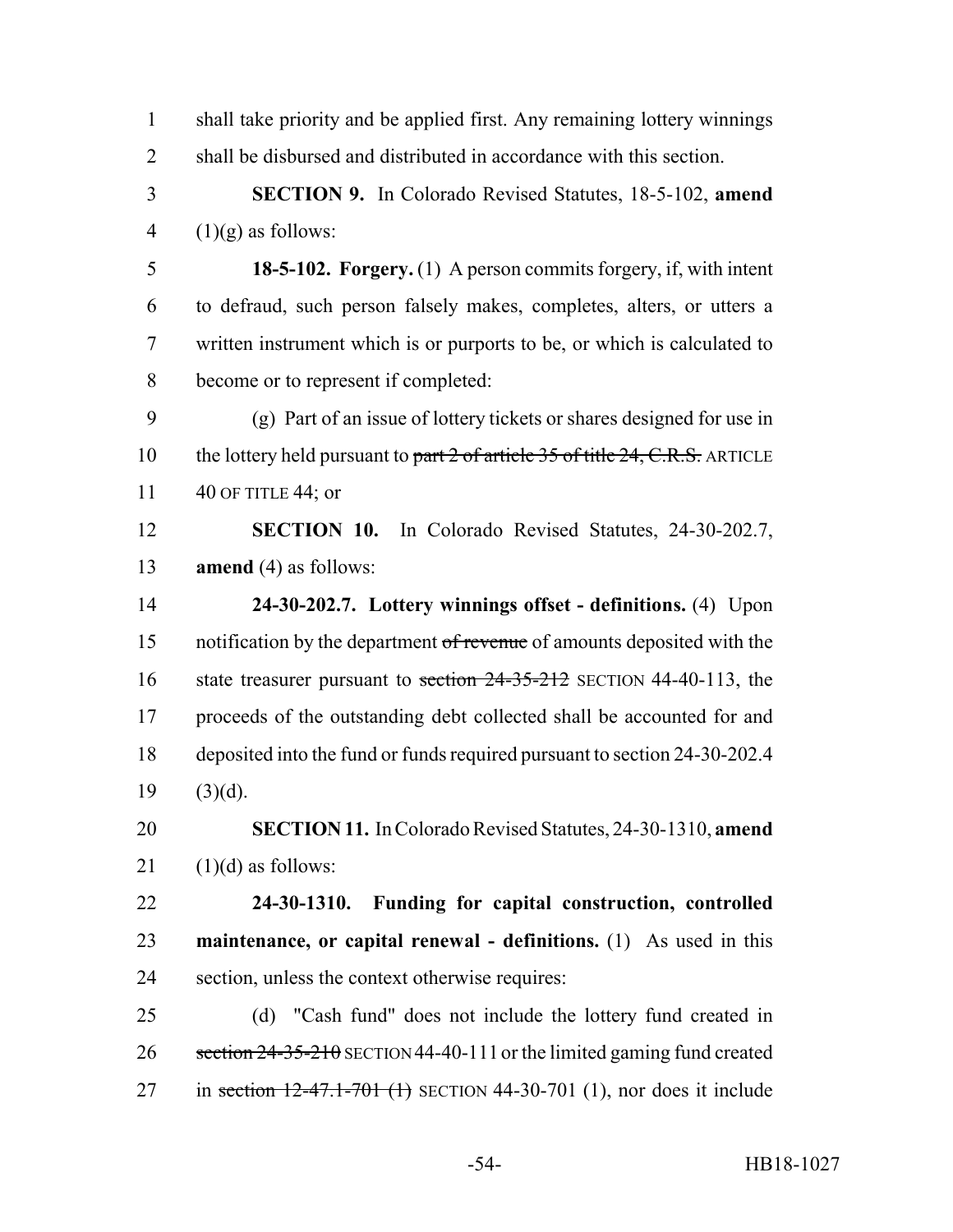money allocated to the division of parks and wildlife from lottery proceeds as specified in section 3 of article XXVII of the state constitution.

 **SECTION 12.** In Colorado Revised Statutes, 24-30-1404, **amend** 5  $(7)(a)$  as follows:

 **24-30-1404. Contracts.** (7) (a) Except as provided in paragraphs 7 (b), (c), (e), (f), (g), and (h) of this subsection  $(7)$  SUBSECTIONS  $(7)(b)$ , 8 (7)(c), (7)(e), (7)(f), (7)(g), AND (7)(h) OF THIS SECTION, any professional services contract entered into pursuant to the provisions of this part 14 shall be executed and encumbered within six months after the date on which the appropriation that includes the project for which the professional services are required becomes law. If no professional services contract is required for a particular project, the contract with the contractor for the project shall be entered into within six months after the appropriation. If a state agency or state institution of higher education determines that the nature of a particular project is such that the deadlines imposed by this section cannot be met, the state agency or state institution of higher education may request the capital development committee to recommend to the controller that the deadline be waived for that project. The controller, in consultation with the capital development committee 21 may grant a waiver from such THE deadlines. This subsection (7) shall not apply to projects under the supervision of the department of transportation. This subsection (7) shall not affect any priority established 24 pursuant to section  $24-35-210(11)$  SECTION 44-40-111(11) in the general appropriation act for expenditures for projects to be financed from net 26 lottery proceeds appropriated for capital construction.

**SECTION 13.** In Colorado Revised Statutes, 24-75-403, **amend**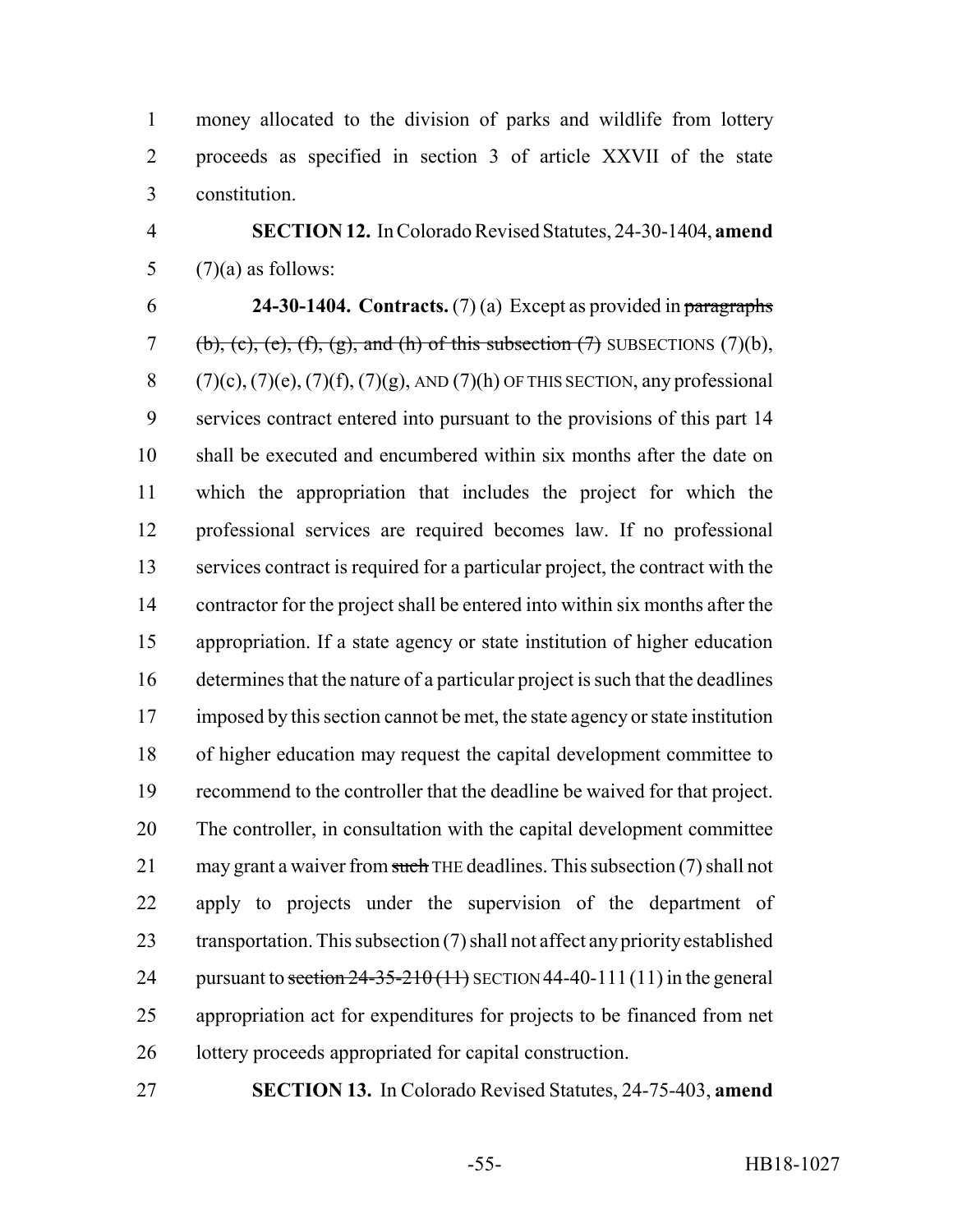1  $(1)(d)$  as follows:

2 **24-75-403. Capital reserve - creation - annual appropriation** 3 **- definitions.** (1) As used in this section:

4 (d) "Cash fund" means any fund established by law for a specific 5 program or purpose; except that "cash fund" does not include the state 6 general fund created by section 24-75-201, the lottery fund created in 7 section  $24 - 35 - 210$  SECTION 44-40-111, the highway users tax fund created 8 in section 43-4-201, C.R.S., or the limited gaming fund created in section 9 12-47.1-701 (1). C.R.S. SECTION 44-30-701 (1).

10 **SECTION 14.** In Colorado Revised Statutes, 26-13-118, **amend** 11 (2) and (3) as follows:

12 **26-13-118. Lottery winnings offset.** (2) Upon receiving 13 notification from the department of revenue that a lottery winner appears 14 among those certified by the state department pursuant to section 15 24-35-212, C.R.S. SECTION 44-40-113, the state department shall notify 16 the obligated parent, in writing, that the state intends to offset the parent's 17 current monthly child support obligation, child support debt, child support 18 arrearages, and child support costs against the parent's winnings from the 19 state lottery. Such THE notification shall include information on the 20 parent's right to object to the offset and to request an administrative 21 review pursuant to the rules and regulations of the state board of human 22 services.

23 (3) Upon notification by the department of revenue of amounts 24 deposited with the state treasurer pursuant to section 24-35-212, C.R.S. 25 SECTION 44-40-113, and after deduction of the fees authorized in 26 subsection (4) of this section to be collected from applicants receiving 27 support enforcement services pursuant to section 26-13-106 (2), the state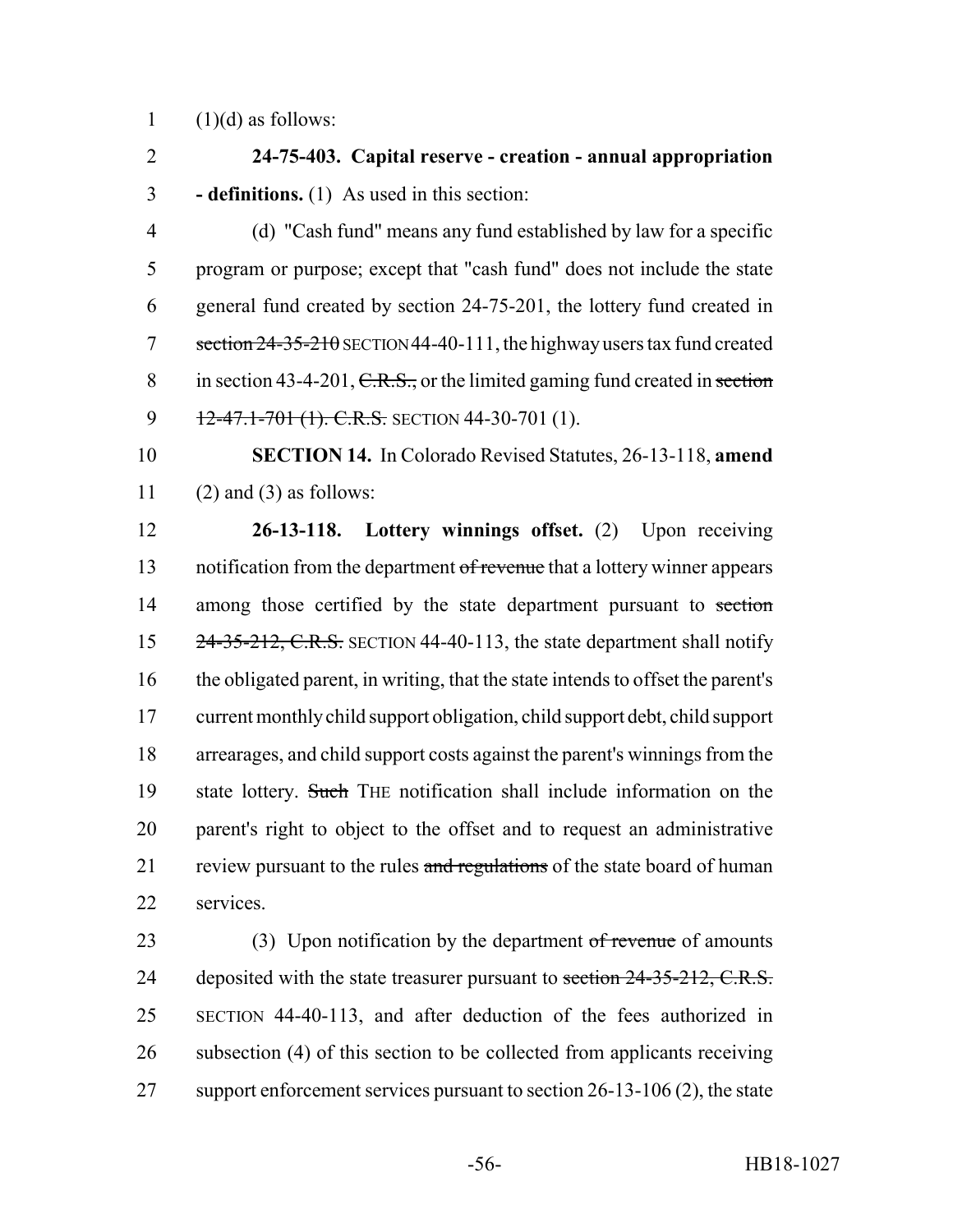department shall disburse such amounts to the appropriate county department for processing or for distribution to the individual receiving support enforcement services pursuant to section 26-13-106, as appropriate.

 **SECTION 15.** In Colorado Revised Statutes, 29-21-101, **amend** 6 (2)(b)(I) introductory portion as follows:

 **29-21-101. Conservation trust funds - definitions.** (2) (b) (I) The division shall annually determine the eligible entities and shall distribute eligible entity shares as soon as possible after receiving 10 distributions from the lottery fund pursuant to section 24-35-210 (10),  $C.R.S.,$  SECTION 44-40-111 (10) in the following manner:

 **SECTION 16.** In Colorado Revised Statutes, 33-60-103, **amend** (2)(a) introductory portion; and **repeal** (1)(a) and (1)(a.5) as follows:

 **33-60-103. Distribution of net lottery proceeds - fourth quarter of fiscal year 1992-93 through fourth quarter of fiscal year 1997-98 - insufficiency - loan - repayment from net lottery proceeds.** (1) Beginning with the proceeds from the fourth quarter of fiscal year 1992-93 through the fourth quarter of fiscal year 1997-98, the state treasurer shall make monthly distributions of net lottery proceeds as follows:

 (a) To the conservation trust fund in the amounts provided in 22 section 24-35-210 (4), C.R.S.; except that, beginning with the proceeds 23 from the fourth quarter of fiscal year 1993-94 through the fourth quarter of fiscal year 1997-98, such distributions shall be made on a quarterly basis;

 (a.5) To the division of parks and outdoor recreation in the 27 amounts provided in section 24-35-210 (4), C.R.S.;